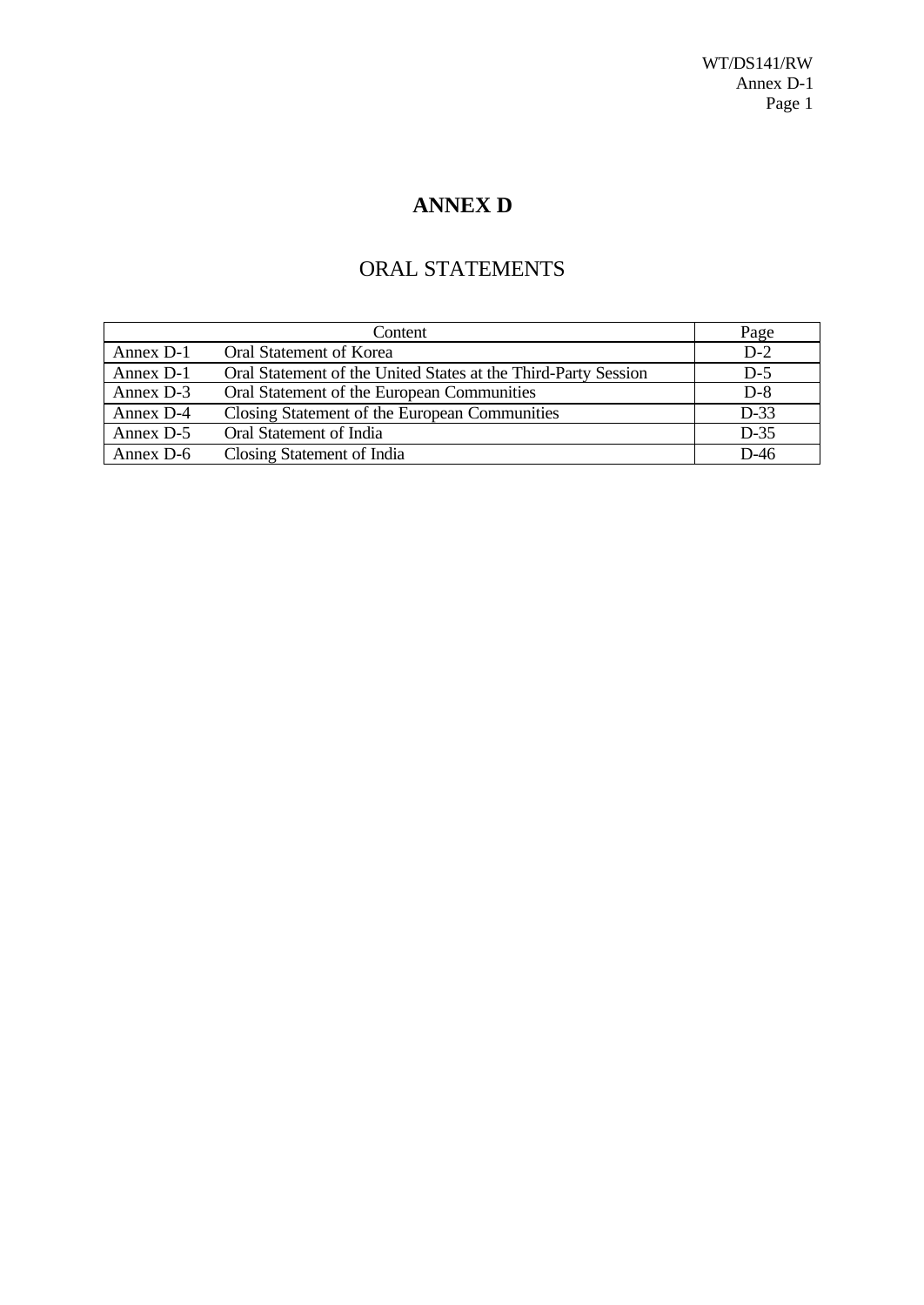## **ANNEX D-1**

## ORAL STATEMENT OF THE REPUBLIC OF KOREA

#### 11 September 2002

1. Korea welcomes this opportunity to present its views with respect to the proceeding initiated by India to examine the consistency with the covered agreements of the measure taken by the European Communities to comply with the rulings of the DSB concerning the EC anti-dumping duties on imports of cotton-type bed linen from India. Korea will confine its statements to a couple of issues raised in the submissions of India and the EC.

A. THE EC FAILED TO CONDUCT THE RE- DETERMINATION WITHIN ITS OBLIGATIONS UNDER ARTICLE 2.2.2(II) OF THE AGREEMENT ON IMPLEMENTATION OF ARTICLE VI OF GATT 1994

2. Article 2.2.2 (ii) mandates selling and general costs (SGA) and profits to be determined on the basis of the weighted average of the actual amounts incurred and realized by other exporters or producers subject to investigation. The crucial point in this provision is the method for calculating the weighted average of the actual amounts.

3. In the present case, the EC resorted to sales value as the averaging factor for SGA and profits, whereas India argued that actual amounts should be averaged according to the sales volume of the exporters. Korea is of the view that the approach by the EC, which used the sales value in lieu of sales quantity or volume as the weight-averaging factor, resulted in distorting the relative importance of the exporters concerned.

4. Article 2.2.2 (ii) does not prescribe the use of any specific averaging factor in the method for determining the weighted average. The EC claims that lack of reference to any specific averaging factor in Art. 2.2.2 (ii) provides the investigating authorities with discretion as to the choice of the averaging factor. To make its case further, the EC compared Art. 2.2.2 (ii) with Footnotes 2 and 5 and Article 6.10 in its first submission para 72 and argues that by being silent on the averaging factor in Art. 2.2.2 (ii), the drafters of the AD Agreement "accorded the investigating authorities discretion between sales volume and other pertinent criteria".

5. Korea believes the EC's comparison is misplaced. In the AD Agreement, there are four provisions in total which contain reference to the concept "weighted average" – Articles 2.2.1, 2.2.2 (ii), 2.4.2 (ii), and finally 9.4 (i). There is one thing in common to these 4 provisions, that is, they all do not prescribe any specific averaging factor. If any of these provisions prescribed a specific averaging factor, then one could safely presume that it is the intention of the drafters that under the other provisions, the investigating authorities enjoy full discretion in the choice of averaging factor. On the contrary, that is not the case and from the fact that the drafters of the AD Agreement remain silent on choice of the averaging factor in all these 4 provisions, it is inferred that the investigating authorities may choose an averaging factor of their choice, but the choice is not immune from scrutiny.

6. What is important is that, as the Appellate Body in the EC Bed Linen case pointed out in its report, weighted averaging should take into account in an appropriate manner the relative importance of different exporters. Korea is of the view that the EC's averaging factor based on the sales value of each producer does not meet this standard because the method is biased towards overemphasizing the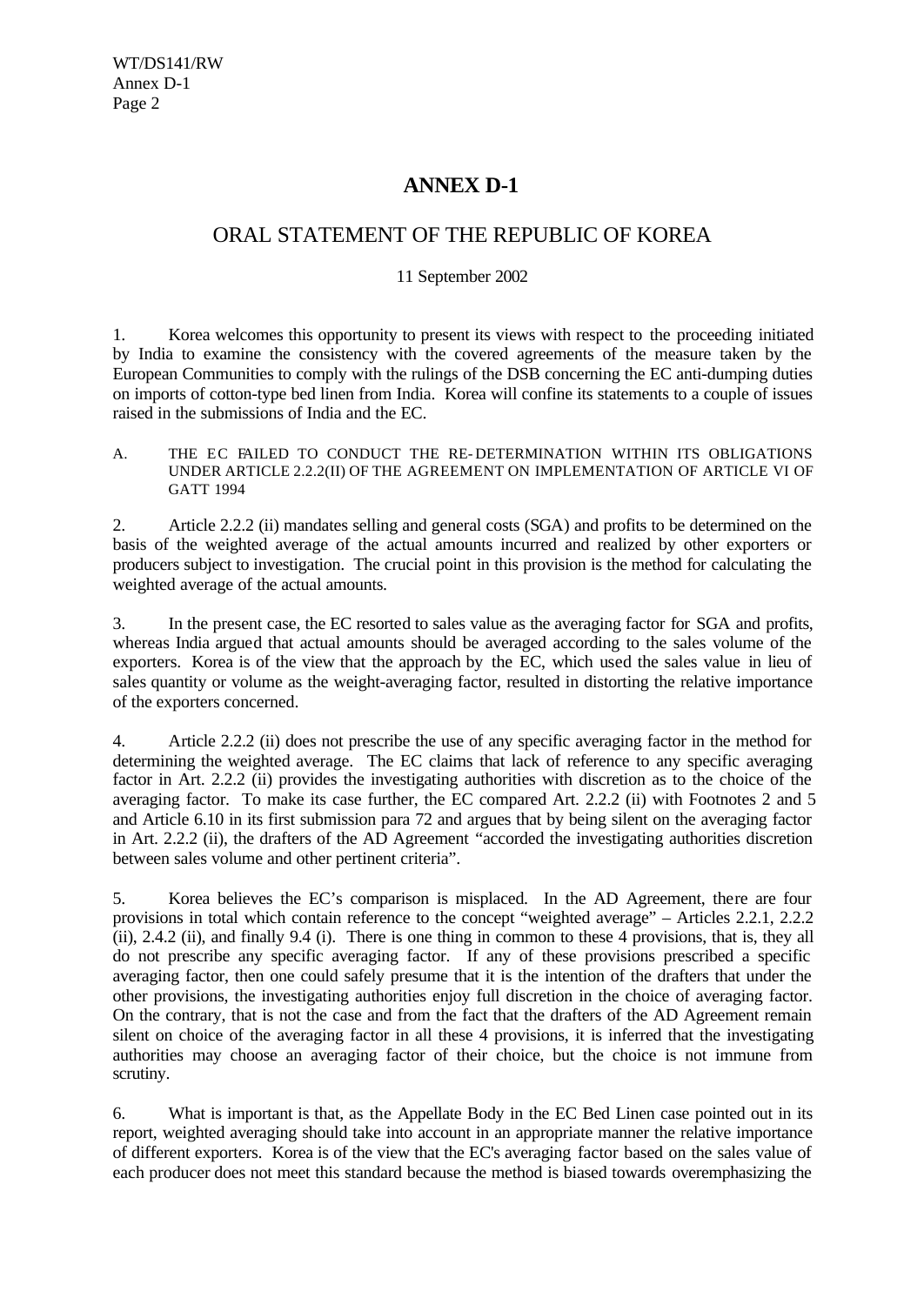relative importance of a company with higher SGA and profits – in this case, Bombay Dyeing - as SGA and profits and sales value are price-related indexes.

7. To illustrate this point, let us assume there are two companies: one with higher SGA and profits and the other with lower SGA and profits. In the majority of cases, the sales price of the company with higher SGA and profits would be higher than that of the company with lower SGA and profits because sales value is positively correlated with SGA and profits. Hence, if the sales value is used as an averaging factor in calculating the weighted average of SGA and profits, then the weighted average will converge into the company with higher SGA and profits.

8. Therefore, the sales value method leads to a higher weighted average SGA and profits, and consequently a higher constructed normal value, artificially inflating the dumping margins. In the originalinvestigation, the EC chose to zero negative price differences to inflate the dumping margins, which was found by the Panel to constitute a violation of Article 2.4. Korea believes that the EC, by employing the sales value method which entails artificially higher weighted average SGA and profits, once again tried to distort the calculation of constructed and normal value.

9. In its first submission, the EC states that it employs the sales value method when calculating all other dumping rates under Article 9.4(i) of the ADA. Korea does not see any problem in the EC's averaging method based on value for the calculation of the weighted average under Article 9.4(i) because the dumping margin in Article 9.4 is not related with the averaging factor of sales value, i.e. it is independent from the sales value. The selling price of the company with the higher dumping margin can be lower than that of the company with a lower dumping margin because these two variables are not correlated. Therefore, the value-based averaging method employed with regard to the Article 9.4(i) will not produce any distortion in the end. A contrario, the averaging method based on value with respect to the Article 2.2.2 (ii) would lead to distortion and thus inflate the dumping margin, as SGA and profits on the one hand and sales value on the other are positively correlated.

10. In its first submission, the EC states that averaging the SGA and profits according to volume based on weight instead of the unit would result in higher dumping margins and that the EC's averaging method is in fact more favourable to India. With this in mind, the EC requested the Panel to find that the EC's violation has not nullified or impaired the benefits accrued to India, even though the Panel concluded that the EC has violated Article 2.2.2(ii) of the ADA.

11. Korea is of the view that the averaging method suggested by the EC in which the volume would be measured in terms of weight is not relevant. The averaging method should reflect the actual method of transactions and practice. Bed linen end-products are in general sold in different units and they're rarely, if ever, sold by weight or in bulk, as suggested by the EC.

12. Summing up, for the reasons stated above, Korea believes that the EC misinterpreted and misapplied the averaging method with regard to Article 2.2.2 (ii) and artificially inflated the dumping margin. Therefore, Korea is of the view that the EC's measures are not consistent with the recommendations and rulings of DSB and impairs and nullifies the benefits accruing to India.

#### B. THE EC ACTED INCONSISTENTLY WITH ARTICLE 3.1 AND 3.4 BECAUSE IT FAILS TO COLLECT SUFFICIENT DATA PRIOR TO EVALUATION IN ITS RE-DETERMINATION.

13. In order to comply with the recommendations and rulings of the DSB, the EC reassessed and evaluated all of the relevant injury factors enumerated in Article 3.4 of the AD Agreement (Regulation 1644/2001 recital (4)). However, the EC stated that it did not collect additional information for re-determination, and findings are based on information collected during 1996 – 1997 (recital 73). In its re-determination, taking into account this problem, the EC suspended the imposition of its anti-dumping duty for exports from India (recitals 72-78).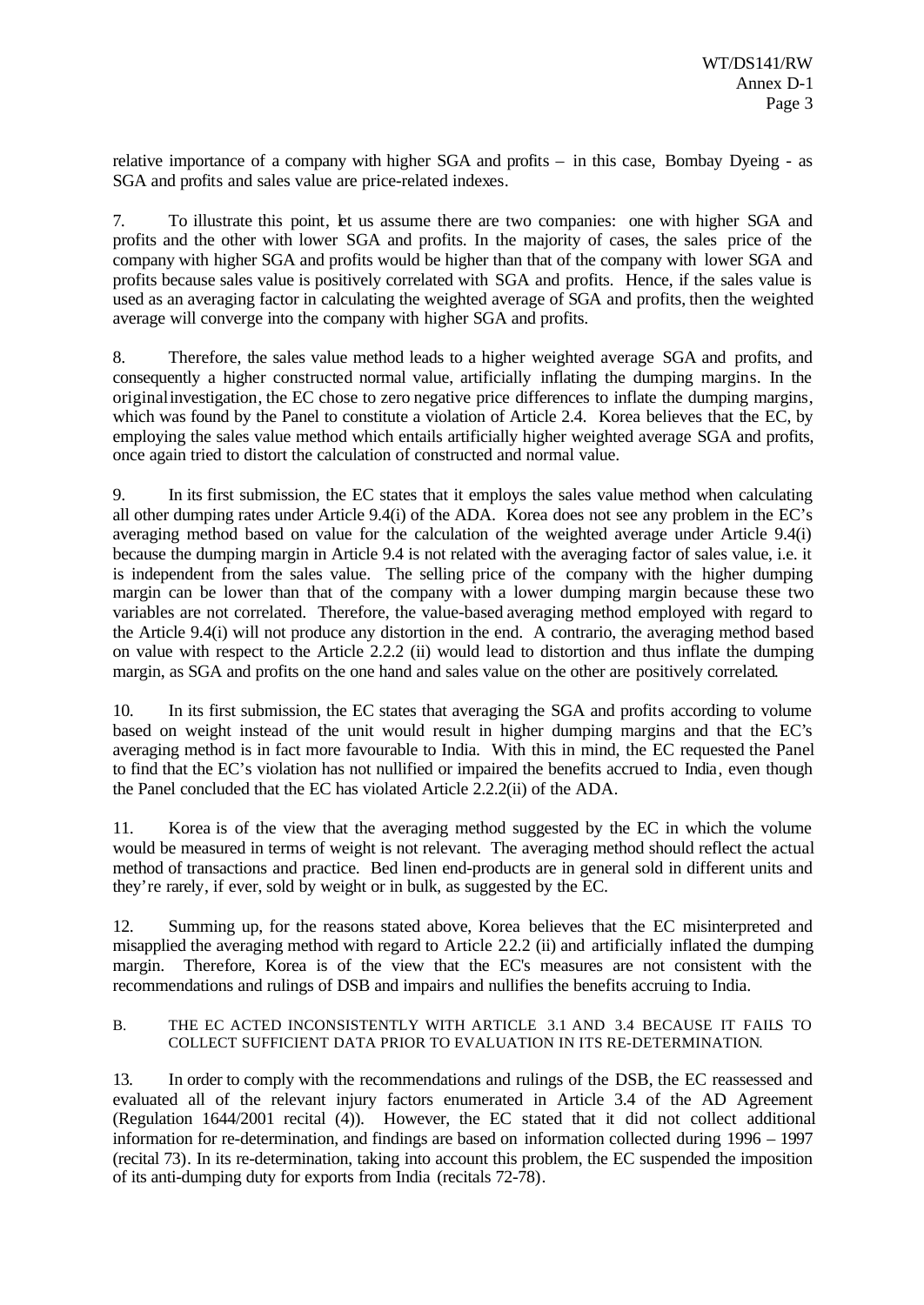14. As for data collection, the original Panel found that necessary data was not even collected for all the factors listed in Article 3.4 of the AD Agreement. The Panel thus concluded that the EC did not conduct an objective evaluation of all relevant economic factors and failed to act consistently with its obligations under Article 3.4 of the Agreement.

15. In this respect, Korea believes that the EC's re-determination without collecting additional information does not meet the recommendations or rulings of the DSB. Article 3.1 states that injury determination shall be based on positive evidence and objective examination of the injury factors mentioned on Article 3.4, and the EC's re-determination does not meet this requirement. In order to fully carry out implementation, the EC should have collected additional information for redetermination.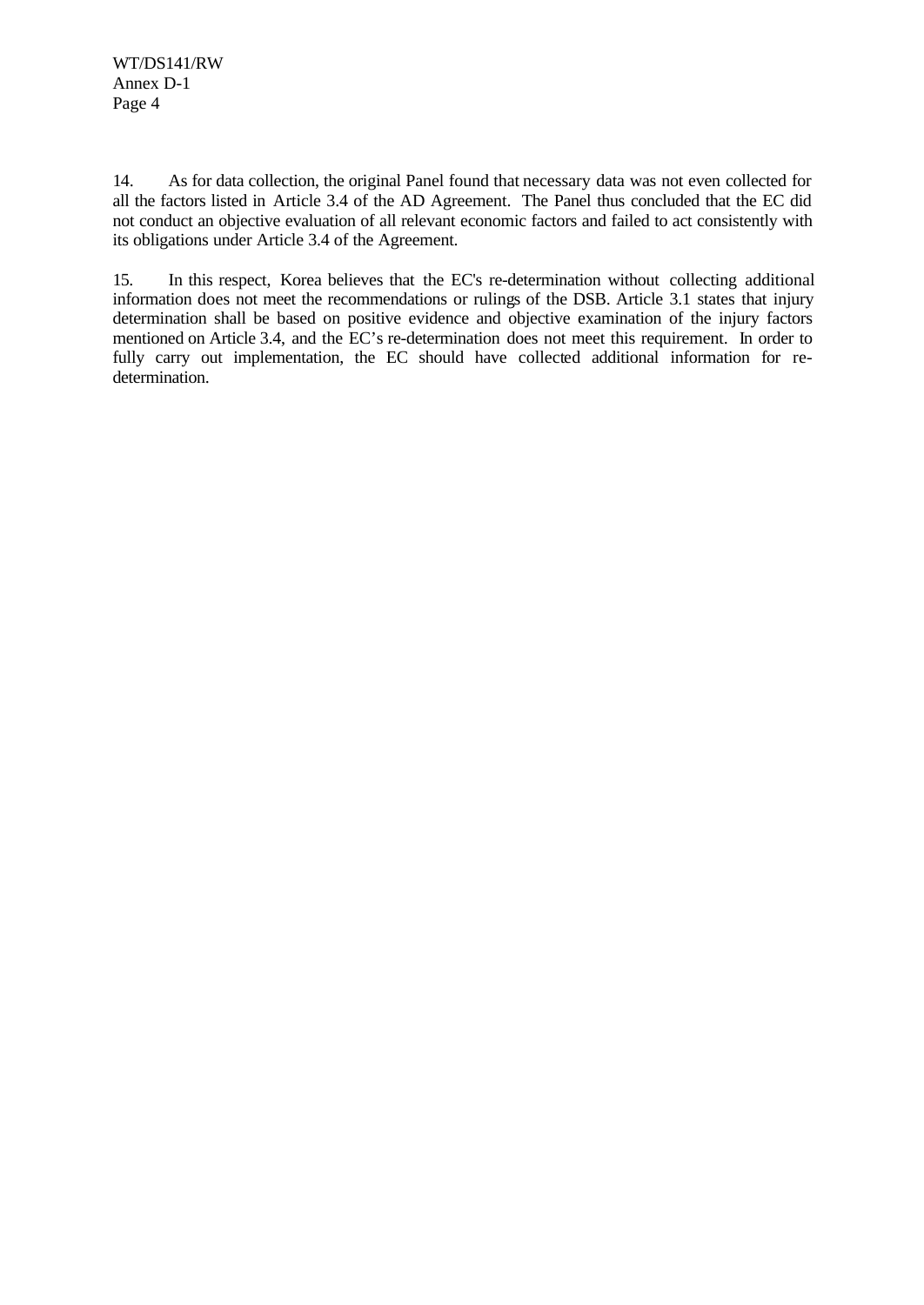## **ANNEX D-2**

## ORAL STATEMENT OF THE UNITED STATES AT THE THIRD-PARTY SESSION

#### 11 September 2002

1. Thank you, Mr. Chairman, and members of the Panel. It is a pleasure to appear before you today to present the views of the United States in this proceeding. The purpose of this oral statement is to highlight certain aspects of the issues addressed in our written submission, and to comment on some issues in India's submission.

#### **I. THE PROVISIONS OF ANTI-DUMPING AGREEMENT ARTICLE 5.7 DO NOT APPLY TO IMPLEMENTATION MEASURES**

2. As the United States explained in its third party submission, the text of Article 5.7 of the Anti-Dumping Agreement specifies that the obligation applies in two circumstances – in the decision whether or not to initiate an investigation of dumping and injury and during the course of that investigation. The absence of reference to other circumstances, such as a proceeding to bring a measure into compliance with adverse DSB recommendations and rulings, indicates that Article 5.7 does not apply in those other circumstances.

3. In support of its view to the contrary, India cites to the Panel Report in *Certain Corrosion* Resistant Carbon Steel Flat Products from Germany.<sup>1</sup> In that dispute, the panel, with one member dissenting, concluded that the *de minimis* requirements of Article 11.9 of the *Agreement on Subsidies and Countervailing Measures* ("SCM Agreement"), which explicitly reference only the investigation stage, also apply in a five-year review under Article 21.3 of the SCM Agreement.

4. The United States believes the conclusions of the *Corrosion Resistant* panel are based upon erroneous findings on issues of law and related legal interpretations, and has appealed the *Corrosion Resistant* panel's findings on the pertinent issue to the Appellate Body. In this respect, the United States notes that the report of the panel in the *Corrosion Resistant* dispute is at odds with the report of the panel in the *Korea DRAMs* dispute.<sup>2</sup> As the panel in *Korea DRAMs* concluded in reference to the fact that Article 5 of the Anti-Dumping Agreement is entitled *Initiation and Subsequent Investigation*, "the term 'investigation' means the investigative phase leading up to the final determination of the investigating authority".<sup>3</sup>

5. The United States' view of the correct law is and has been consistent in the current Article 21.5 proceeding, in the *Korea DRAMs* dispute and in the *Corrosion Resistant* dispute. In all three cases, the fact that the text of an article (here Article 5.7 of the Anti-Dumping Agreement) explicitly delineates the circumstances to which it is applies, but contains no reference to certain other circumstances (here the circumstances occurring after the initiation and initial investigations) must mean something. The ordinary meaning of the absence of such a reference is simply that there is no

 $1$  WT/DS213/R (Circulated 3 July 2002).

<sup>2</sup> *United States - Anti-Dumping Duty On Dynamic Random Access Memory Semiconductors (DRAMs) Of One Megabit Or Above From Korea* ("*Korea DRAMs*"), WT/DS99/R, Report of the Panel adopted 19 March 1999, para. 6.40.

<sup>3</sup> *Korea DRAMs*, para. 6.48, n. 494.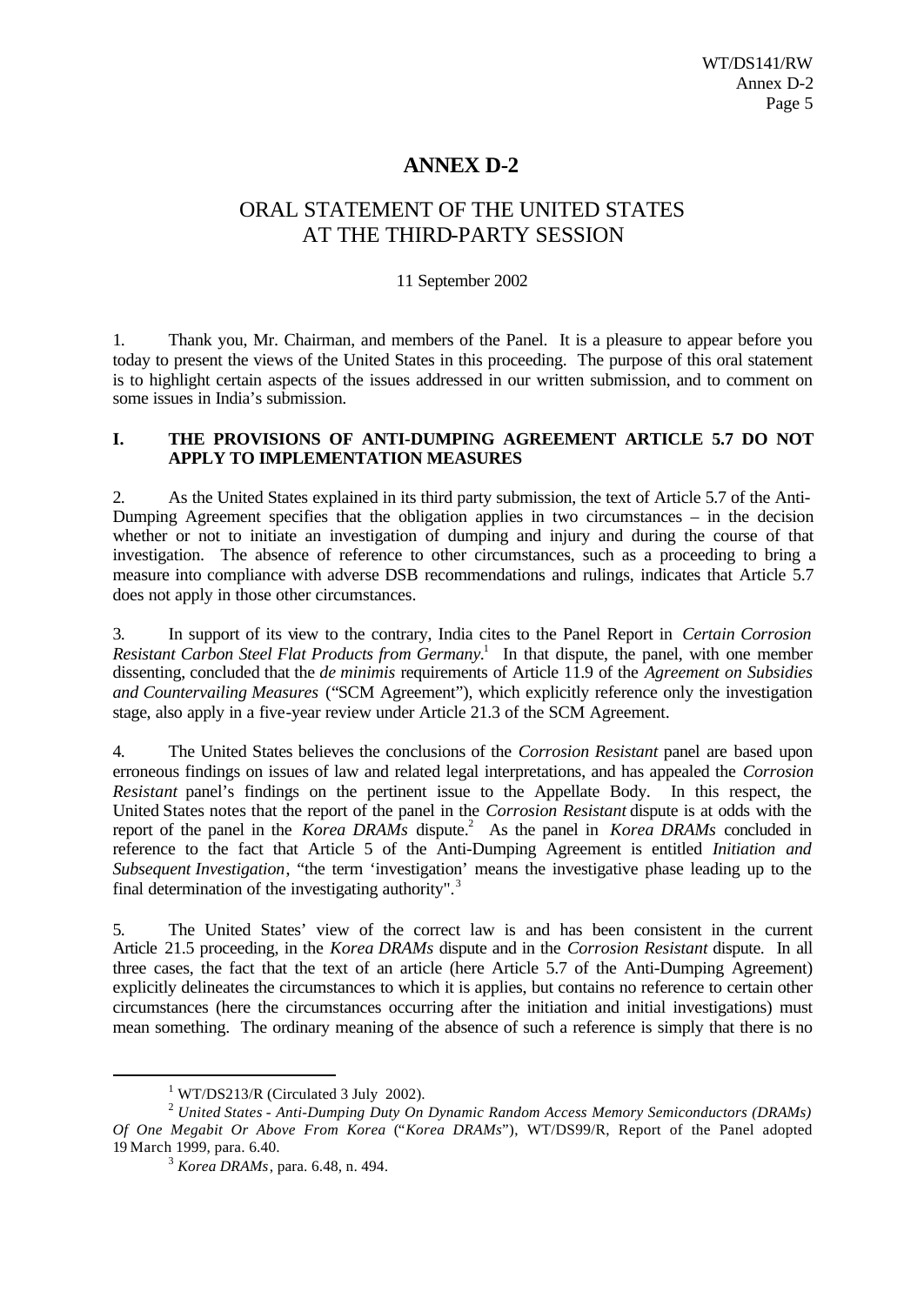requirement to apply the Article 5.7 simultaneity requirements to measures taken to comply with DSB recommendations and rulings.

6. In any event, the policy reasons articulated by the two-panelist majority in the *Corrosion Resistant* case simply are not present in the current case. In the *Corrosion Resistant* dispute, the panel was interpreting two provisions addressing the minimum requirements that investigating authorities must follow when they initially conduct an original investigation and a sunset review. In contrast, the instant case involves the question of what types of actions may be taken to correct an anti-dumping determination that has already been the subject of a complete investigation, if a Member chooses to reconsider that determination in order to bring the measure into compliance with the DSB recommendations and rulings.

7. India appears to recognize that Article 5.7 does not impose a blanket requirement for simultaneous consideration of dumping and injury in all proceedings. It admits that Article 5.7 would permit a Member, upon implementing a DSB recommendation or ruling addressing only dumping or only injury, to reconsider only the dumping findings or only the injury findings.<sup>4</sup> India fails to explain how Article 5.7 can be read *not* to require a simultaneous consideration of dumping and injury in response to *some* DSB recommendations and rulings, yet to require reconsideration in response to certain other DSB recommendations and rulings.

8. If a Member chooses to implement DSB recommendations and rulings by reconsidering a dumping determination, neither the Anti-Dumping Agreement nor the DSU requires investigating authorities to include in their reconsideration findings that were not found to be inconsistent with the covered agreements. Furthermore, requiring investigating authorities to go beyond the scope of the DSB recommendations and rulings in the context of implementation could also create inconsistencies with Article 6.9 of the Anti-Dumping Agreement, which requires authorities to inform all interested parties of the essential facts under consideration in sufficient time for the parties to defend their interests.

9. Finally, we note that India's argument would require an investigating authority to reconsider every aspect of a determination when it implements DSB recommendations and rulings that are applicable only to certain aspects of that determination. If that were the rule, it would greatly expand the time necessary to comply with recommendations and rulings regarding anti-dumping and countervailing measure determinations, contrary to one of the central objectives of the DSU, as described in Article 21.1, which is to secure prompt compliance with the recommendations and rulings of the DSB.

## **II. COMPARISON OF ANTI-DUMPING AGREEMENT AND SAFEGUARDS AGREEMENT**

10. As India notes, the texts of Article 3.5 of the Anti-Dumping Agreement and Article 4.2(b) of the Safeguards Agreement are not identical.<sup>5</sup> The United States agrees with India that the standard of causation applicable in disputes arising under the Safeguards Agreement should not be transposed to disputes arising under the Anti-Dumping Agreement.

11. Likewise, the Panel should reject India's efforts to transpose the *Line Pipe* Appellate Body finding concerning Article 5.1 of the Safeguards Agreement onto its interpretation of Article 11.1 of the Anti-Dumping Agreement.<sup>6</sup> The texts of the two provisions are not, as India asserts, similar.

<sup>&</sup>lt;sup>4</sup> India's Second Written Submission at para. 118.

<sup>5</sup> India's Second Written Submission at paras. 196-197.

<sup>6</sup> India's Second Written Submission t para. 208.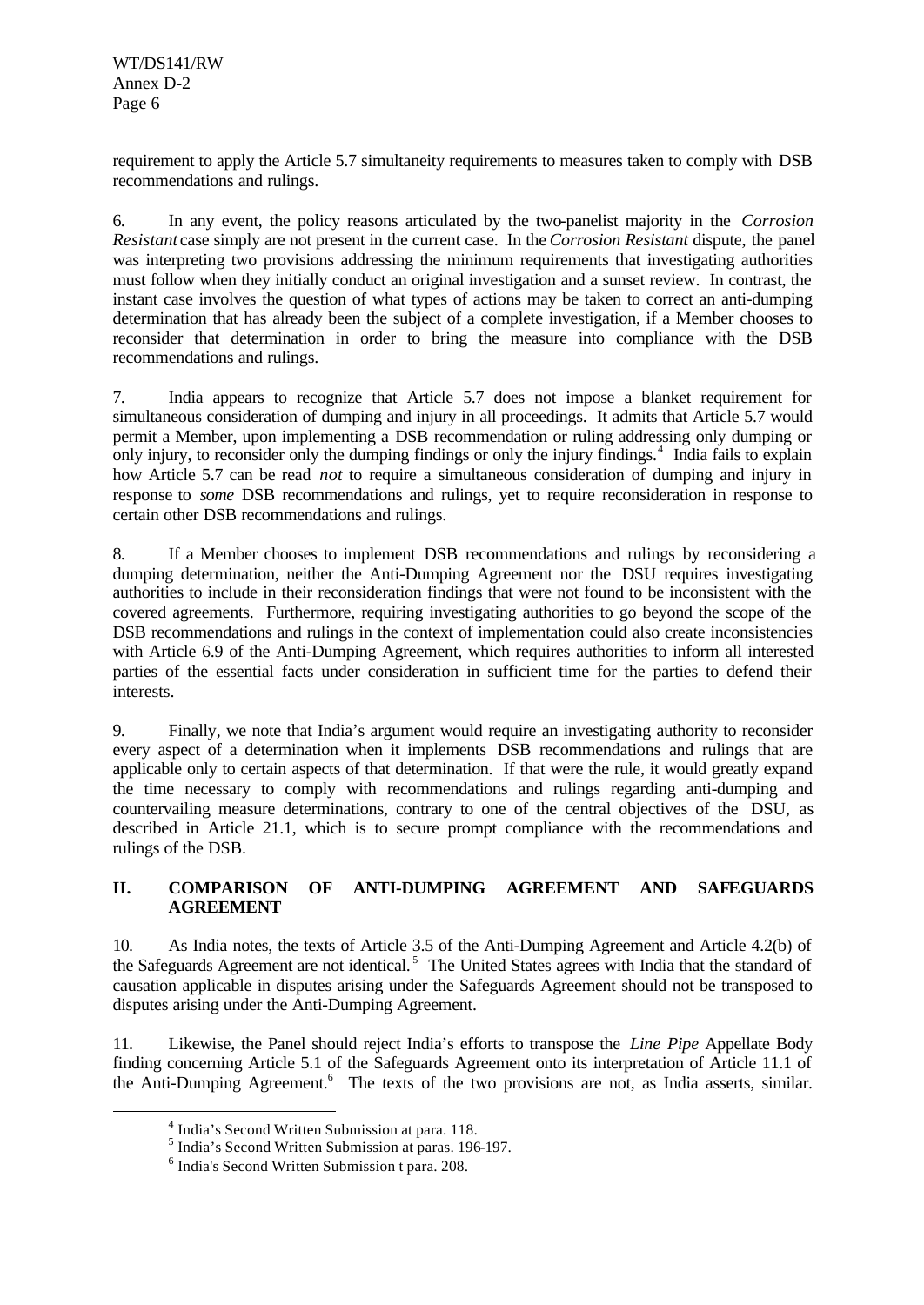Article 5.1 of the Safeguards Agreement addresses the nature of the measure that the Member takes in the first instance "to remedy serious injury and to facilitate adjustment". Article 11.1 of the Anti-Dumping Agreement addresses the "duration and review" of anti-dumping duties that have already been issued. Furthermore, in an anti-dumping duty action, unlike the measure contemplated under Article 5.1 of the Safeguards Agreement, the Member does not have to choose among a quota, a tariff-rate quota, and a tariff in taking action.

## **III. WEIGHT AVERAGING**

12. With respect to India's claim that the EC improperly used sales value as the basis for weight averaging sales, general and administrative expenses ("SG&A") as well as profit, the Anti-Dumping Agreement does not specify whether sales value or sales volume must or may be the weighing factor. Article 2.2.2(ii) of the Anti-Dumping Agreement is silent as to the type of weighting factor to be used. As both sales value and sales volume represent permissible bases for weight-averaging these figures, the Member conducting an investigation of dumping retains the discretion to choose between them. If the Panel were to require use of a particular method, it would add to the obligations to which the WTO Members have agreed, in direct contravention of Article 3.2 of the DSU.

13. India suggests that Article 17.6 of the Anti-Dumping Agreement may have been improperly applied by failing to first interpret Article 2.2.2(ii) of the Anti-Dumping Agreement in accordance with the customary rules of interpretation of public international law. India's argument, however, is premised on its assertion that Article 2.2, footnote 2, Article 2.2.1 and Article 6 of the Anti-Dumping Agreement somehow provide relevant context for the interpretation of Article 2.2.2(ii). These Articles, however, are wholly unrelated to the averaging of SG&A and profit. To the extent that the Panel finds it relevant that these provisions specifically refer to volume as the basis for evaluating a requirement, the fact that Article 2.2.2(ii) of the Anti-Dumping Agreement does not refer to volume should be considered equally relevant.

## **IV. CONCLUSION**

14. This concludes my presentation. Thank you again for this opportunity to express our views.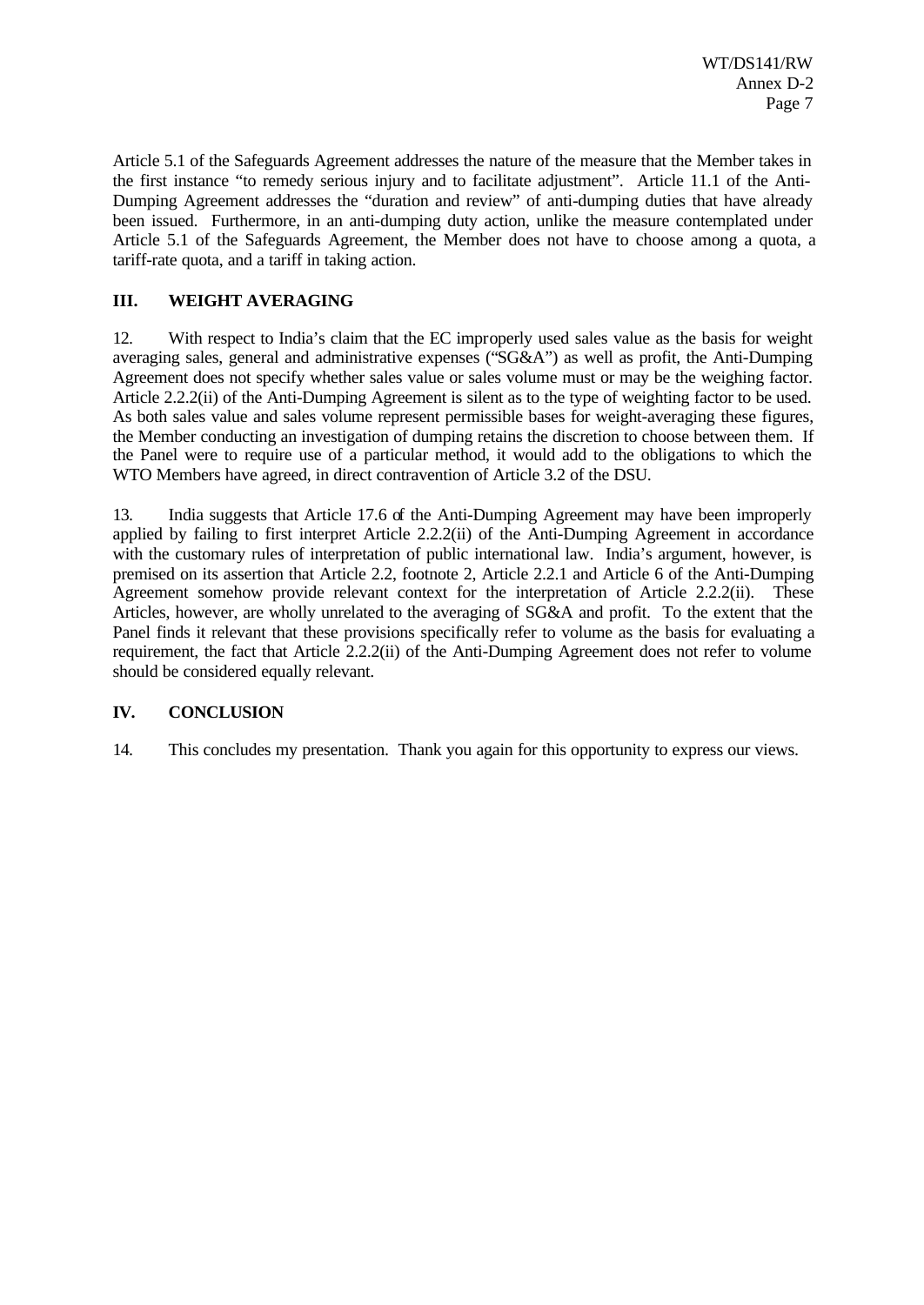## **ANNEX D-3**

## ORAL STATEMENT OF THE EUROPEAN COMMUNITIES

#### 10 September 2002

## **TABLE OF CONTENTS**

Page

| I.              |                                                               |  |
|-----------------|---------------------------------------------------------------|--|
| II.             |                                                               |  |
| $\mathsf{A}$ .  |                                                               |  |
| <b>B.</b>       | SECOND REQUEST: DATE FOR ASSESSING THE CONSISTENCY OF         |  |
|                 | THE MEASURES "TAKEN TO COMPLY" WITH THE COVERED AGREEMENTS 10 |  |
| $\mathcal{C}$ . | THIRD REQUEST: CLAIMS THAT COULD HAVE BEEN RAISED IN THE      |  |
|                 |                                                               |  |
| D.              |                                                               |  |
|                 |                                                               |  |
| III.            |                                                               |  |
| A.              |                                                               |  |
| $\mathbf{B}$    |                                                               |  |
| $\mathcal{C}$ . |                                                               |  |
| D.              |                                                               |  |
| E.              |                                                               |  |
| 1.              |                                                               |  |
| 2.              |                                                               |  |
| 3.              |                                                               |  |
| 4.              |                                                               |  |
| $F_{\cdot}$     |                                                               |  |
| G.              |                                                               |  |
| Н.              |                                                               |  |
|                 |                                                               |  |

## **I. INTRODUCTION**

1. On behalf of our delegation, I would like to thank the Panel for this opportunity to submit orally the views of the European Communities (the "EC") in this dispute.

2. In our Oral Statement of this morning we will provide a comprehensive response to India's Second Submission. I will begin by addressing India's reply to the EC's preliminary objections. I will then turn to India's arguments with respect to claims 1 to 4 and 6 to 8. My colleague, Ms. Meany, will address India's arguments in connection with claim 5.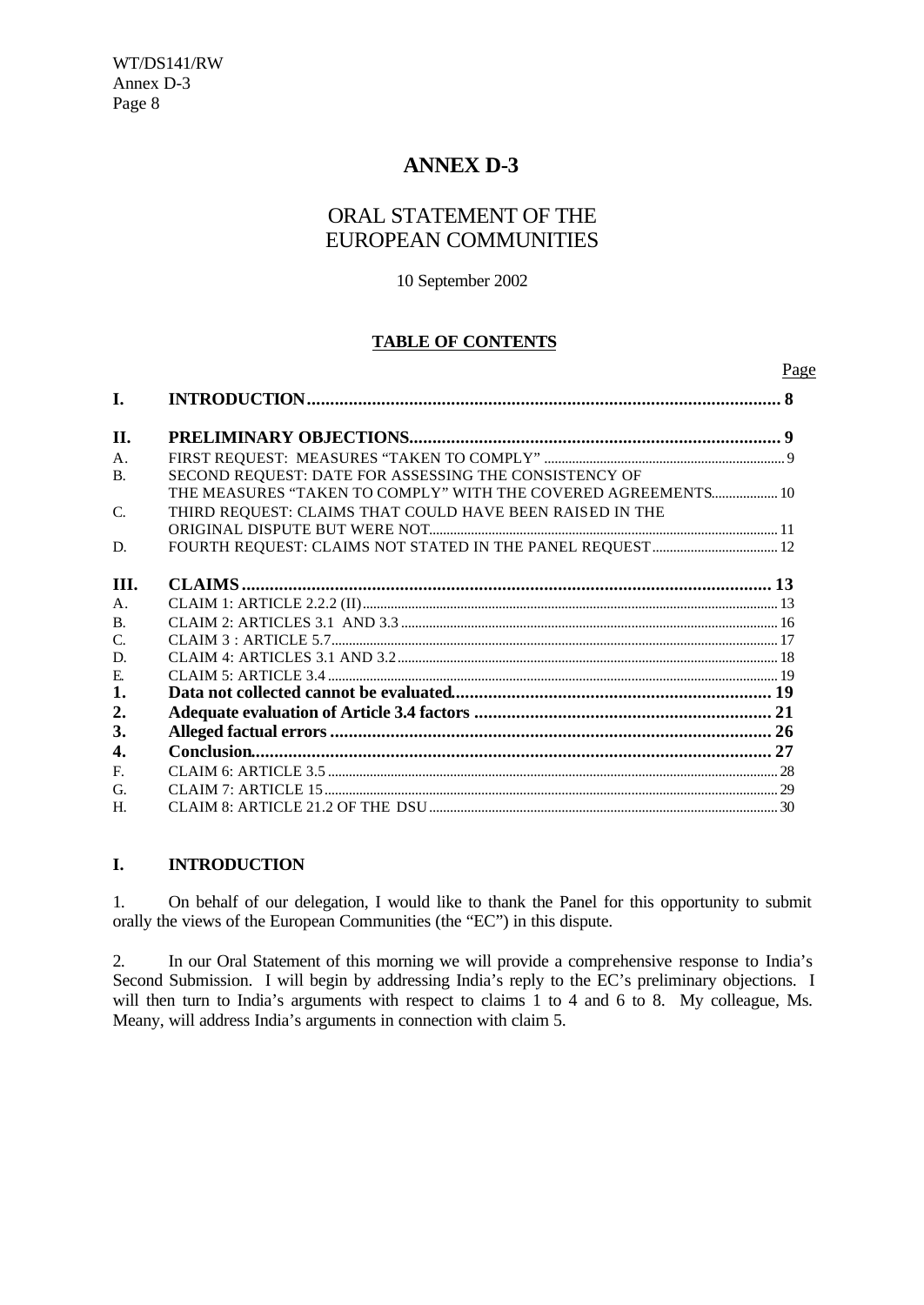## **II. PRELIMINARY OBJECTIONS**

#### A. FIRST REQUEST: MEASURES "TAKEN TO COMPLY"

3. The EC has requested the Panel to find that Regulations 160/2002 and 696/2002 are not "measures taken to comply" within the meaning of Article 21.5 of the *DSU*.

4. India objects to that request by arguing that those two regulations are "closely connected to the panel and Appellate Body reports concerned".<sup>1</sup> Yet, India does not explain how the measures are "connected", or why such "connection" should be relevant.

5. The EC submits that not all the measures that are somehow "connected" to the measure in dispute in the original panel proceedings qualify as measures "taken to comply". By India's standard, once a measure has been found to be WTO inconsistent, any subsequent measure that amends formally the legal instrument containing the original measure would have to be considered as a measure "taken to comply", even if it bears no relationship whatsoever with the rulings and recommendations made in the original dispute. That interpretation of Article 21.5 cannot be correct.

6. India further argues that, upholding the EC's request, would amount "to leaving it to the full discretion of the implementing member to decide whether or not a measure is one "taken to comply".<sup>2</sup> This is a mischaracterization of the EC's position. The EC has never argued that it is for the implementing Member to self-judge what constitutes a measure "taken to comply". Clearly, it is for the Panel to decide whether or not a measure qualifies as a measure "taken to comply".

7. In this regard, the precedents cited by India are inapposite. In *Australia – Salmon*, Australia argued that a measure had not been "taken to comply" because it aggravated the inconsistency.<sup>3</sup> In *Australia – Leather*, Australia argued that the measure was not "taken to comply" because it had not been notified as such to the DSB.<sup> $4$ </sup> In the case at hand, the EC is arguing nothing of the sort.

8. The EC's request is based on the fact that the anti-dumping duties on imports from Egypt and Pakistan were not a measure in dispute before the original Panel. India did not submit any claims with respect to those measures. Nor, consequently, did the DSB make any recommendations or rulings with respect to those measures.

9. The re-determination of the dumping findings for Egypt and Pakistan made in Regulation 160/2002 was conducted by the EC authorities on their own initiative, and not because they were required to do so in order to comply with the DSB's recommendations and rulings. For that reason, such re-determination cannot be considered as a measure "taken to comply". Had the EC authorities not adopted Regulation 160/2002, India could not have requested an Article 21.5 panel to complain about the absence of implementing measures with respect to Egypt and Pakistan.

10. In turn, the re-determination of injury contained in Regulation 696/2002 was rendered necessary by the adoption of Regulation 160/2002. For that reason, it cannot be considered as a measure "taken to comply" either.

<sup>&</sup>lt;sup>1</sup> India's Second Submission, para. 8.

 $<sup>2</sup>$  Ibid.</sup>

<sup>3</sup> *Australia – Measures affecting the Importation of Salmon – Recourse to Article 21.5 by Canada*, WT/DS18/RW, para. 7.10, subpara. 23.

<sup>4</sup> *Australia – Subsidies provided to Producers and Exporters of Automotive Leather - Recourse to Article 21.5 of the DSU by the United States*, WT/DS126/RW, para. 6.4.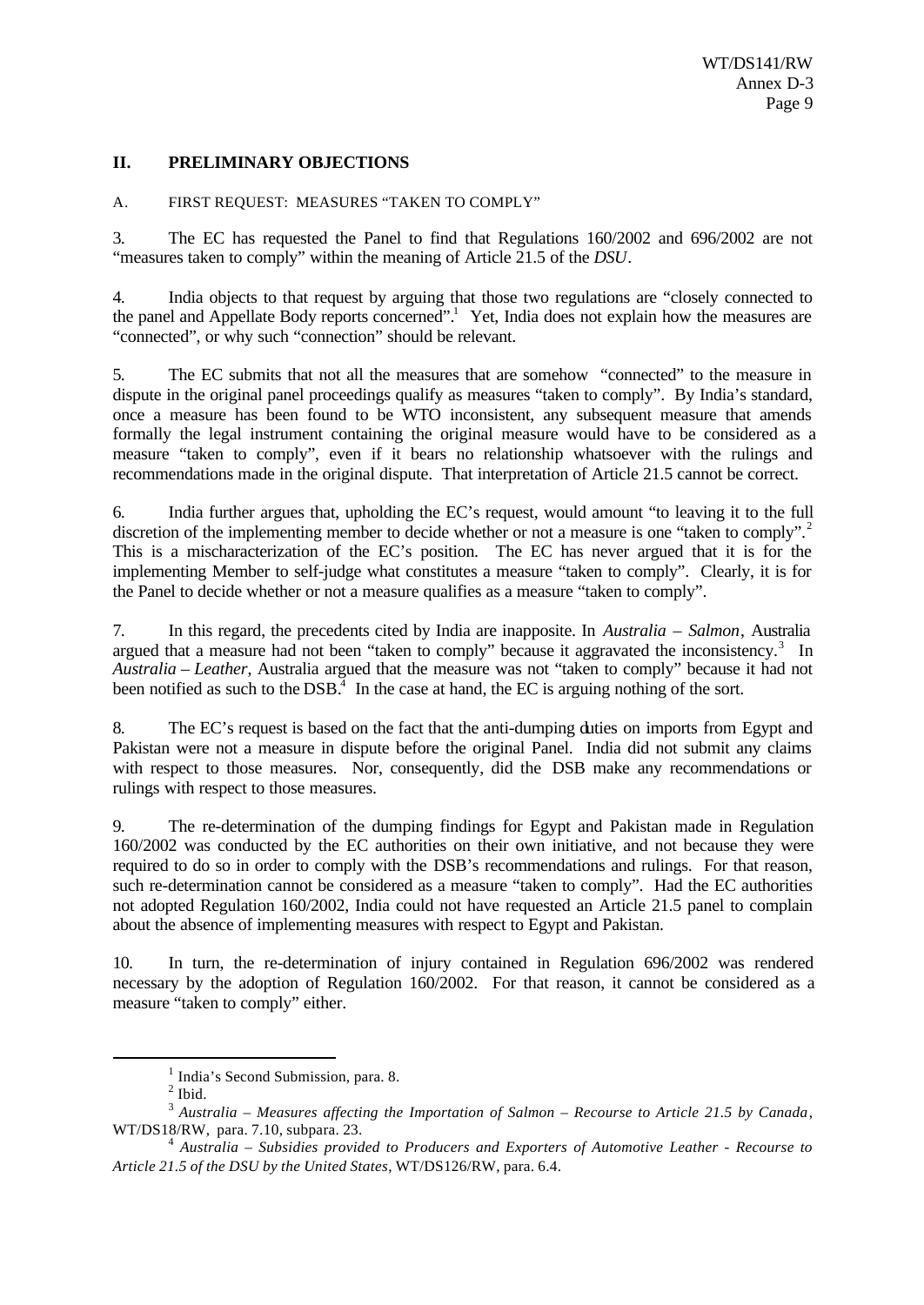11. The EC notes that India has nowhere addressed these arguments

B. SECOND REQUEST: DATE FOR ASSESSING THE CONSISTENCY OF THE MEASURES "TAKEN TO COMPLY" WITH THE COVERED AGREEMENTS

12. The EC has requested the Panel to make a ruling to the effect that the relevant date for assessing the consistency of the measures "taken to comply" with the covered agreements is the date of establishment of the Panel.

13. India agrees with that request<sup>5</sup>. Nevertheless, it argues that, in addition, the Panel should assess the consistency of the measures "taken to comply" also as of the date of expiry of the "reasonable period of time".<sup>6</sup>

14. India's request is not within the Panel's terms of reference. The obligation to comply within the "reasonable period of time" does not arise from Article 21.5, but from Article 21.3 of the *DSU*. Yet, India has not cited Article 21.3 in its panel request.

15. In any event, the ruling requested by India would serve no useful purpose and would complicate unnecessarily the Panel's task. If the Panel found that the EC did not comply as of end of the "reasonable period of time", but did so as of the date of establishment of the panel, there would be nothing else that the EC could do in order to remedy that temporary lack of compliance. Therefore, should the Panel consider that India's request is within its terms of reference, the EC would invite the Panel to exercise judicial economy.

16. India has suggested that the obligation to comply within the reasonable period of time flows from Article 21.1 of the *DSU*.<sup>7</sup> The EC disagrees. Article 21.1 states an objective, which informs the interpretation of the other provisions of Article 21. But it does not impose, as such, any legal obligations. In any event, India's panel request does not cite Article 21.1 either.

17. India suggests that a Member cannot initiate proceedings under Article 21.5 until the end of the "reasonable period of time".<sup>8</sup> Although the issue is not relevant in this dispute, the EC must state its disagreement. If a Member takes a "measure to comply" before the end of the "reasonable period of time", that measure can be challenged immediately under Article 21.5. It is only in the absence of any measures "taken to comply" that the complaining Member will be required to wait until the end of the "reasonable period of time" before requesting a panel under Article 21.5.

18. India further argues that "the inconsistency of a measure with the covered agreements under Article 21.5 proceedings automatically results in a violation of Article 21.1".<sup>9</sup> While this is correct, the opposite is not necessarily true. A measure may be consistent with the covered agreements, and yet violate Article 21.3 because it was taken after the "reasonable period of time". Thus, it is incorrect to say that it is "unnecessary for a complaining Member to raise the violation of Article 21.1 as an independent claim". <sup>10</sup>

<sup>5</sup> India's Second Submission, para. 12.

<sup>6</sup> Ibid.

 $<sup>7</sup>$  Ibid., para. 16.</sup>

<sup>8</sup> Ibid., para. 17.

 $<sup>9</sup>$  Ibid., para. 22.</sup>

<sup>10</sup> Ibid., para. 22.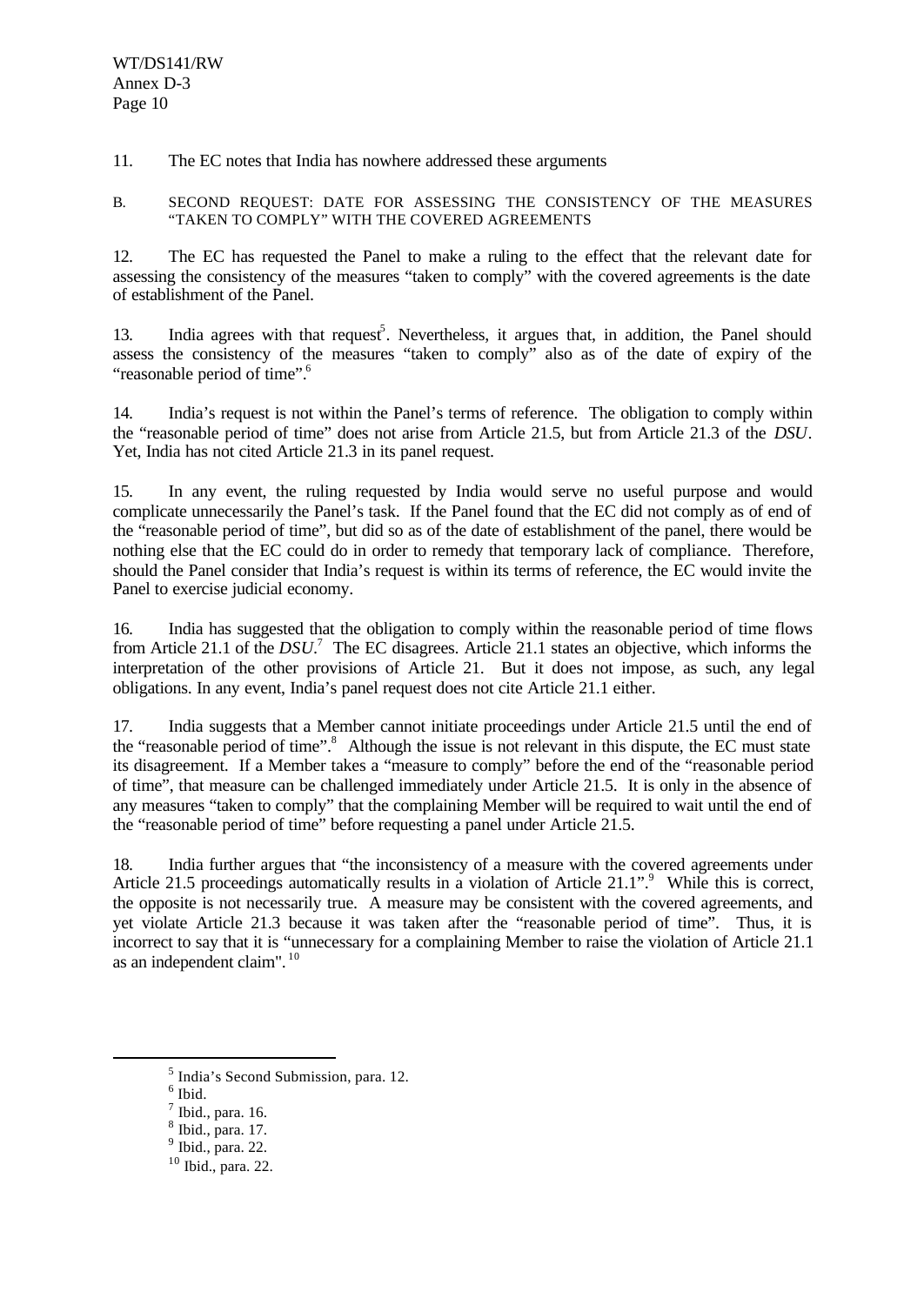19. While it may be true that no Member has ever invoked a violation of Article 21.3 in Article 21.5 proceedings<sup>11</sup>, this does not prove that it is unnecessary to state that claim separately. Rather, it seems more likely that no Member has ever bothered to invoke a violation of Article 21.3 because a ruling that the implementing Member has complied late would be declaratory and devoid of practical consequences.

20. India also argues that, in light of Article 21.2 of the *DSU*, when the complaining Member is a developing country, panels should make a "strict interpretation of the binding nature of the obligation to comply".<sup>12</sup> This argument is misguided. The EC does not dispute the binding nature of the obligation to comply within the "reasonable period of time". The EC has never suggested that such obligation is "meaningless".<sup>13</sup> To repeat, the point made by the EC is simply that a finding that a Member has violated Article 21.3 by complying late would be merely declaratory, because there is nothing else that such Member could do in order to remedy such violation.

C. THIRD REQUEST: CLAIMS THAT COULD HAVE BEEN RAISED IN THE ORIGINAL DISPUTE BUT WERE NOT

21. The EC has requested the Panel to rule that certain claims under Articles 3.4 and 3.5 which India could have raised, but did not raise, in the original dispute with respect to findings that have remained unmodified in the measure at issue are not properly before it. Those findings do not constitute, properly speaking, measures "taken to comply". Furthermore, by withholding those claims, India has acted inconsistently with Article 3.10 of the *DSU*, which requires that the complaining party raises its claims in a timely manner. As a result, India has prejudiced the procedural rights of the EC.

22. India argues that the claims under Article 3.5 which it has raised in these proceedings were within the terms of reference of the original Panel.<sup>14</sup> The EC would agree that the panel request was drafted in such broad terms that it could have encompassed any conceivable claim under Article 3.5. It remains, nevertheless, that India never argued in the original proceedings that the EC had acted inconsistently with Article 3.5 by failing to examine the inflation in the prices of consumer goods as a cause of injury, or by failing to separate the effects of the increase in the cost of raw cotton from those of the dumped imports. Thus, when adopting the implementing measures at issue, the EC authorities could assume legitimately that the WTO consistency of their analysis of those two factors was not being called into question and, therefore, that there was no need to revise that analysis.

23. As regards Article 3.4, the EC has noted that in Regulation 1644/2001 the authorities confirmed the findings made in the original measure with respect to some of the injury factors listed in that article (namely, sales, market share, price development, production, profitability and employment). Indeed, since those findings were not challenged by India in the original proceedings, there was no reason to revise them. For example, India did not contest in the original dispute the findings with respect to the level of profits made by the EC industry. Those findings have, therefore, been confirmed in Regulation 1644/2001. Yet, India claims now, for the first time, that such findings are inadequate.<sup>15</sup> The EC submits that India should not be allowed to raise that claim at this late stage.

 $11$  Ibid., para. 50.

<sup>12</sup> Ibid., para. 19.

<sup>13</sup> Ibid., para. 17.

 $14$  India's Second Submission, para. 25.

<sup>15</sup> Ibid., paras. 172-179.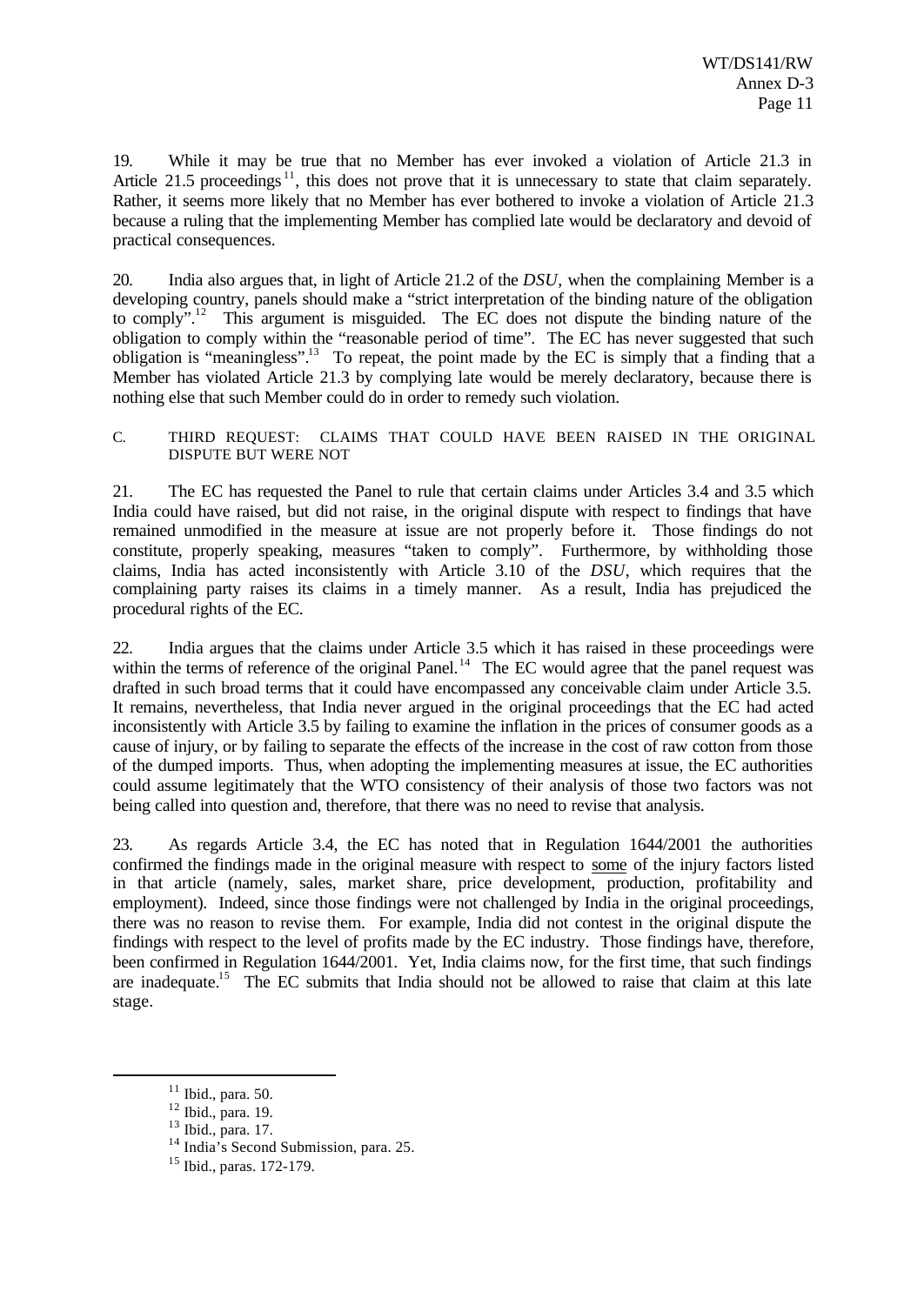24. To say that the EC authorities have confirmed the findings which they made with respect to some injury factors, which were not contested in the original proceedings, does not amount to an admission that the EC authorities have not made an overall reconsideration and analysis of all the injury factors.<sup>16</sup> The EC did make such an overall reconsideration and analysis by taking into account both the undisputed findings with respect to certain injury factors and the findings with respect to certain other factors which the original Panel found had not been properly evaluated in the original measure. India's persistent refusal to acknowledge the obvious difference between the factual findings made with respect to each individual injury factor and the overall consideration and analysis of all injury factors is becoming tiresome by now.

25. Predictably, India cites the report of the Appellate Body in *Canada – Aircraft (21.5).*<sup>17</sup> However, as explained, that report does not address the situation at issue in this case. Unlike Canada, the EC is not arguing that the complaining party is not entitled to make any claims which it did not make before the original panel. As correctly concluded by the Appellate Body in that case, the measures "taken to comply" will generally be new, different measures, which may therefore give rise to new claims. Instead, the EC's position is that India should not be allowed to raise at this stage those claims which it could have raised before the original Panel, but which it chose not to raise.

26. Finally, the EC notes that India fails to address the EC's argument that, by withholding the claims at issue, India has prejudiced the procedural rights of the  $EC<sup>18</sup>$ . By way of response, India limits itself to argue that the claims at issue were properly stated in the request for the establishment of this Panel.<sup>19</sup> This does not answer the points made by the EC. First, that deadlines are shorter in Article 21.5 proceedings. And second, and more importantly, that, if a violation is found, the EC will have "no reasonable period of time" to comply. As a result, the EC will be exposed to an immediate suspension of concessions under Article 22 of the *DSU* in response to a violation which India had never invoked before and which, therefore, the EC could legitimately assume did not exist at the time when the implementing measures were adopted.

#### D. FOURTH REQUEST: CLAIMS NOT STATED IN THE PANEL REQUEST

27. The EC has requested the Panel to make a ruling to the effect that India's claims under Article 4.1(i) of the *Anti-Dumping Agreement* and Article 21.3 of the *DSU* were not stated in the request for the establishment of the Panel and, therefore, are not properly before the Panel.

28. The EC notes India's explanation that it is not submitting a claim under Article 4.1(i).<sup>20</sup> However, such claim is implicit in India's claim under Articles 3.1 and 3.4 to the effect that the data for the company concerned should have been evaluated. Indeed, India's claim is logically dependent on a previous finding that the company in question, which was excluded by the EC authorities from the "domestic industry", should nevertheless have been included therein.<sup>21</sup> Yet, clearly, whether or not that company was properly excluded from the "domestic industry" is not something which can be decided by the Panel under Article 3. It involves necessarily a finding under Article 4.1(i).

<sup>16</sup> Ibid., paras. 29-32.

<sup>&</sup>lt;sup>17</sup> India's Second Submission, para. 33.

<sup>&</sup>lt;sup>18</sup> EC's First Submission, paras. 49-50.

<sup>&</sup>lt;sup>19</sup> India's Second Submission, para. 39.

<sup>20</sup> Ibid., para. 42.

<sup>21</sup> See India's First Submission, at para. 216:

<sup>…</sup> since India was not dumping, the re-investigation of dumping should have included the verified information of that sampled producer. *There was no legal justification to continue to exclude (or disregard) information on the record pertaining to that producer. Article 4.1(i) could not be invoked…* [emphasis added].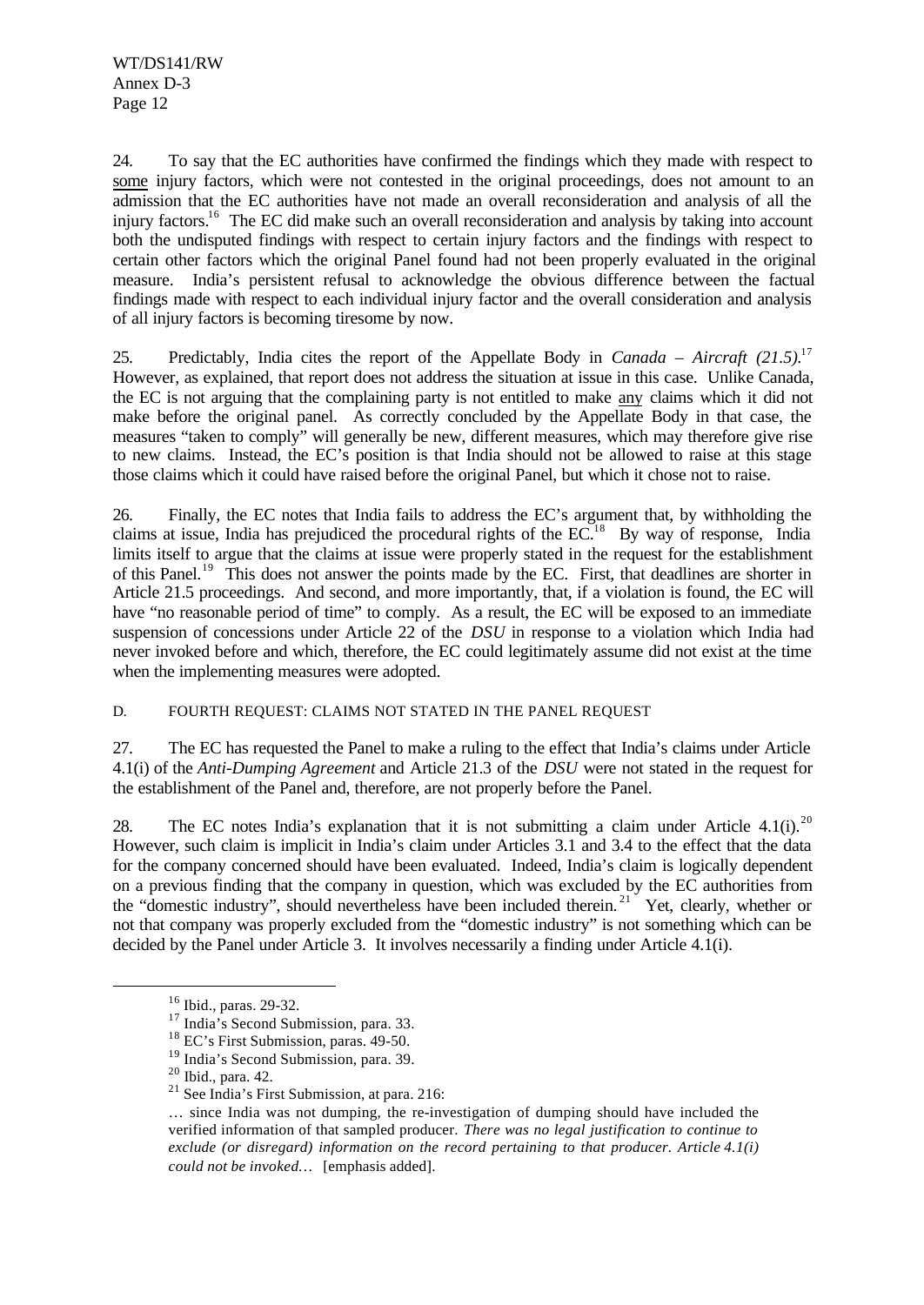29. This claim is fundamentally different from the claim under Article 3 decided by the original Panel to which India refers in its Second Submission.<sup>22</sup> Before the original Panel, India claimed that data for EC producers which had not been included in the "domestic industry" could not be used in assessing the state of the "domestic industry". The EC never disputed that those producers were not part of the "domestic industry". In contrast, the issue raised by India now is whether the fact of disregarding data for a company which was not included, but which, according to India, should have been included in the "domestic industry", amounts to a violation of Article 3. The EC submits that the Panel cannot decide that issue without deciding first whether the decision of the EC authorities to exclude that company from the "domestic industry" was consistent with Article 4.1(i).

30. As regards Article 21.3 of the *DSU*, India's position is that it was not required to make a separate claim under that provision.<sup>23</sup> We have already addressed this argument in connection with the second preliminary request.

#### **III. CLAIMS**

A. CLAIM 1: ARTICLE 2.2.2 (II)

31. India alleges that Article 2.2.2 (ii) requires the amounts for SGA and profits to be averaged according to the volume sold by the "other producers or exporters" and does not allow the sales value to be used for that purpose.

32. India's interpretation finds no support in the text of Article 2.2.2 (ii). Well aware of this, India has advanced a series of contextual arguments. The EC has shown that they are all without merit.<sup>24</sup>

33. The EC considers that Article 2.2.2 (ii) does not prescribe any specific averaging method. The EC is not suggesting that the investigating authorities enjoy unrestricted discretion to select an averaging factor. The method chosen by the investigating authorities must allow a "proper establishment of the facts".<sup>25</sup> A method which precludes a "proper establishment of the facts" cannot be considered a "permissible" interpretation of Article 2.2.2 (ii) within the meaning of Article 17.6 (ii).

34. The EC has shown that the method applied in *Bed Linen* does allow a "proper establishment of the facts". It is pertinent. And it is neutral. It does not result necessarily in higher amounts for SGA and profits than India's proposed method. Under a different set of factual circumstances, the EC's method might well have been more favourable to the exporters than India's own method. India has acknowledged this expressly.<sup>26</sup>

35. Unlike the EC's method, India's method does not allow a "proper establishment of the facts" and, hence, it is not a "permissible" interpretation of Article 2.2.2 (ii). As explained, India's method gives the same weight to a pillow case as to a double set comprising one sheet, one duvet cover and two pillow cases.<sup>27</sup> Thus, in the words of the Appellate Body<sup>28</sup>, India's method fails to "reflect the relative importance" of each of the "other exporters or producers".

<sup>22</sup> India's Second Submission, para. 45.

<sup>&</sup>lt;sup>23</sup> India's Second Submission, paras. 49-50.

<sup>&</sup>lt;sup>24</sup> EC's First Submission, paras. 71-74.

<sup>&</sup>lt;sup>25</sup> Cf. Article 17.6 (i) of the Anti-Dumping Agreement.

 $26$  India's Second Submission, para. 100.

<sup>27</sup> EC's First Submission, paras. 86-88.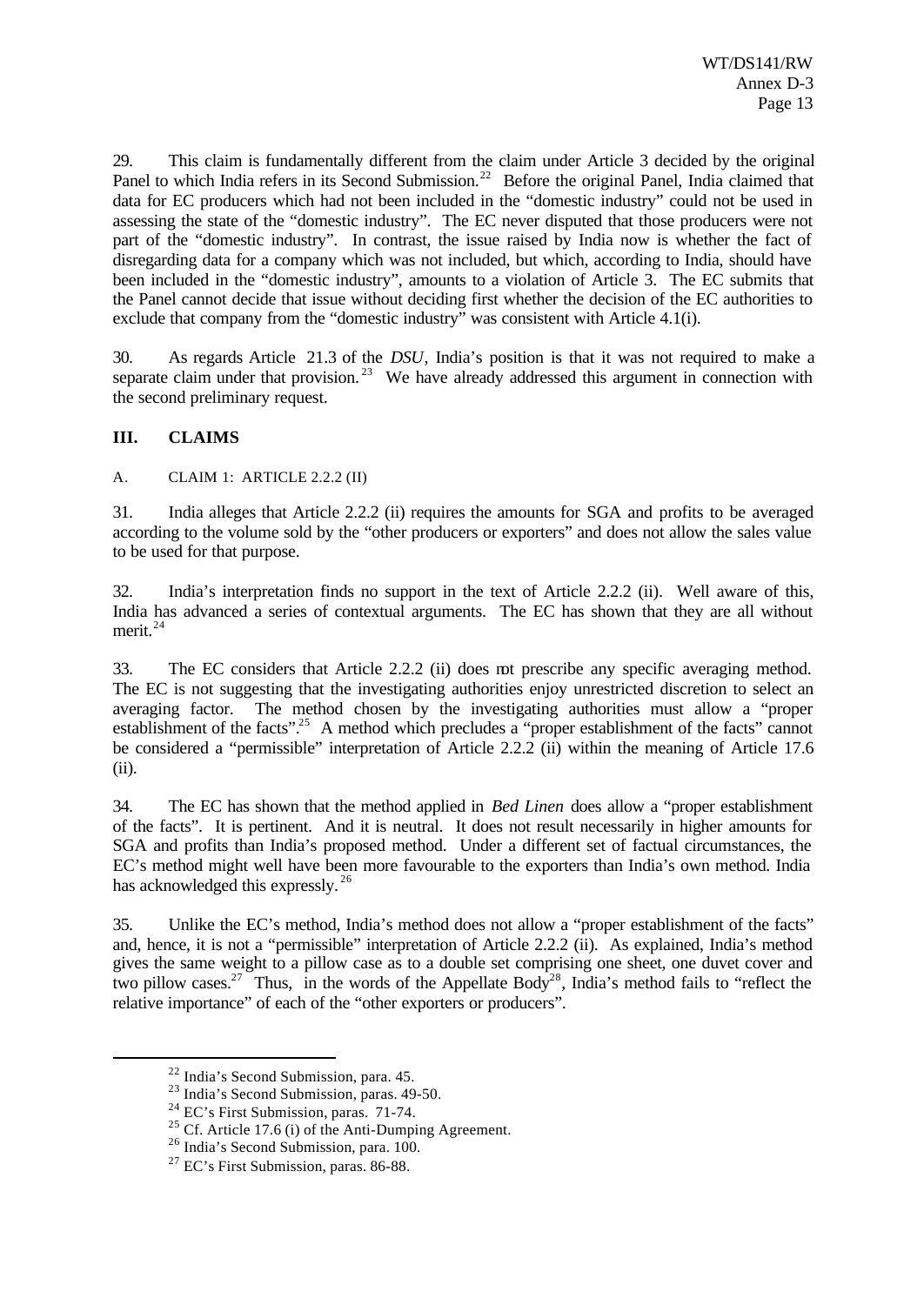36. India asserts that its method is "reasonable" because it would have led to "one more company not being found dumping".<sup>29</sup> However, the reasonableness of a legal interpretation is not a function of whether it is more favourable to the exporters. The EC is not aware of any provision of the *WTO Agreement*, or of any principle of treaty interpretation, which would require it to choose always that interpretation which, in the specific circumstances of each investigation, happens to be the most favourable for each exporter concerned.

37. India has suggested that, in view of the first sentence of Article 15, the EC authorities should have chosen the method which results in the lowest dumping margin.<sup>30</sup> This amounts in effect to a new claim under Article 15 which was not stated in India's request for the establishment of this Panel and is, therefore, outside the Panel's terms of reference.<sup>31</sup> The EC is hereby requesting the Panel to make a ruling to that effect. In any event, as recalled by the panel in *India – Steel Plates*, the first sentence of Article 15 is not a mandatory provision.<sup>32</sup> Moreover, as noted by the same panel, the first sentence of Article 15 only requires to give special regard "when considering the application of antidumping measures". That phrase refers to the final decision to impose measures, and not to the choices of methodology during the investigation.<sup>33</sup>

38. India makes much of the alleged lack of consistency in the EC authorities' practice. $34$ However, whether or not the EC authorities acted consistently is not a pertinent consideration for the interpretation of Article 2.2.2 (ii). The interpretation of that provision must be valid for all Members, and not just for the EC. In any event, the EC rejects categorically India's accusations:

- ? first, the method applied in the *Bed Linen* investigation is the same generally applied by the EC authorities in all the anti-dumping investigations where it has become necessary to resort to Article 2.2.2 (ii).<sup>35</sup> India has not disputed this;
- ? second, the method applied by the EC authorities is consistent with the methodologies applied at previous steps of the dumping calculation in the *Bed Linen* investigation. It is also consistent with the methods applied to calculate other weighted averages, such as the "all others" rate or the profit margin of the domestic industry.<sup>36</sup> Again, India does not dispute this  $37$ ; and
- ? third, there is no inconsistency between the method applied in this case and the Judgement of the EC Court of First Instance in the case 118/96 cited by India, which addresses a different issue.<sup>38</sup>

<sup>28</sup> Appellate Body Report, *European Communities – Anti-Dumping Duties on Imports of Cotton-Type Bed Linen from India* , WT/DS141/AB/R, para. 74.

India' Second Submission, para. 77. See also para. 104.

<sup>30</sup> Ibid., para. 102.

<sup>&</sup>lt;sup>31</sup> See India's Request for the Establishment of a Panel of 7 May 2002, WT/DS141/13/Rev.1, at letter (h), where India stated its claim under Article 15 as follows:

The EC acted inconsistently with Article 15 of the ADA by failing to explore constructive remedies. The recently initiated partial interim review shows that the suspension of the measures was not a remedy of any type but a pretext to continue the proceeding and circumvent the Panel's finding with respect to Article 15;

<sup>32</sup> Panel Report, *United States – Anti-Dumping and Countervailing Measures on Steel Plate from India*, WT/DS206/R, para. 7.110.

<sup>33</sup> Ibid., para. 7.111.

 $34$  See e.g. India's Second Submission, at paras. 90, 101, 103 and 104.

<sup>&</sup>lt;sup>35</sup> EC's First Submission, para. 81.

<sup>36</sup> EC's First Submission, para. 82.

<sup>&</sup>lt;sup>37</sup> India's Second Submission, paras. 97 and 98.

<sup>38</sup> EC's First Submission, paras. 75-78.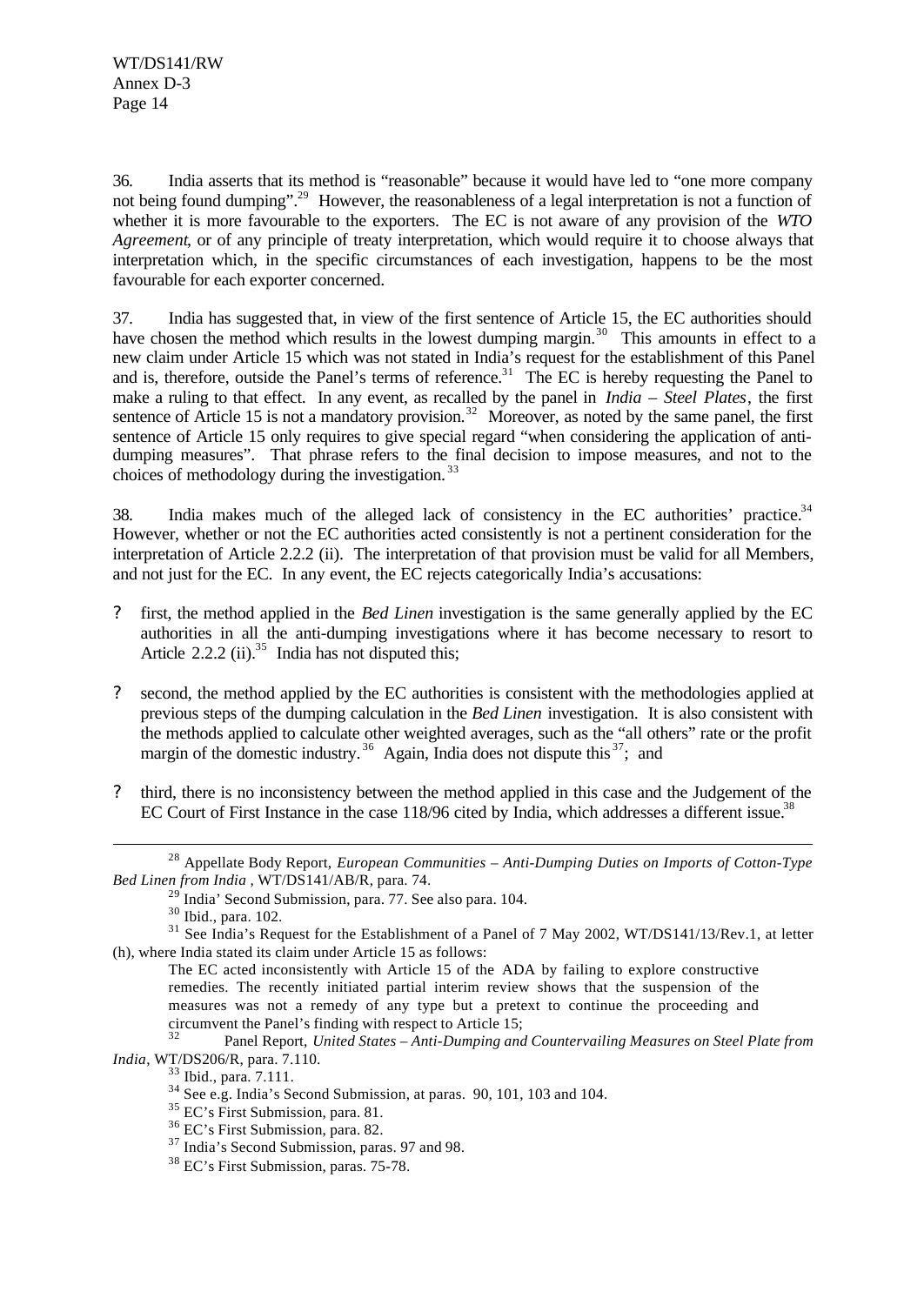39. In fact, India's allegations of inconsistency rest on little else than a series of incidental statements made by the EC to the original Panel to the effect that the sales of the company Bombay Dyeing were "representative" because they accounted for almost 80 per cent of the domestic market. That is indeed a very scant basis for alleging a violation of Article 2.2.2 (ii). The statements in question were made in response to India's argument that data for one exporter could not be sufficiently representative to calculate the reasonable amount for SGA and profits in accordance with Article 2.2.2 (ii). They have no direct bearing on the question of whether the amounts for SGA and profits should be averaged according to volume or value, an issue which did not arise in the original investigation. The statements made by the EC would have been equally pertinent, regardless of whether they referred to percentages of sales value or of sales volume, because both magnitudes may be relevant to measure the 'fepresentativeness' of an exporter. In any event, as explained, they referred to value, and not to volume.

40. The apparent discrepancy alleged by India in its Second Submission<sup>39</sup> results from the fact that the company Standard Industries reported in its Questionnaire response an amount for its domestic sales which was different from the amount that it had previously reported for the purposes of the selection of the sample in September 1996. The market shares cited by the EC in the statements to the original Panel were based on the sales value reported by the Indian producers for the purposes of the selection of the sample, except in the case of the two sampled companies with sales in India (Anglo French and Bombay Dyeing), for which the amounts reported in their Questionnaire responses and verified on-spot were used instead. On the other hand, the amounts used for the purposes of calculating the weighted average SGA and profits were the sales value established for Bombay Dyeing during the investigation and the sales value reported by Standard Industries in its Questionnaire response. (It is recalled that since Standard Industries served only as a reserve company, its response was neither examined nor verified during the original investigation). While Standard Industries reported for the purposes of the sampling that its domestic sales amounted to  $[***]$ , its Questionnaire response showed that they amounted to only  $[***]$ <sup>40</sup> These data are well known to India (see Exhibit India – RW – 17 and Annexes 16, 17 and 18 of India's First Submission to the original Panel). Nevertheless, and in order to dispel any remaining misunderstanding, the EC is providing as an annex to this Oral Statement a table showing the amounts used to calculate the market shares cited by the EC in the statements to the original Panel and the amounts used in order to calculate the weighted average SGA and profit. $41$ 

41. Even assuming that Article 2.2.2 (ii) required to use the sales volume, India has advanced no reason in its First Submission to justify why the sales volume should be measured in "units/sets" rather than by weight or size. Significantly, India's Second Submission remains silent on this issue. As demonstrated in our First Submission<sup>42</sup>, had the EC authorities used the sales volume measured by weight, the dumping margins would be higher. Thus, in any event the violation alleged by India would be inconsequential and give rise to no nullification or impairment of the benefits accrued to India under Article 2.2.2 (ii). The EC recalls that it has made a conditional request to the Panel to make an express finding to that effect.<sup>43</sup> The EC hereby reiterates that request.

<sup>39</sup> India's Second Submission, paras. 57-60.

<sup>&</sup>lt;sup>40</sup> The EC requests that the data in square brackets be treated as confidential pursuant to Article 17.7 of the *Anti-Dumping Agreement* and paragraph 3 of the Panel's Working Procedures.

<sup>&</sup>lt;sup>41</sup> Exhibit EC-1. The EC requests that the information set out in this Annex be treated as confidential pursuant to Article 17.7 of the *Anti-Dumping Agreement* and paragraph 3 of the Panel's Working Procedures.

<sup>42</sup> EC's First Submission, paras. 90-94.

<sup>43</sup> Ibid., para. 293.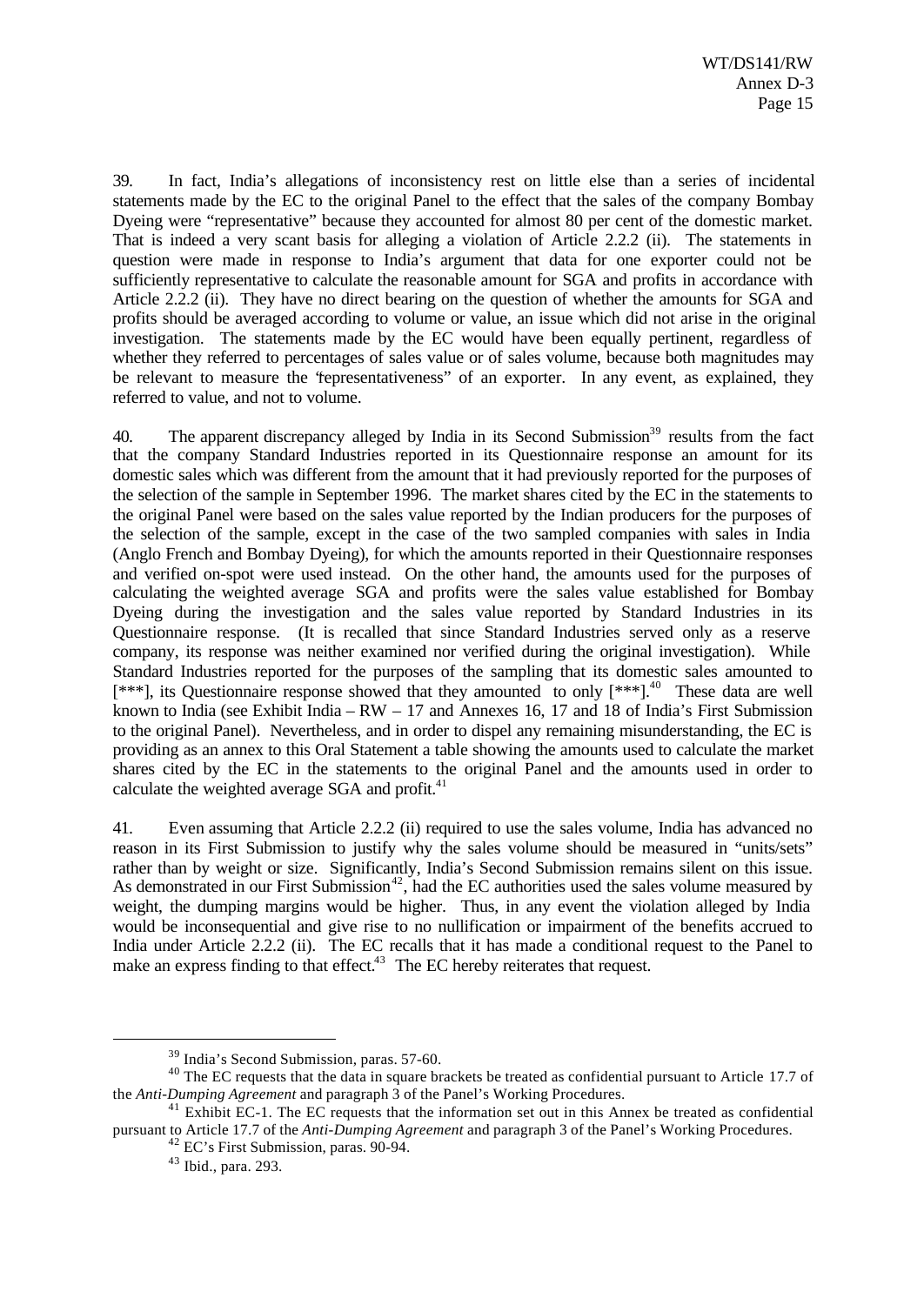WT/DS141/RW Annex D-3 Page 16

42. India does not contest that the EC authorities would be entitled to average according to weight. Nor does India dispute that such method would lead to a higher dumping margin. Nonetheless, India contends that the EC has failed to rebut the presumption of nullification or impairment laid down in Article 3.8 of the *DSU* because it has not shown that "there was no change in the competitive relationship".<sup>44</sup>

43. Obviously, India has misunderstood the EC's argument. Unlike the United States in the *Superfund* case, to which India refers<sup>45</sup>, the EC is not arguing that the averaging method which it applied in *Bed Linen* has had no actual effects on the volume of imports. (Indeed, since the EC is applying no duties, this fact would be impossible to ascertain). Rather, the point made by the EC is that, by applying a method which results in a lower dumping margin, and consequently in a lower duty, than another method which, by India's own admission, is consistent with Article 2.2.2 (ii), the EC is effectively improving the competitive opportunities of the Indian imports. Indeed, India would surely agree that the competitive opportunities of the Indian imports would be impaired if the EC were to increase the duty rates above the current level following a recalculation of the reasonable amounts for SGA and profits based on the use of weight as the averaging factor.

B. CLAIM 2: ARTICLES 3.1 AND 3.3

44. India has alleged that the EC authorities should not have cumulated imports from Pakistan and India because imports from Pakistan were not dumped.

45. The EC's position is well known to the Panel. The anti-dumping duties applied to imports originating in Pakistan were not a measure in dispute before the original Panel. India made no claims against the dumping determination for Pakistan. And, consequently, the DSB made no rulings or recommendations with respect to that determination. This has two implications: first, that the EC authorities were not required to re-determine the dumping margin for Pakistan as part of the measures "taken to comply"; and, second, that the EC authorities were entitled to continue to treat imports from Pakistan as "dumped" for the purposes of the injury determination made in Regulation 1644/2001.

46. Regulation 1644/2001 is the only measure "taken to comply". Accordingly, whether or not Regulations 160/2002 and 696/2002 are consistent with Articles 3.1 and 3.3 is not an issue before the Panel. In any event, assuming that those regulations were also measures "taken to comply", their consistency would have to be assessed as of the date of establishment of this Panel. Yet, India does not dispute that, as of that date, the measures in dispute were based on the injurious effects of the imports from India alone.

47. India's complaint is thus effectively circumscribed to the allegation that the measures were inconsistent with Articles 3.3 and 3.1 between the date of entry into force of Regulation 160/2002 and the date of entry into force of Regulation 696/2002, i.e. between 28 January 2002 and 25 April 2002.<sup>46</sup> The EC submits that this issue is not within the Panel's mandate, which is to assess the consistency of the measures "taken to comply" as of the date of its establishment. Furthermore, even if it were, the ruling requested by India would serve no useful purpose, because the EC could not remedy a violation which had already ceased when the Panel was requested. Accordingly, the EC would invite the Panel to exercise judicial economy.

<sup>44</sup> India's Second Submission, para. 80.

 $45$  Ibid.

<sup>46</sup> India's Second Submission, para. 110.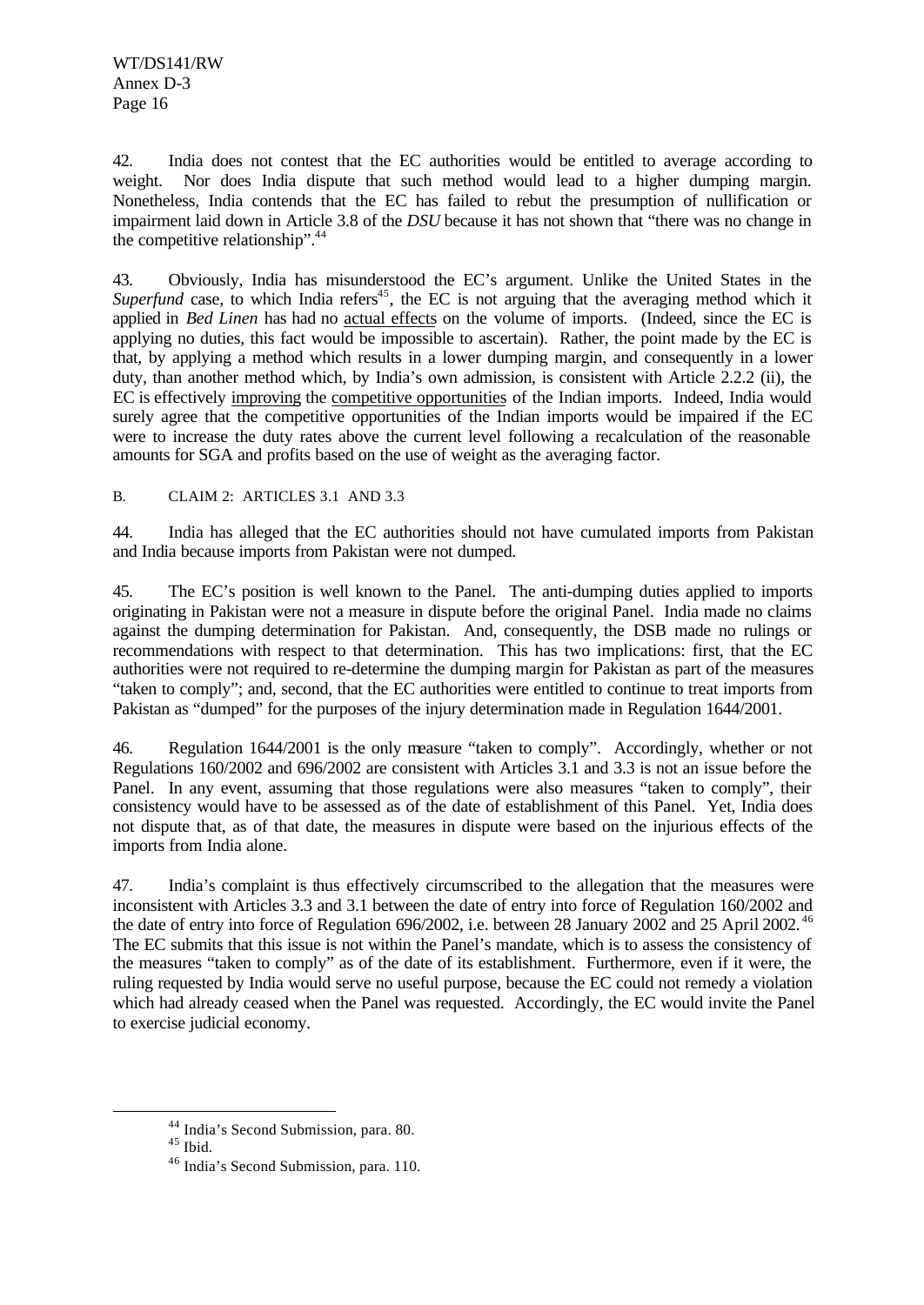48. India alleges that the issue is "material" because the ongoing review of the measures in dispute was initiated during that period.<sup>47</sup> However, the EC would recall that India has withdrawn its claims with respect to the initiation of that review.<sup>48</sup> Moreover, it is plain that the initiation of that review is not within the terms of reference of the Panel. First, because the initiation of a review is not one of the three types of measures mentioned in Article 17.4 of the *Anti-Dumping Agreement.*<sup>49</sup> And second, because, in any event, the initiation of the review was not a measure "taken to comply" within the meaning of Article 21.5 of the *DSU*.

49. In connection with this claim, India has accused the EC of acting in a "cynical and unprincipled"<sup>50</sup> manner because, according to India, the EC would have raised similar claims in another case against the United States (still at the consultations stage). The EC takes offence at the use of such language, which is even more unacceptable given that India's accusations are false. In the case mentioned by India, the EC has expressed the concern that the United States should not have cumulated imports from the EC with imports from other sources because imports from the EC were negligible or competed in different ways. There is no contradiction between those claims and the position taken by the EC in this case.

C. CLAIM 3 : - ARTICLE 5.7

50. By its own terms Article 5.7 applies only to original investigations. It does not apply to subsequent reviews under Article 11. Nor does it apply to subsequent re-determinations made in order to comply with the DSB's recommendations and rulings or, as in the case at hand, in order to adapt a measure which has not been the subject of dispute settlement to the legal interpretations developed in an adopted report.

51. India now appears to concede that the scope of a review or of a re-determination may be limited to injury or to dumping.<sup>51</sup> Yet, it goes on to argue that, "once both dumping and injury are under review"<sup>52</sup>, they should be considered simultaneously.

52. Even if India's argument were correct as a matter of law, it would still be wrong as a matter of fact. It is not true that in the case at hand "both dumping and injury were under review". The scope of the redetermination made in Regulation 160/2002 was limited from the outset to the dumping determinations for Egypt and Pakistan. Therefore, the issue of whether both dumping and injury should have been examined simultaneously did not even arise.

53. India is effectively arguing that, under Article 5.7, the EC was not entitled to limit the scope of the re-determination contained in Regulation 160/2002 to dumping. Yet, Article 5.7 is a procedural provision concerned exclusively with the timing of the examination of dumping and injury. It does not provide for a substantive obligation to examine both dumping and injury. The source of that obligation, if any, must be found elsewhere in the *Anti-Dumping Agreement*.

 $47$  Ibid.,

<sup>48</sup> Ibid., para. 35.

<sup>49</sup> Appellate Body Report, *Guatemala – Anti-Dumping Investigation Regarding Portland Cement from Mexico*, WT/DS60/AB/R (" *Guatemala – Cement I*"). Appellate Body Report, *United States – Anti-Dumping Act of 1916*, WT/DS136/AB/R, WT/DS162/AB/R (" *US - 1916 Act*"), para. 73.

<sup>50</sup> India's Second Submission, para. 111.

<sup>51</sup> India's Second Submission, paras. 117 and 118.

<sup>52</sup> Ibid., para. 117.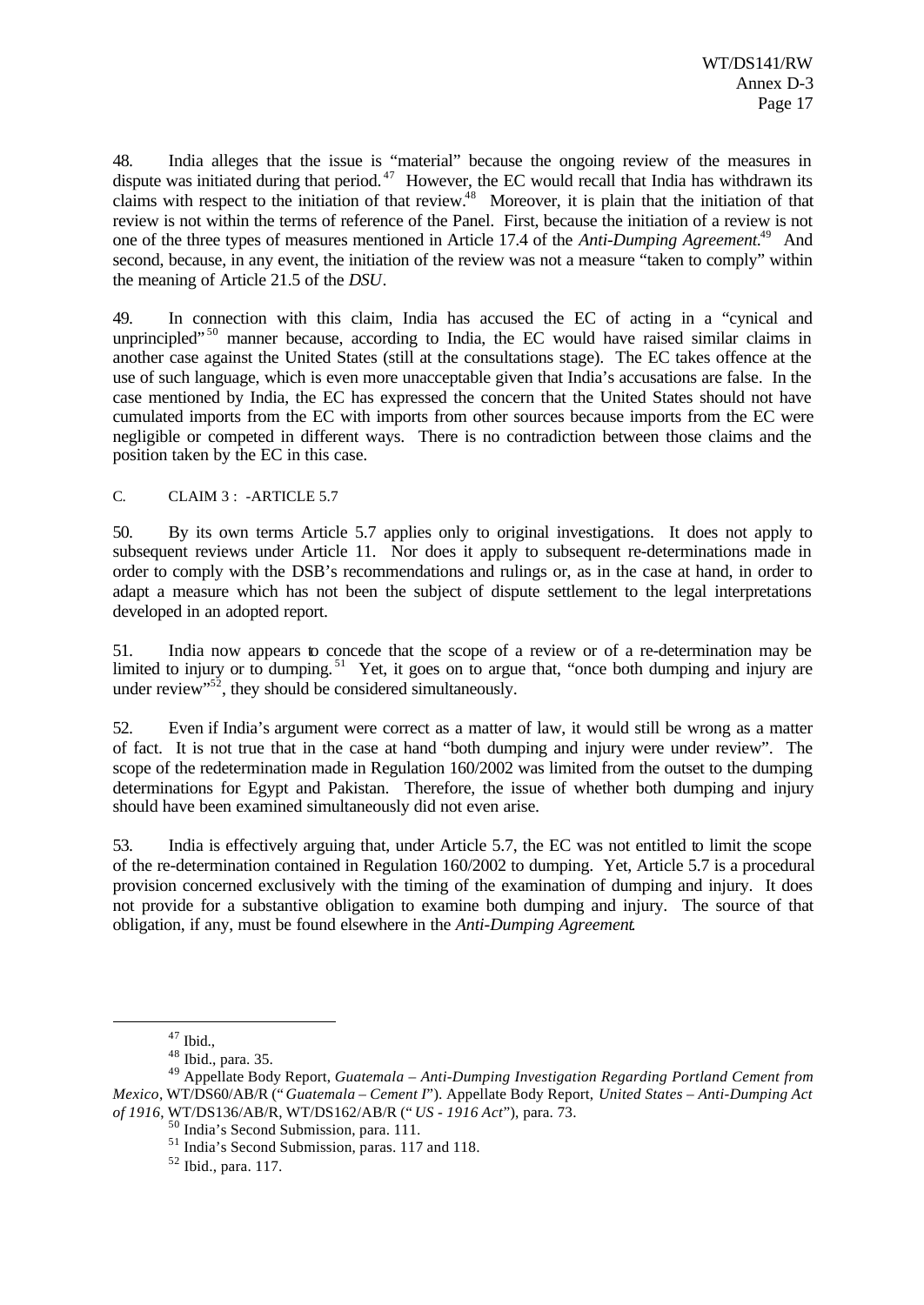WT/DS141/RW Annex D-3 Page 18

#### D. CLAIM 4: ARTICLES 3.1 AND 3.2

54. India accuses the EC of confusing the notions of *margin* and *duty.*<sup>53</sup> The EC authorities made no such confusion. They determined first the margins of dumping for both the co-operative and the non-co-operative exporters that were not included in the sample.<sup>54</sup> Only as a subsequent step, and on the basis of those margin determinations, did the EC authorities impose duties on imports from those exporters.

55. India has at no point contested the methods followed by the EC authorities in order to calculate the margins of dumping for the non-sampled exporters (both co-operative and non-cooperative). In particular, India has not claimed that those methods are inconsistent with Articles 2, 6.10 or 6.8 or with any other relevant provision governing the determination of dumping.

56. The findings of dumping reached by the EC authorities concerned all the imports from the non-sampled exporters, and not just a certain proportion of them. Therefore, the EC authorities were entitled to treat all such imports as "dumped". The term "dumped imports" has the same meaning throughout the *Anti-Dumping Agreement*. Since India has not disputed the finding that all the imports from the non-sampled exporters were "dumped", it is precluded from claiming that only some of them should be treated as "dumped" for the purposes of the injury analysis.

57. While India insists that Article 9.4 is concerned exclusively with the imposition of duties, it does not explain how the dumping margin of the non-sampled exporters should have been calculated. Surely, India's position cannot be that the investigating authorities enjoy complete discretion to establish the dumping margin of those exporters. Or that no dumping margin needs to be calculated for them.

58. The EC submits that it is more logical to consider that, although the *Anti-Dumping Agreement* does not prescribe any specific method for calculating the dumping margin of the non-sampled exporters, and therefore leaves some discretion to the investigating authorities, the ceiling set out in Article 9.4 operates also, indirectly, as a limit on the method used for calculating the dumping margin of those exporters.

59. Indeed, while the provisions of Article 9 are concerned with the imposition of duties, it is obvious that there is a logical link between the level of the dumping margin and that of the dumping duty. In fact, that link is stated expressly in Article 9.3. That article and the other provisions of the *Anti-Dumping Agreement* discussed in the EC's First Submission reflect the basic notion that duties can be applied only to "dumped" imports. Therefore, if Article 9.4 allows the application of duties to all the imports from the non sampled exporters, something which India does not dispute, it is because all such imports can be considered as "dumped", including for the purposes of the injury analysis.

60. India attributes to the EC the position that "there can be only one weighted average dumping margin for the country".<sup>55</sup> The EC has never taken that position. Thus, India's arguments in paragraphs 130 to 132 of its Second Submission are pointless.

61. India also makes much of what it describes as the EC's "misqualification of the 'all others' rate.<sup>56</sup><sup>,</sup> The EC fails to see what point, if any, India is trying make. The EC attaches no particular relevance to the use of the term "all others" rate. The EC has referred to the duty rate established in

<sup>53</sup> India's Second Submission, paras. 61-66

 $54$  Regulation 1644/2001, recitals 12 and 13.

<sup>55</sup> India's Second Submission, para. 130.

<sup>56</sup> India's Second Submission, paras. 67-73.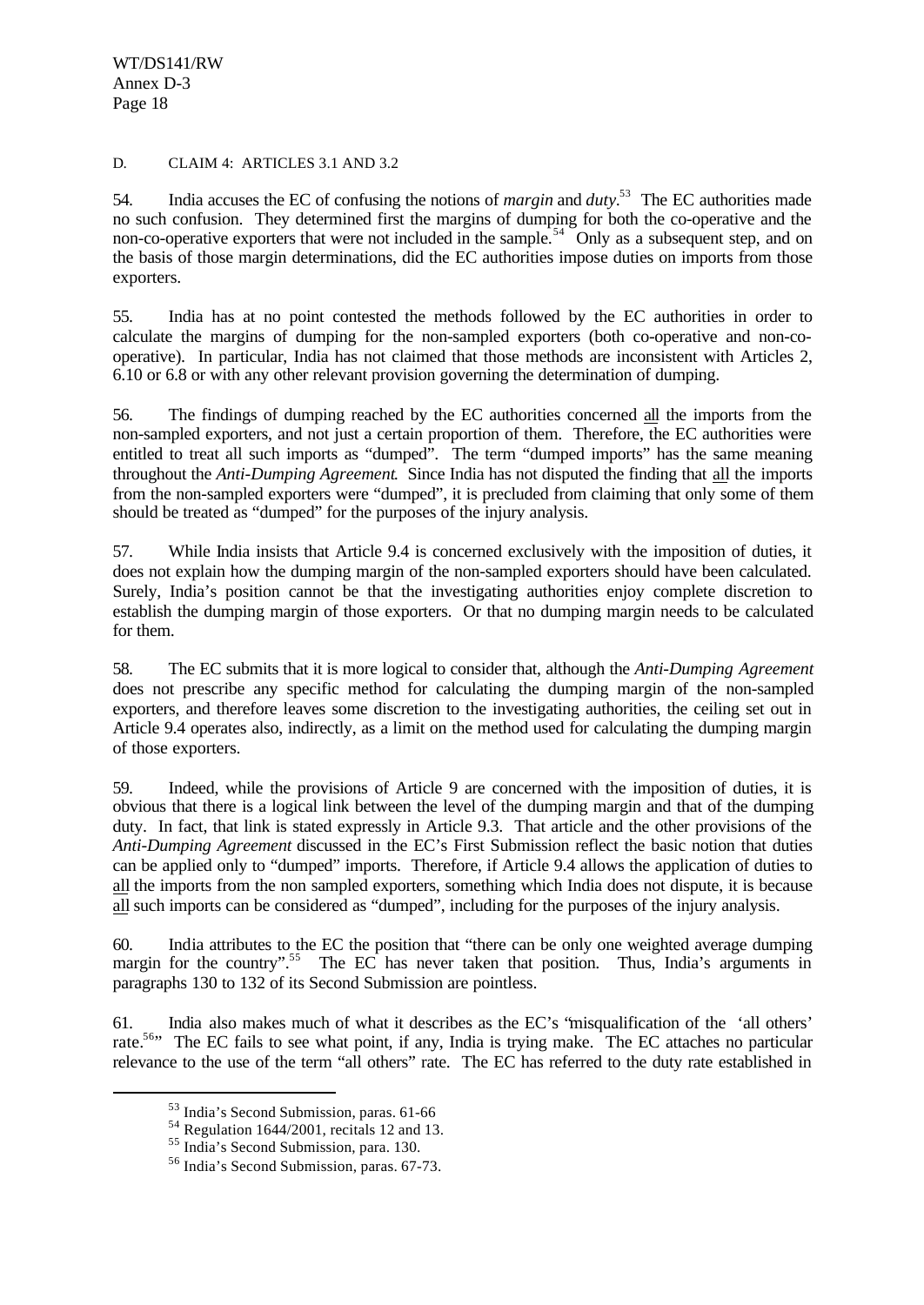accordance with Article 9.4 as the "all others" rate simply because that was the terminology used by the Appellate Body in *United States – Hot Rolled Steel.*<sup>57</sup> The EC has clearly explained that the duty applied to non-cooperative exporters not included in the sample was calculated on the basis of "facts" available", and not of the formula set out in Article  $9.4$ <sup>58</sup>. Thus, the confusion alleged by India does not arise.

#### E. CLAIM 5: ARTICLE 3.4

62. I shall address each of India's arguments under Article 3.4, namely, (1) that data not collected cannot have been evaluated; (2) that even if the data were collected they were not adequately evaluated; and (3) that certain factual errors have allegedly invalidated the redetermination.

#### **1. Data not collected cannot be evaluated**

63. In its First Submission, India claimed that the Panel had "factually established the absence of data collection as a substantive violation" of Article 3.4.<sup>59</sup> Even though watered down, in its Second Submission, India still insists on arguing that the original Panel "found" that it appeared that data had not been collected.<sup>60</sup> The original Panel did not find, as a matter of fact or of law, that data had not been collected. It merely found that there was no indication in the determination that the EC authorities had evaluated the relevance or significance of all of the factors listed in Article 3.4. India conveniently ignores the fact that the original Panel acknowledged that some of the data collected for other factors may have included data for the factors mentioned; in the absence of any indication to that effect in the determination, however, it could not assume that that was the case. In other words, the information might well have been collected but this was not sufficiently clear from the determination. The original Panel's remarks have thus been taken out of context and exaggerated, and India's continued reliance on those remarks merely exposes the weakness of its assertion that certain information was never collected.

64. India then casts wild and unsubstantiated aspersions about the EC's attitude to data collection, by suggesting that if the EC producers choose not to disclose certain data, then the EC would simply consider that factor not relevant.<sup>61</sup> The EC strongly objects to this accusation, both in general and in regard to the present case. What is striking here is that India completely ignores the fact (or even the possibility) that it may sometimes be impossible to establish meaningful data and it fails to respond to the EC's explanations regarding the difficulties encountered in collecting specific data e.g. on capacity utilisation, in an industry such as bed linen, where machinery is used for so many different qualities and types of product, including products outside the definition of the like product.

65. We shall consider again the two examples given by India, capacity utilisation and stocks. Since these are both factors which were not considered relevant to the state of the Community industry, and since India alleges that there is some connection between the decision not to consider

<sup>57</sup> Appellate Body Report, *United States – Anti- Dumping Measures on certain Hot Rolled Steel Products from Japan*, WT/DS184/AB/R , (" *US – Hot Rolled Steel*"), para. 115

We observe, first, that Article 9.4 applies only in cases where investigating authorities have used "sampling", that is, where investigating authorities have in accordance with Article 6.10 of the Anti-Dumping Agreement, limited their investigation to a select group of exporters or producers. In such cases, the investigating authorities may determine an anti-dumping rate to be applied to those exporters and producers who were not included in the investigated sample. *The rate so established is referred to as the "all others" rate.* [emphasis added].

<sup>58</sup> EC's First Submission, para. 115.

<sup>59</sup> India's First Submission, para. 145.

<sup>60</sup> India's Second Submission, para.140.

<sup>61</sup> India's Second Submission, para. 145.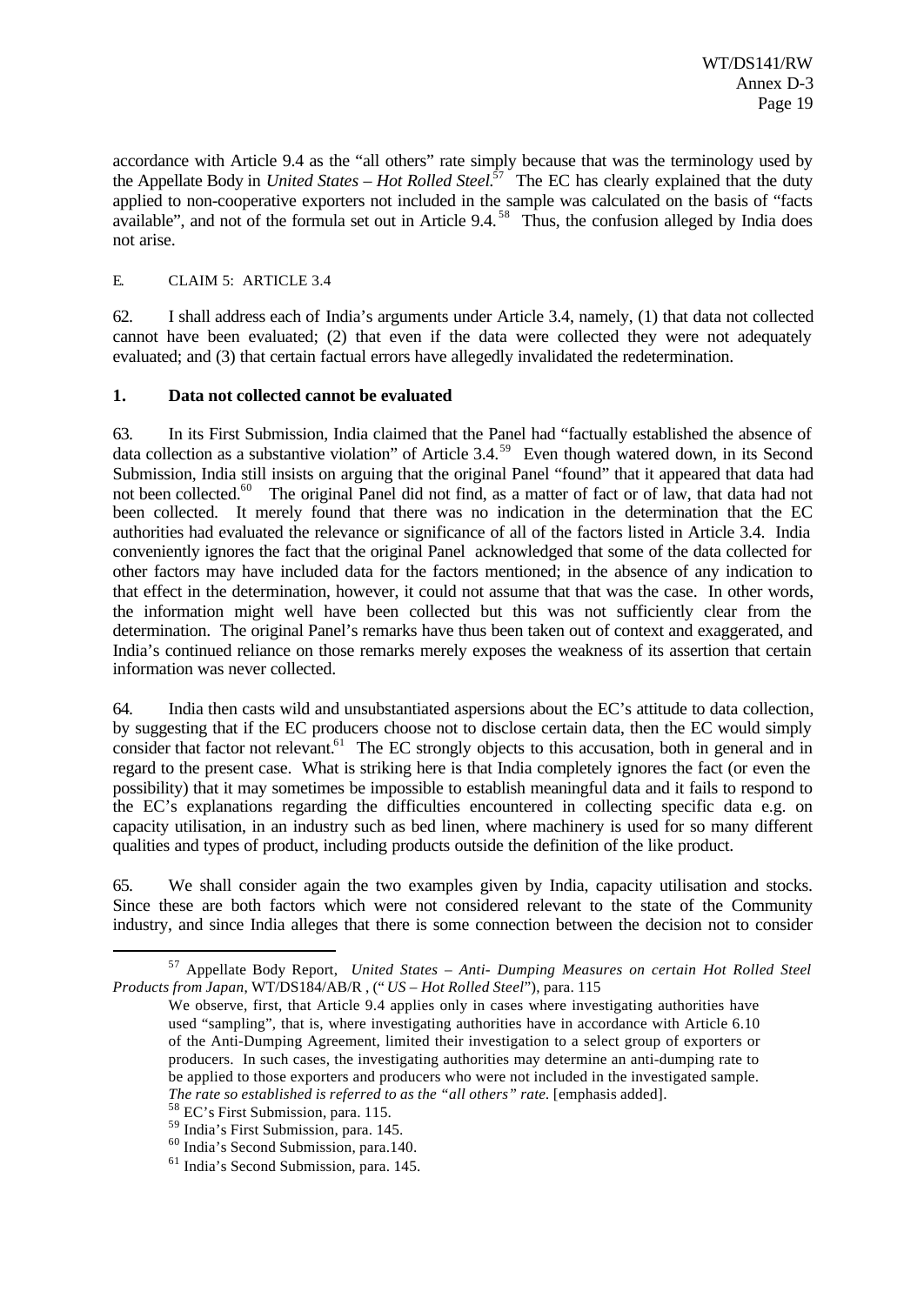WT/DS141/RW Annex D-3 Page 20

these relevant and the collection of information, it may be helpful here to explain not only how information was collected but also how relevance (or the lack of it) was assessed.

#### *Stocks*

66. Inventories increase or decrease depending on the volume produced and the volume sold/ exported during a given period. Since data concerning production, sales volumes and exports were  $collected<sup>62</sup>$ , the EC authorities did have data on stocks, as was clearly confirmed to Texprocil in the EC Commission's letter of 27 July 2001.<sup>63</sup> Information concerning stocks was further verified on spot for sampled producers. India ignores the fact that information on stocks could be derived from other data, and stresses that the information requested on stocks in the exporter's questionnaire was much more detailed and that this level of detail would be necessary also for properly establishing the relevance or significance of stocks for the purposes of determining injury. But requesting information on stocks from exporters serves an entirely different purpose. Information on stocks may be relevant in calculating normal value for the IP for an individual exporter. It might not play a role, however, if that particular company only produces to order. In assessing the relevance or significance of stocks for the sampled Community industry, it is first necessary to have meaningful, reliable data across the entire sample of producers and over a number of years, not just for the investigation period. But this is difficult to establish where certain companies are found to produce to order, others may also subcontract to meet orders and others still may maintain stocks to better serve their clients.

67. India has also argued that the EC should not have had regard to the accounts since they only reflect data at the company level and not at the level of the product concerned. However, stock movements could be estimated on the basis of turnover and in this respect it should be noted that bed linen activity represented up to 70 per cent (and 46 per cent on average) of the sampled Community producers' activity.<sup>64</sup> However, what is important here is that it became plain upon the on spot verifications that an increase in stocks may not necessarily indicate unsold production but might be due to increased orders.

68*.* At recital 29 of Regulation 1644/2001 it was explained in detail that production often takes place in response to or in anticipation of orders placed by particular clients. Secondly, stock valuation often takes place at 31 December which is towards the end of a peak period for the bed linen sector; this can also lead to apparent large variations in stocks from one year to the next. While some increase in stocks was observed in some companies, there was no suggestion that this was evidence of injury. As explained, an increase in stocks or decrease in stocks in this sector can thus indicate actual or anticipated orders rather than unsold production.<sup>65</sup> Consequently, on the basis of information obtained and verified on spot, the EC was entitled to conclude that stocks did not have a bearing on the state of the domestic industry.

#### *Capacity utilization*

l

69. It had been stated in the complaint that statistics on production capacity did not exist for the bed linen industry as it is far too specific.<sup>66</sup> This alleged difficulty in establishing data on production capacity and capacity utilisation for bed linen, was confirmed during the on-the-spot verification visits made at the premises of the sampled Community producers. As capacity utilisation cannot be calculated without reference to production capacity, this necessarily means that reliable data on

 $62$  Regulation 1069/97, recitals 63, 81 and 82.

 $63$  Exhibit – India – RW – 17, page 4.

 $64$  Exhibit India-RW –17, page 5.

 $65$  Regulation 1644/2001, recital 29.

 $66$  India-Exhibit 6, page 30.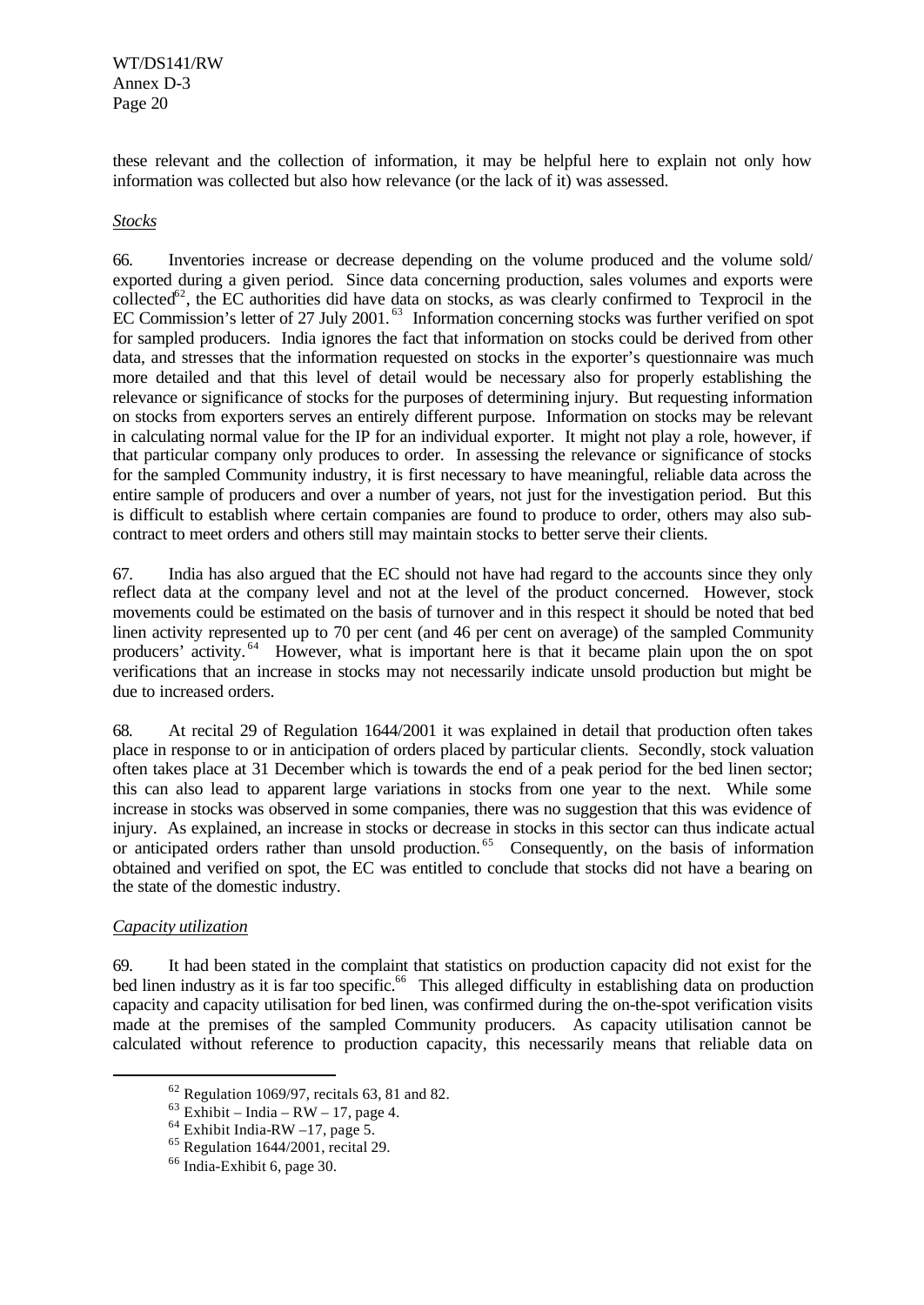capacity utilisation was equally unattainable. The EC would like to draw the Panel's attention to the fact that certain Indian producers made similar comments.<sup>67</sup> For instance, one company stated that "*there are no rated capacities for the machineries for producing the product concerned.* [Nor is there] *any other technical ways or means to compute the installed capacity*." Another company likewise said that the stitching machine had no rated capacity. Other companies said that since they produced to order the question of determining capacity utilization did not arise.

70. The EC found that many Community businesses bought and/or sold machinery with relative ease, making capacity production/utilisation somewhat of a moving target. More importantly, even the same machinery can yield completely different production capacities depending on the product mix, especially since the product concerned consists of a large number and variety of products which differ in size, colour, construction and quality. This made it extremely difficult for the EC to draw meaningful, comparable data. Whilst the investigation did show that some producers had contracted out surplus production, which might indicate a higher rate of capacity utilisation towards the end of the period considered , the data available could not be considered as a basis for drawing any conclusions as to the state of the Community industry For instance, a company working at full capacity and subcontracting a product mix comprising a majority of smaller products, such as pillowcases, may not necessarily find that work as profitable as if it had used less capacity to produce a higher value product. In other words, a decrease or increase in capacity utilisation is unlikely to have the same meaning in terms of injury for different companies or even for the same company in different years. The EC therefore rightly concluded that capacity utilisation was not a factor which could be considered relevant for determining the state of the Community bed linen industry.

#### **2. Adequate evaluation of Article 3.4 factors**

71. Before turning to look in more detail at the evaluation of certain factors performed by the EC authorities, a few preliminary observations should be made.

#### *An overall reconsideration does not prevent any confirmation of previous findings*

72. First, contrary to what India alleges in its Second Submission, the EC did not contradict itself by stating that there had been an overall reconsideration and analysis even though certain previous findings were confirmed. As has already been explained, India takes out of context<sup>68</sup> the EC's reference to the 'confirmation' of original findings. The fact that the EC did not, upon reconsideration of the matter, find it necessary to amend certain of its previous findings, whilst it did revise other findings, in no way supports the allegation that there has been no overall reconsideration. <sup>69</sup>

## *Use of the sample*

l

73. Second, we note that India does not contest the relevance of the sample for determining injury<sup>70</sup>. Apart from the fact that India has not previously stated that it contested the representativity of the sample, we have already noted that the claim in relation to one producer excluded from the

 $67$  Exhibit EC-2. The EC requests that the information set out in this Annex be treated as confidential pursuant to Article 17.7 of the *Anti-Dumping Agreement* and paragraph 3 of the Panel's Working Procedures.

 $68$  India's Second Submission, para. 150.

<sup>69</sup> See also EC First Submission, para. 163.

<sup>70</sup> India's Second Submission, para.156.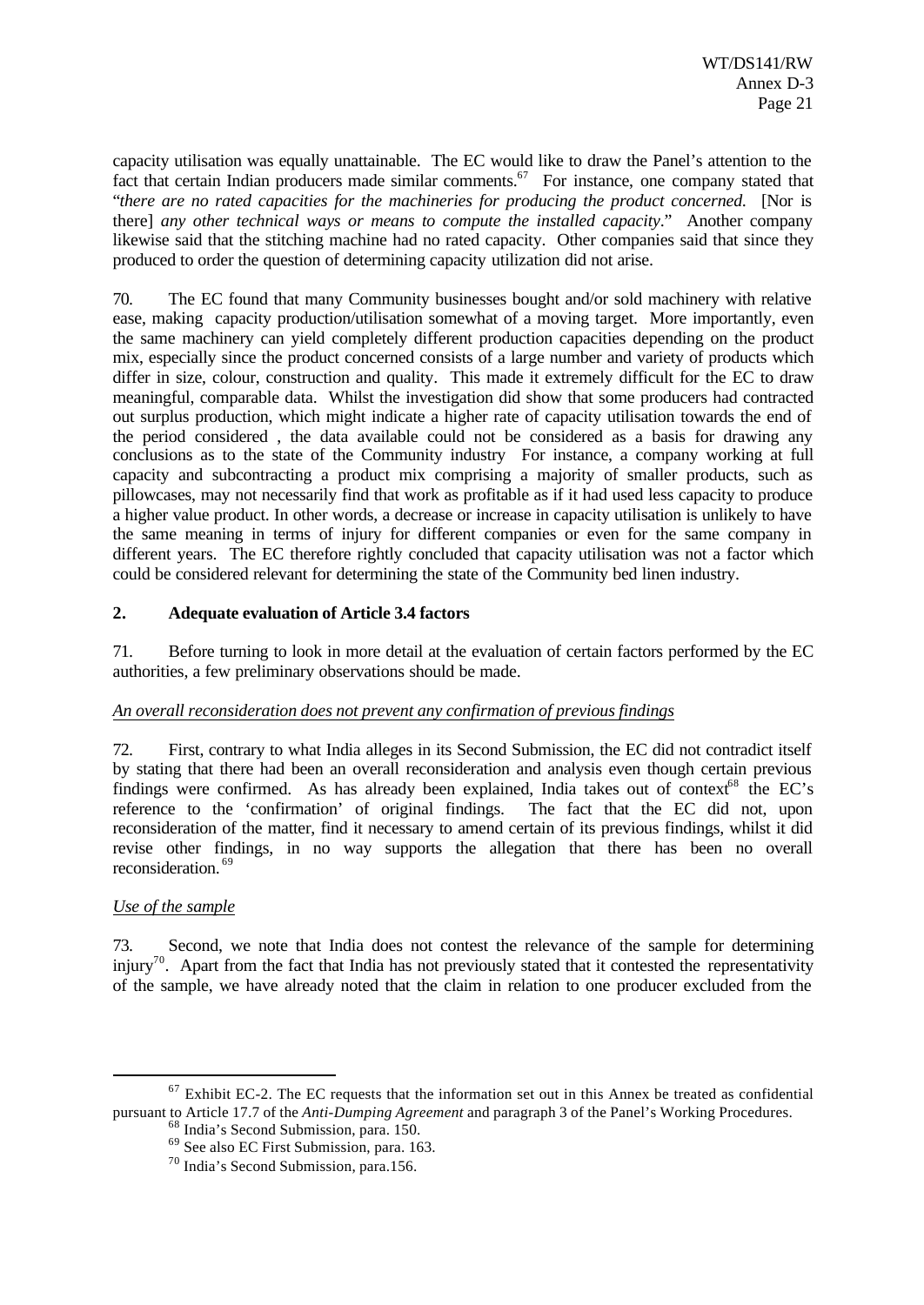sample is not properly before the Panel since no claim has been brought under Article 4.1 regarding the proper definition of the Community industry. $71$ 

74. So, whilst India purports not to contest either the representativity or the relevance of the sample, it still contests reliance on sampled data alone for certain injury factors. However, one must ask what is the point of allowing the use of a sample at all if one cannot rely on the data collected for that sample? Now, some basic information may be available at the level of the entire Community industry; this is generally information which is collected globally and readily available or ascertainable. (This normally includes information on production, sales, market share, employment and growth.) Such data are often derived from statistics kept by National Federations based on an aggregation of figures supplied by their members. This information is then cross-checked with the data submitted directly from all the companies included in the definition of the Community industry in their questionnaire replies.

75. Information which is of a much more company specific nature on the other hand, such as information on prices, profitability, cash flow etc., is unlikely to be readily available and may be much more difficult to collect and verify at the level of the entire Community industry. This is especially so where the industry is fragmented and comprises a large number of individual companies. In cases where it has been deemed necessary to have recourse to a representative sample of producers, it is common in the EC's practice to collect and verify such detailed company specific information only at the level of the sample.

#### *Assessment of relevance*

76. The assessment of the relevance of certain factors (stocks and capacity utilisation) has already been addressed in oral and written argument; we refer the Panel to our previous comments.

## *Evaluation of injury factors*

77. The EC notes that India acknowledges that injury can be suffered even if certain factors do not show injury<sup>72</sup>, but it contends that the EC failed to explain why certain positive trends were not probative for the state of the Community industry. Since the EC has explained in detail in its First Submission how each of the factors mentioned in Article 3.4 was evaluated, it will therefore concentrate in its oral submissions on addressing those factors which India has alleged should have been probative for the state of the industry.

#### *Sales, Market share, prices*

l

78. The figures on sales, market share and price developments are set out in recitals 82 to 88 of Regulation 1069/97 and recital 35 of Regulation 1644/2001. (Again, the fact that these earlier findings are confirmed cannot be taken to mean that there was no overall reconsideration and analysis as India has alleged.) In short, sales for the Community industry increased more in terms of value  $(4.2 \text{ per cent})^{73}$  than in terms of volume (only 1 per cent).<sup>74</sup> Similarly, sales by sampled producers actually decreased by 1.5 per cent in terms of volume<sup>75</sup>, whereas they rose in terms of value by 1.7 per

 $71$  As the EC pointed out at para. 200 of its First Submission, the inclusion of that one sampled producer would have been of negligible effect in any event.

<sup>72</sup> India's Second Submission, para. 154.

 $73$  Regulation 1069/97, recital 83.

<sup>&</sup>lt;sup>74</sup> Regulation 1644/2001, recital 35.

 $75$  Regulation 1069/97, recital 82.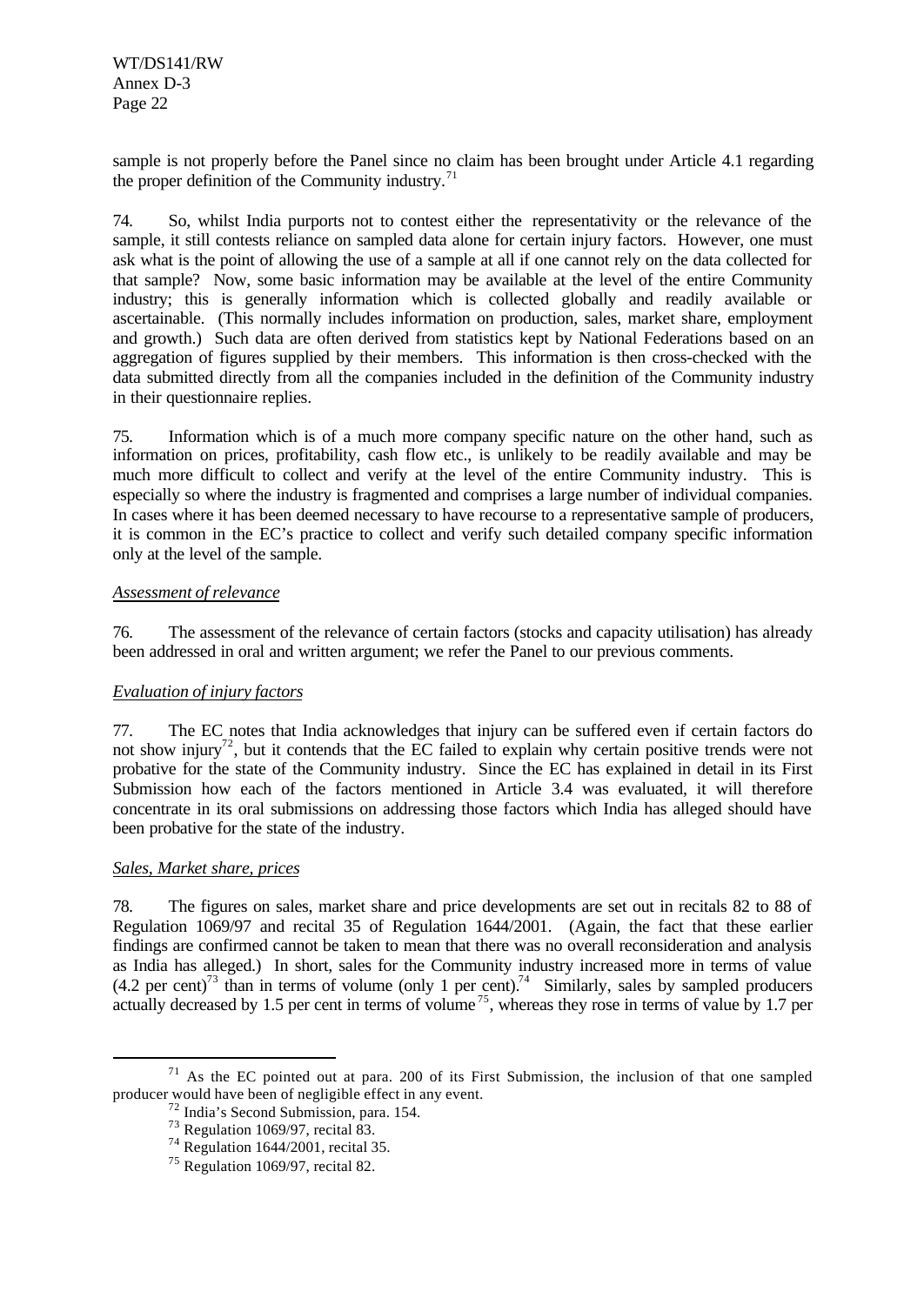cent<sup>76</sup>. Average prices per kilogram therefore increased over the period. The investigation established that for the sampled producers, the increase in prices was due to a shift towards higher value niche products. This was confirmed in the redetermination.<sup>77</sup>

79. India rejects out of hand the EC's explanations regarding the shift towards niche products as far as prices are concerned. It seems to argue that since the like product includes the niche products, there can be no distinction between the two, implying that only average prices should be relevant. It submits that otherwise there would always be injury since there would be injury if prices decrease and if they increase this would just be put down to a supposed shift in the product mix. This suggestion is absurd- there is no conspiracy theory! Interestingly, India does not seem to dispute the actual existence of the shift in sales and production by the sampled producers towards higher value niche products. Nor is it disputed that average prices actually decreased for the defined reference products in the sample. Therefore, the EC found that average prices had increased, but on closer inspection it found that this was due to the shift in product mix. Had average prices decreased overall, it may have been equally necessary to consider whether changes in the product mix could have been responsible. The EC does not conclude that whenever average prices increase this will not be treated as a positive development; it merely argues that it was perfectly entitled to look beyond the development in average prices and take account of the fact that the increases were largely the result of a shift in production and sales to higher value niche products.

80. As far as market share, sales (and output) are concerned, India again argues that the shift towards niche products should not be taken into account. The EC maintains that rather than simply taking into account the bottom line in developments in market share, sales and output, it can and should look to the context in which those developments take place. Here again, it may take into account the fact that sales, production and market share have increased for higher value niche products.

81. On the one hand, India seems to suggest then that the EC should have merely calculated average prices, set out the figures for sales and market shares and looked no further if this showed a positive trend. On the other hand, India states that an analysis of pertinent information is required and not merely a reference to it.<sup>78</sup> We could not agree more.

## *Output*

l

82. With regard to output, India argues that the EC failed to mention why the 8.7 per cent increase in output was not probative for the state of the Community industry. Apart from the fact that no one factor can be taken to be decisive, India fails to respond to any of the EC's explanations in its First Submission as to how information on output was analysed. For instance, whilst there was an overall increase of 8.7 per cent (between 1992 and the IP), this was not an "increasing trend" as India says but output actually decreased between 1994 and the IP. The EC recalls that in *Argentina – Footwear Safeguard*, the Appellate Body found that investigating authorities are required to consider the trends over the period of the investigation and not just the end to end points.<sup>79</sup>

83. It was further noted by the EC that the increase in exports had also led to the overall increase in output and that the Community industry had to a certain extent benefited from the demise of other

<sup>76</sup> Regulation 1069/97, recital 83.

<sup>77</sup> Regulation 1644/2001, recital 35.

<sup>78</sup> India's Second Submission, para. 157.

<sup>79</sup> Appellate Body Report, *Argentina –Safeguard Measures on Imports of Footwear*, WT/DS/121/AB/R ("*Argentina –Footwear Safeguard*") para.129.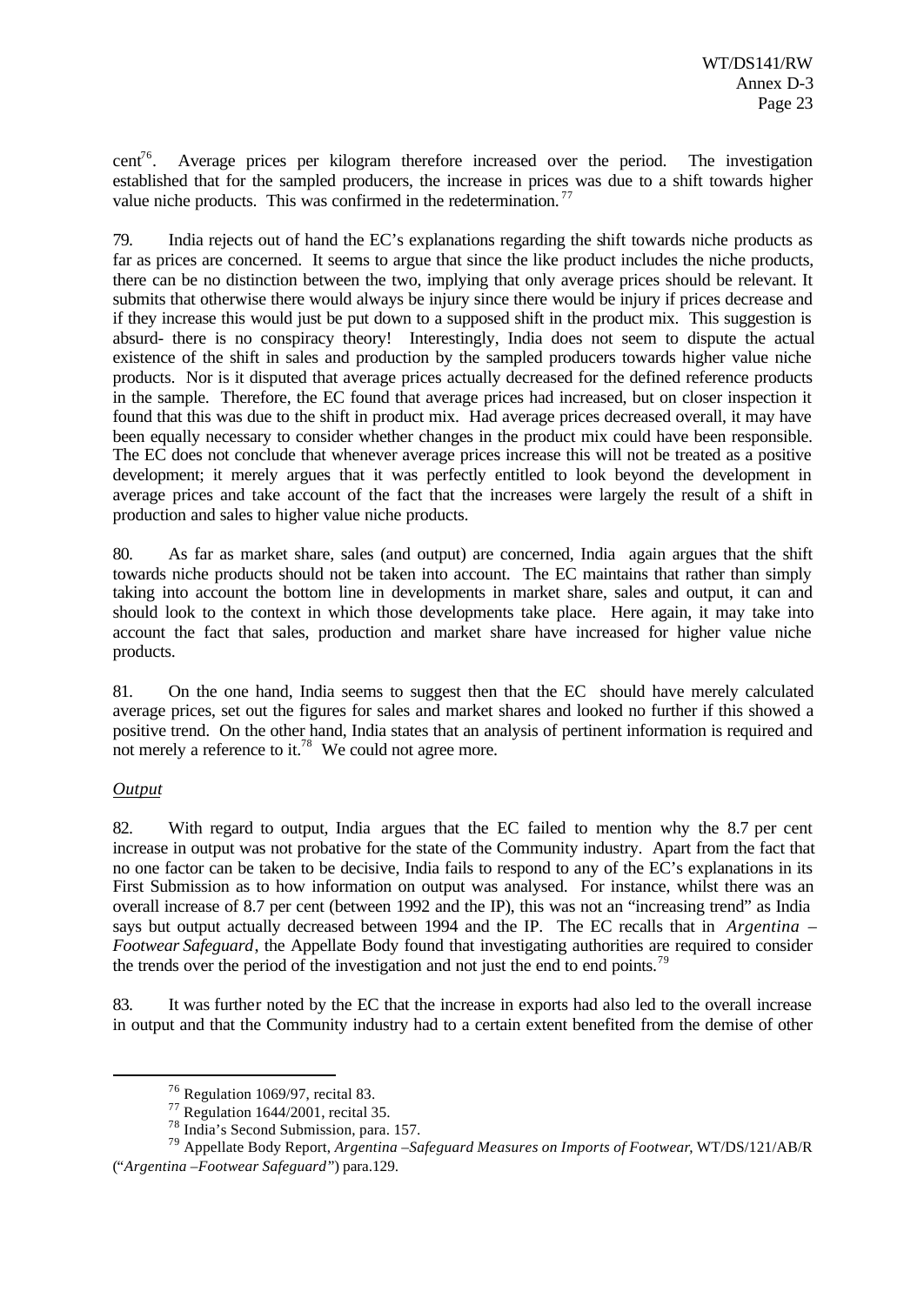producers which had not survived the competition from dumped imports.<sup>80</sup> It cannot be argued therefore that the EC merely recited the fact that output had increased without actually analysing this factor. Nor is India correct in stating that the EC only argued that the increase in production was due to the concentration on higher value niche products – that was merely one aspect of the EC's analysis, in addition to the elements already mentioned.

84. The EC does not simply assert that "the declining profits override the increase in output". Rather, the EC analysed the increase in output in context, noting *inter alia*, the recent decrease in output, and further noted that despite the overall increase in production, the Community producers had still suffered declining and inadequate profitability, which one would not normally expect to be the case.

#### *Productivity and Employment*

85. The overall increase in production and the overall decrease in employment clearly resulted in increased productivity. India regards this a positive development caused by the increase in production (which it alleges was due to improved machinery which in turn led to a decrease in jobs), whereas the EC argues that there is no direct link between the increase in investments and the decrease in employment – the positive trend in productivity cannot be seen as significant since it was partly caused by the reduction in employment. The patterns of production and employment can be seen in Exhibit India–RW- 5. There was no increase but rather a decrease in production during the period for which employment decreased. It was also explained that the overall increase in production was partly due to the Community industry's increased sales of niche products; this coupled with the restructuring which took place made improvements in productivity possible. In the absence of this improvement in productivity, financial losses would have been higher.

## *Wages*

86. Average wages per employee increased during the period considered. The EC explained that this increase was partly in line with the increase in consumer prices in the EC during the same period. Whilst the EC accepts that this is not necessarily an indication of injury, it does not agree that this factor alone can be seen as decisive, as India suggests.

## *Growth*

l

87. The EC notes that India does not actually dispute the fact that growth of the domestic industry was limited compared with the growth of low priced dumped imports from India alone or from all countries concerned. In that regard, it is clear that growth in the domestic industry was far less significant in both absolute and relative terms: sales increased by 1 per cent (or 348 tonnes) between 1992 and the IP and market share increased by 1.6 percentage points in that period.

88. India then claims that the EC was selective in looking at trends over the years. Where, however, there is a clear negative trend for a significant period of the analysis period, (in this case a decline in sales volume of 3 per cent (or 1173 tonnes) between 1994 and the IP) it should not be ignored. It was also noted that this decline in sales volume occurred even though domestic producers should have been able to benefit from the gap left by factory closures.<sup>81</sup> India also objected to the EC's statement that growth in market share was very limited between 1994 and the IP, arguing that market share cannot be expected to grow each year. The EC does not necessarily expect market share to grow each year but it observes that at the same time as the negative trends for sales, growth in

<sup>80</sup> EC First Submission, paras. 183 –186.

 $81$  Regulation 1644/2001, recital 44.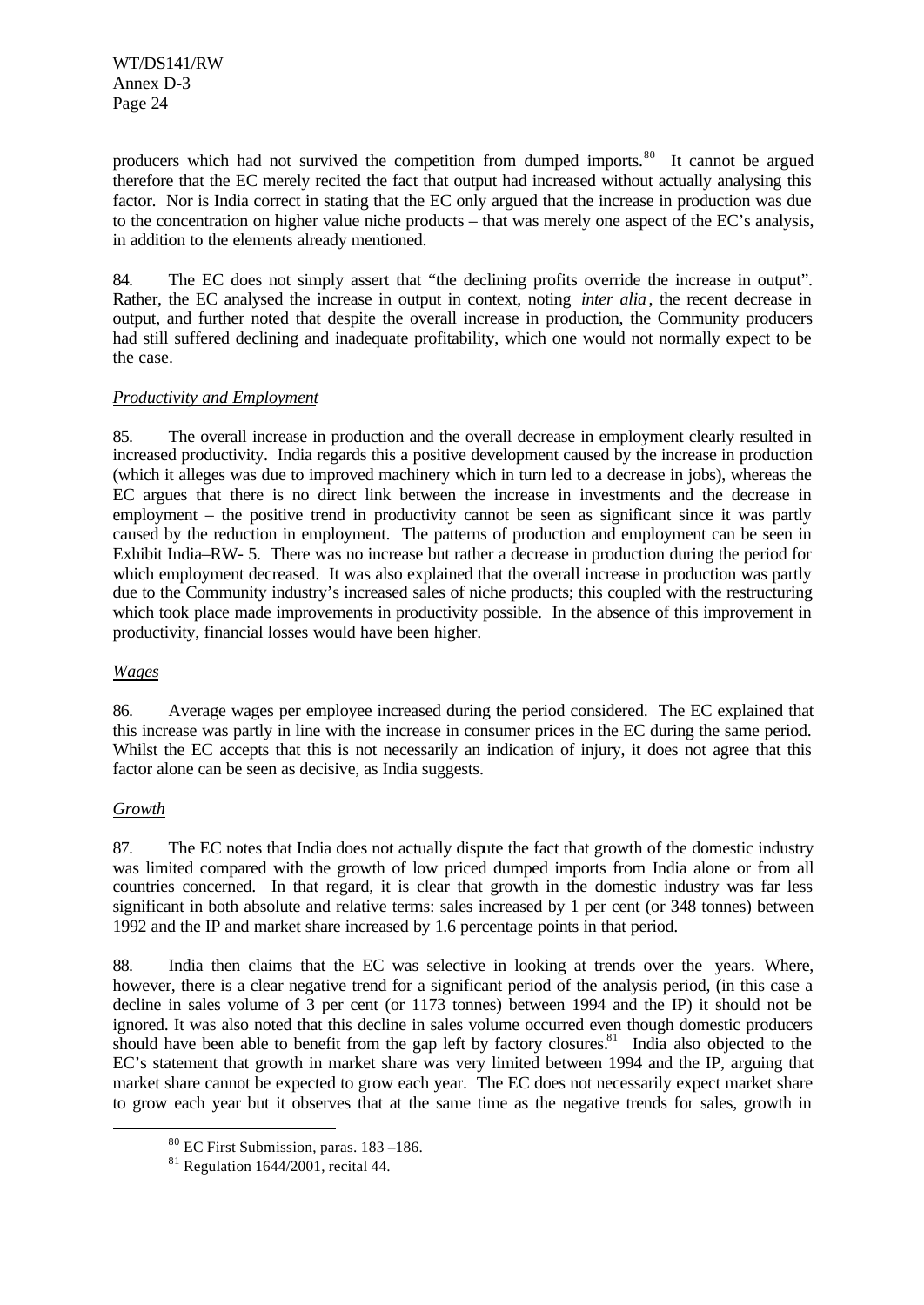market share was more limited, i.e. that growth was negative ( sales volume) or limited (market share) during the latter period of the injury analysis period. Again, the EC recalls that in *Argentina – Footwear Safeguard*, the Appellate Body found that investigating authorities are required to consider the trends over the period of the investigation and not just the end to end points. $82$ 

#### *Profits*

89. It is not disputed by India that profits of the sampled domestic producers fell from 3.6 per cent to 1.6 per cent during the period considered. This is a decline of 54 per cent (even though India would have us believe that a decline of 2 percentage points is somehow equivalent to 2 per cent, that is of course nonsense).

90. The EC found that a reasonable level of profitability for this industry was 5 per cent. This figure was not plucked from the air. It was based on actual profit levels achieved by the Community producers in a year in which there was no evidence of dumping and when the imports concerned where 30 per cent lower than in the IP. This figure cannot be said to be subjective or arbitrarily chosen since it was based on actual profit data. It was also found that the low level of profitability achieved during the investigation period was below levels achieved by importers of the like product.

91. India still questions why data was only available for profits at the level of the sample and not the entire Community industry. It has, however, already been explained that where it is necessary to have recourse to a sample, complex company specific data such as profitability data can only be examined at the level of the sample. However, as noted, there has been no question as to the representativity of the sample.

#### *Cash flow*

92. As stated in recital 19 of Regulation 1644/2001, data for trends concerning cash flow was collected at the level of the sample. The EC found that as with profitability, cash flow had decreased, by 28 per cent from 1992 to the IP. This is not disputed. Whilst India has submitted that the evaluation regarding cash flow is inadequate, this allegation is wholly unsupported.

#### *Return on investments*

93. India implies that since the EC did not expressly state in the table in its letter of 19 June 2001<sup>83</sup>that the figures for investments represented accumulated accounts, that the express mention of this in the letter of 27 July  $2001^{84}$  is somehow not to be trusted. However, since the figures in those tables are identical there can be no doubt that the figures represent accumulated and not yearly amounts for investments. Whilst the return on investments remained positive throughout the injury analysis period, it decreased by over 50 per cent.<sup>85</sup>

#### *Margin of dumping*

l

94. The EC has submitted under claim 4 that it is entitled to treat all imports from India as dumped for injury purposes. However, if the determination of injury should be based on the effects of dumped imports as India argues, the EC maintains that non-dumped imports are not relevant in

<sup>82</sup> Appellate Body Report, *Argentina –Footwear Safeguard*, para 129.

<sup>&</sup>lt;sup>83</sup> Exhibit India-RW-4, table in Annex.

 $84$  Exhibit India-RW-17, table on page 8.

 $85$  Regulation 1644/2001, recital 39.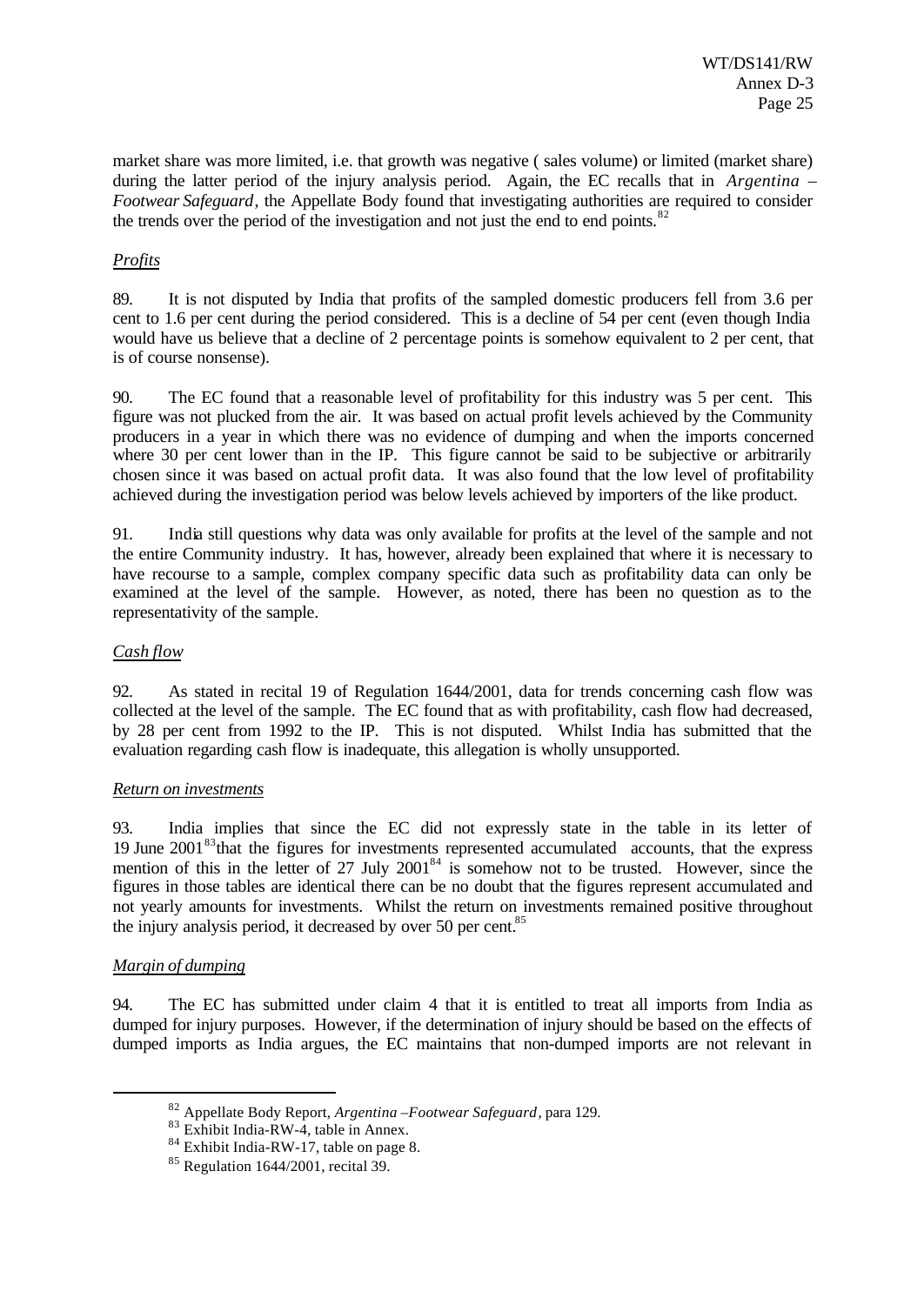assessing significance of the margin of dumping established for injury purposes. In any event, the EC would still submit that the margin of dumping is substantial and above *de minimis*.

#### *Factors affecting prices*

95. The EC found that in fair market conditions, domestic producers should have been able to pass on the increase in prices of raw cotton material to their customers. In so far as India argues that the injurious effects of the increase in raw material prices should have been separately established, this is dealt with in the context of its claim under Article 3.5.

96. It should be noted that the EC also observed that prices had not kept pace with inflation in prices of consumer goods.<sup>86</sup>

#### **3. Alleged factual errors**

97. For the most part, the factual errors alleged by India have either already been addressed, or it has been accepted that there was no 'error' as such.

#### *Dumping margin*

98. The argument in relation to dumping margins has been dealt with under claim 4.<sup>87</sup>

#### *Sample*

99. The allegation concerning the exclusion of a producer from the Community industry is not properly before the Panel for the reasons already given.<sup>88</sup> We would merely add that, in any event, the exclusion of that producer does not affect the representativity of the sample. As regards the factors for which data for the whole Community industry have been used, the exclusion of that producer was of negligible consequence since it represented less than 1 per cent of the Community industry.

100. As far as the alleged misrepresentation is concerned regarding references to the sample, the EC notes that India does not contest that it was in any way misled by which figures related to the sample and which related to the Community industry. We therefore fail to see the relevance of this allegation.

#### *Market share*

101. The alleged discrepancy regarding the figures for market share has been clarified and accepted.<sup>89</sup>

## *Profits*

l

102. India states that it fails to understand how data sheets with different turnover figures could show the same profit margin.<sup>90</sup> However, the EC has already clarified that there was a minor clerical error in the sales turnover figures for sampled producers in disclosure document of 19 June 2001.

<sup>86</sup> Regulation 1644/2001, recital 50; Regulation 1069/97, recital 86.

 $87$  See paras. 54-61 above.

<sup>&</sup>lt;sup>88</sup> See paras. 27-30 above.

<sup>89</sup> India's Second Submission, para. 187.

<sup>90</sup> India's Second Submission, para. 186.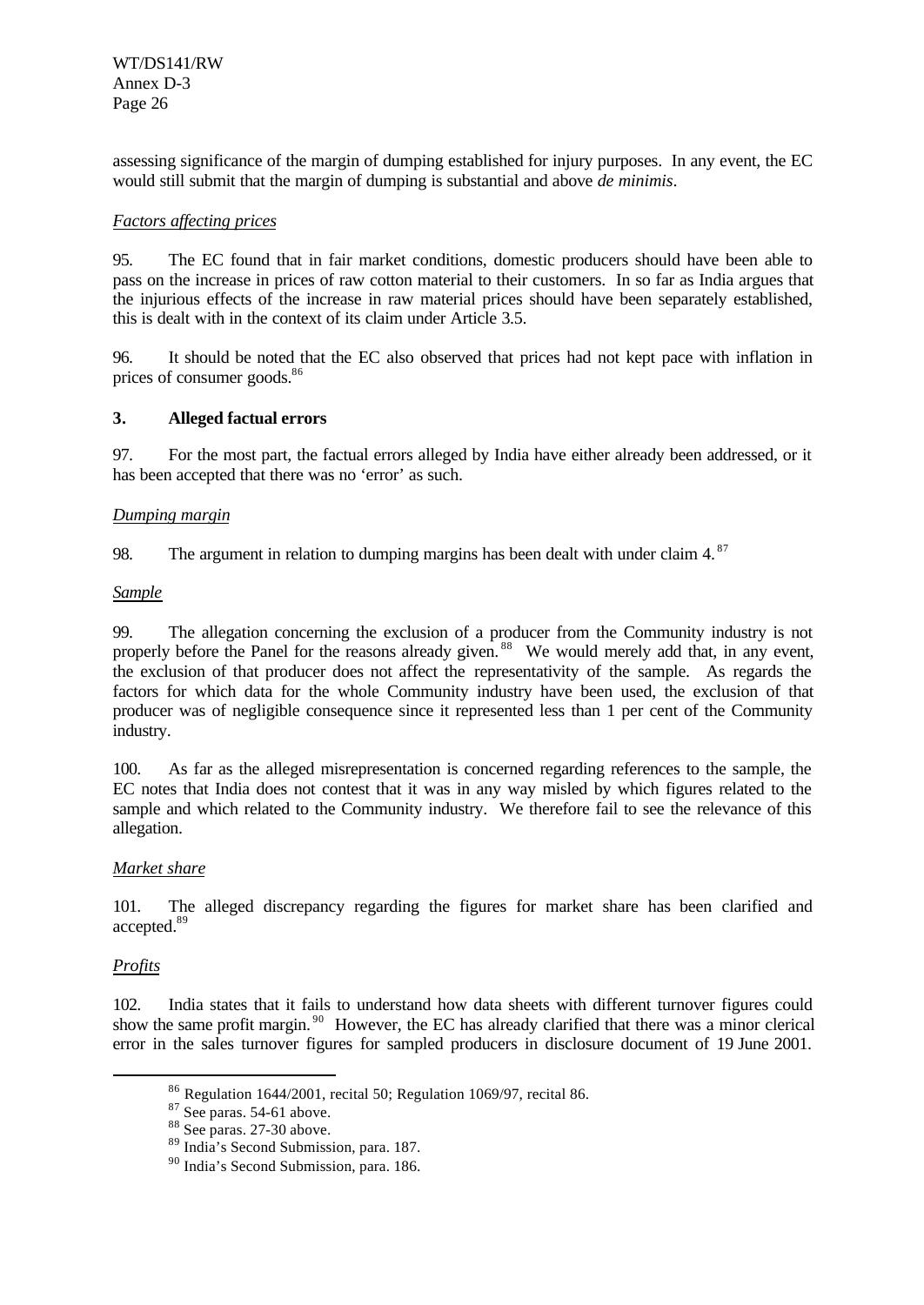This did not affect the profitability figures. If anything, the fact this error crept into the EC's disclosure upon re-determination, though regrettable, only goes to demonstrate that a thorough overall reconsideration and analysis was performed. Had the EC merely blindly confirmed its previous findings, as India claims, such a clerical error would not have arisen.

103. Let us not forget the substance here. India tried various arguments in its First Submission, to demonstrate the inadequacy or inaccuracy of the EC's findings on profits. However by the stage of its second Submission, India simply tries to hide behind a smokescreen alleging inconsequential factual errors. The fact is that India cannot really dispute that profitability levels decreased by over 50 per cent between 1992 and the IP. This decrease and the reference to adequate levels of profitability are based on hard evidence, since these were actually achieved by the sampled companies.

#### **4. Conclusion**

104. In conclusion, the EC did not blindly confirm previous findings; it did conduct an overall reconsideration and analysis and it did not err in finding that some information and findings set out in the original investigation were confirmed. It did not act blindly in pursuit of some form of "selffulfilling prophecy", as India suggests.<sup>91</sup> Instead it looked closely and carefully at the situation of the Community industry and found *inter alia* that:

- ? Profitability decreased by 54 per cent over the period considered;
- ? Profits for the sampled producers were below those for importers of the product concerned;
- ? Undercutting by dumped imports from India ranged between 13.8 and 40.7 per cent;
- ? Cash flow declined by 28 per cent; returns on investment also showed declining trends;
- ? Employment decreased by 5.3 per cent;
- ? Production decreased between 1994 and the IP;
- ? Average prices of the defined reference product for sampled producers decreased;
- ? Although sales value of the Community industry as a whole increased, sales volume increased by less (and even decreased for the sampled producers); average prices therefore increased -this was due to a shift towards higher value niche products;
- ? Average price increases were not sufficient to pass on fully to customers the substantial increase in the cost of raw cotton due to the downward pressure exerted by low priced dumped imports, which declined by up to 18 per cent;
- ? Market share increased by 1.6 percentage points, however sales volumes fell by 3 per cent between 1994 and the IP; this is despite the fact that there were several factory closures in the Community and the surviving producers of the Community industry ought to have benefited from this gap in the market;
- ? Growth of the Community industry was limited compared to the growth in imports from India imports increased by 56 per cent in volume and gained 4 percentage points in market share $^{92}$ ;

105. Although certain factors appeared positive at first sight, these had to be analysed in context. Thus, as the EC found at recital 50 of Regulation 1644/2001, while the Community industry managed to increase production and to slightly increase its sales volume and market share by concentrating on more sales of higher value niche products, it nevertheless suffered declining and inadequate profitability, which is basically the result of prices which had not been able to reflect the increases in

<sup>&</sup>lt;sup>91</sup> India's Second Submission, para.

 $92$  Even if imports from exporters found not to have dumped are excluded, the increase in dumped imports from India remains significant at 55 per cent and market share increased by 3.4 percentage points (from 5.1 to 8.5 per cent). See Regulation 696/2002, recital 23.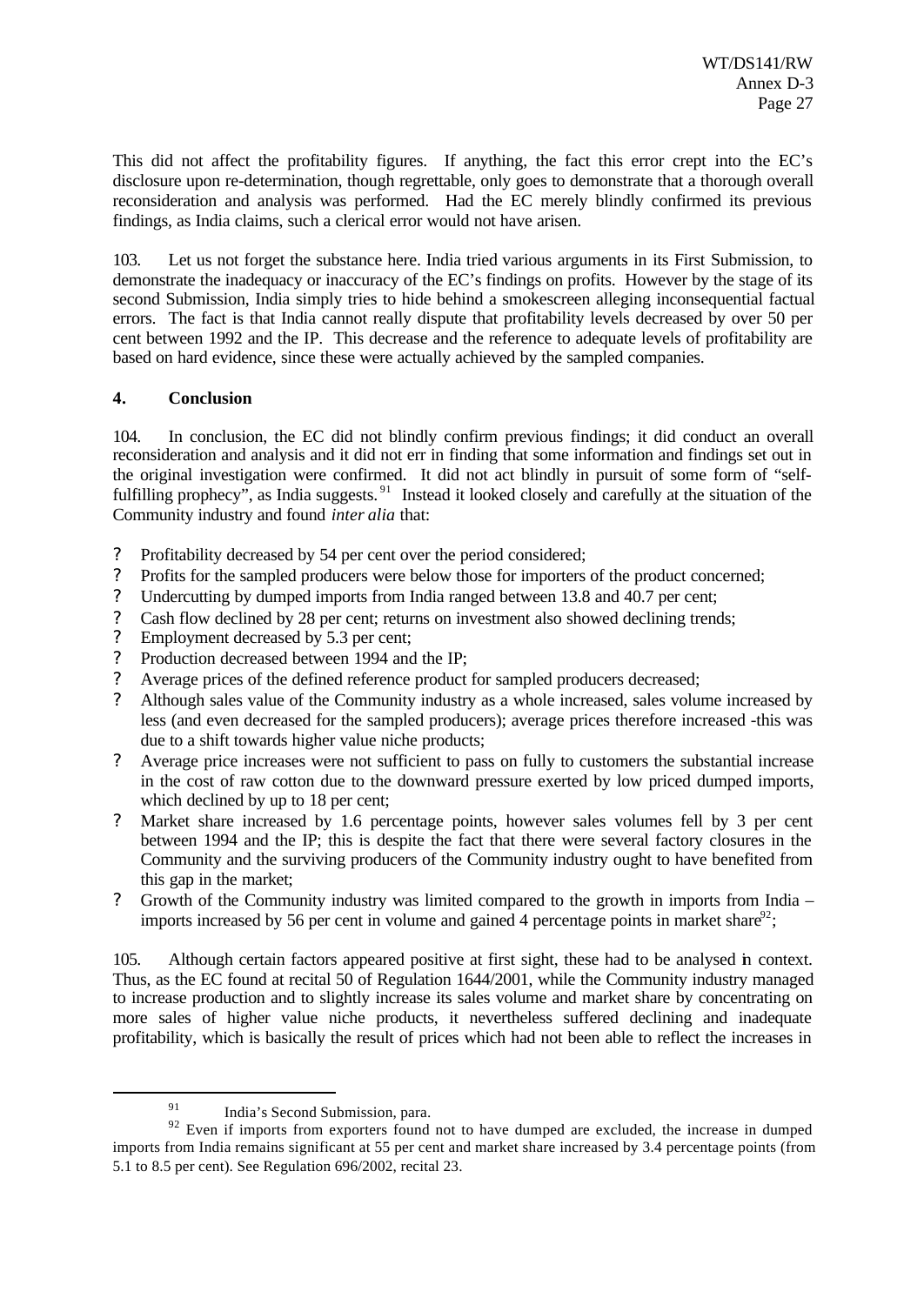the costs of raw cotton or to keep pace with inflation in prices of consumer goods. Declining trends were also found for cash flow, return on investments and employment.

106. On this basis, and in particular because of the declining and inadequate profitability (which is not disputed) and the price suppression suffered as a result of the marked increase in low priced dumped imports, the EC was able to find, in all objectivity, that the Community industry had suffered material injury within the meaning in Article 3.4 of the *Anti-Dumping Agreement*.

#### F. CLAIM 6: ARTICLE 3.5

107. The EC notes that India concedes, after some quibbling, that the EC authorities were not required to establish that dumped imports were *the cause* of the injury suffered by the domestic industry, but rather that there was a genuine and substantial relationship of cause to effect.<sup>93</sup> That relationship does not exclude the existence of other causes of injury.

108. India also recognises that injury may be found to exist even where the increase in the market share held by dumped imports is relatively small.<sup>94</sup> Once that premise is accepted, however, it becomes obvious that the five-line argument made by India at paragraph 248 of its First Submission, even if it were factually correct (*quod non*), would not be sufficient to establish a *prima facie* violation of Article 3.5.

109. India argued in its First Submission that the EC authorities identified the inflation in the prices of consumer goods as a cause of injury which, therefore, should have been examined under Article 3.5. The EC has explained that the inflation in the prices of consumer goods was not considered a cause of injury, but rather a further indication of price suppression and inadequate profitability. Yet, in its Second Submission, India persists by arguing that "since price suppression and inadequate profits were singled out as the main indication of injury, the inflation could well have been a cause of that alleged injury".<sup>95</sup>

110. The EC fails to see the logic of this proposition. Unlike raw cotton, consumer goods are not inputs for the manufacture of bed linen. Consequently, an increase in the prices of consumer goods does not affect the profitability of the bed linen industry and, therefore, cannot be a cause of injury. To repeat, the fact that the prices of bed linen (a consumer good) do not increase in line with the prices of other consumer goods is a "symptom" of injury because it suggests that, unlike the producers of other consumer goods, the manufacturers of bed linen are not able to pass on their cost increases. But it is not, of itself, a cause of injury.

111. India's last argument under this heading is that the EC authorities attributed to the dumped imports from India the injury caused by other factors, and in particular by the increase in the prices of raw cotton.

112. At the outset, the EC would recall that the burden of proof is borne by India. Accordingly, it is for India to prove that there were other known causes of injury and that the EC authorities failed to separate their effects, and not for the EC to prove the opposite. In order to meet its burden of proof, it is not enough for India to continue to quote once again the same well-known passages from the relevant Appellate Body reports and to assert, like a mantra, that the EC authorities failed to "separate/distinguish", etc.

<sup>93</sup> India's Second Submission, paras. 193-209.

 $94$  Ibid., para. 210.

 $95$  Ibid., para. 213.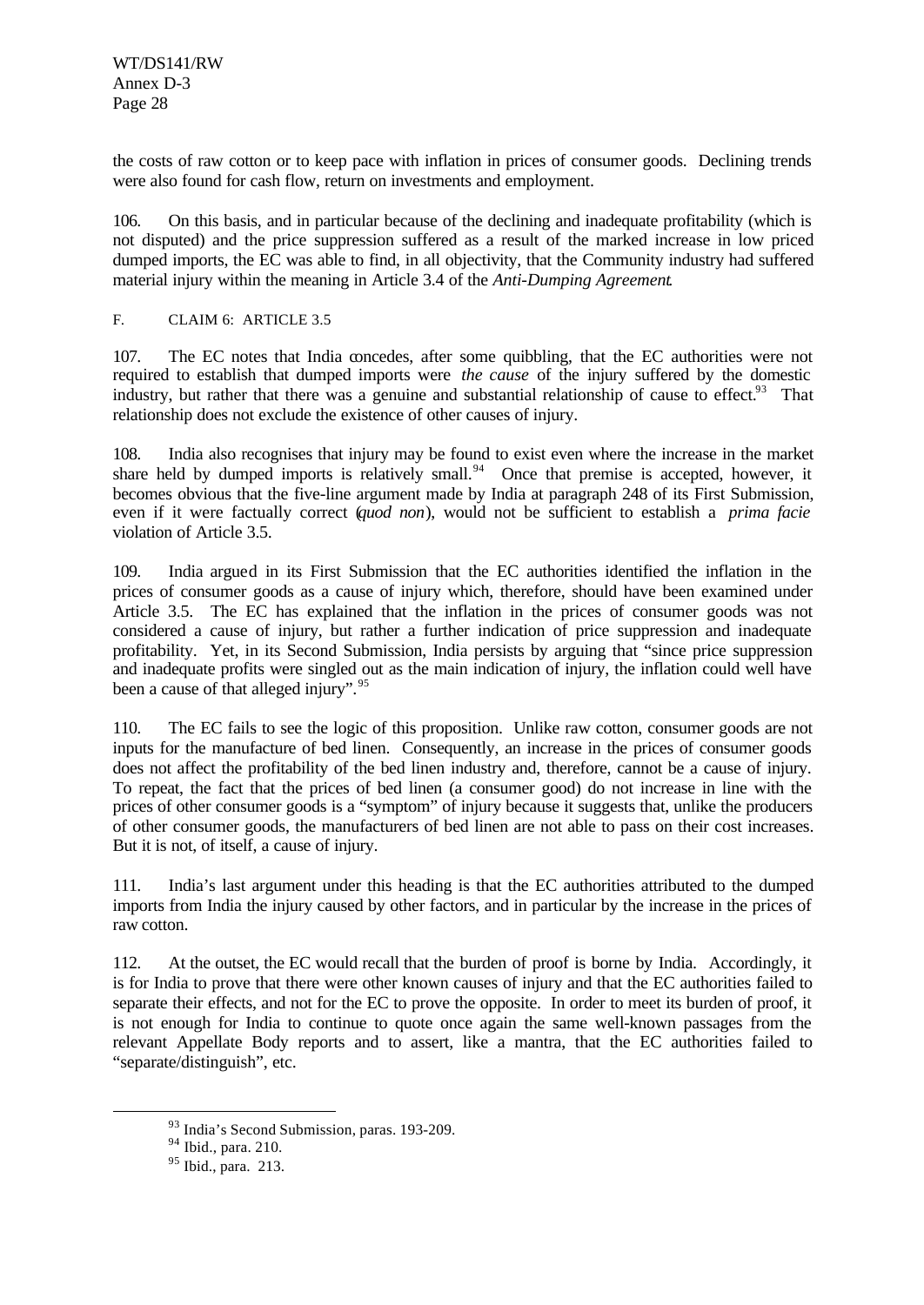113. The EC notes that India does not dispute that the prices of raw cotton increased substantially. Nor does India contest that the EC producers of bed linen were unable to reflect those increases in their prices. Further, India has not alleged, let alone proved, that the EC producers were prevented from rising their prices due to factors other than the dumped imports from India. In view of that, the EC submits that India has failed to establish even a *prima facie* violation of Article 3.5.

114. As explained in our First Submission, the EC authorities found that the increase in the cost of raw cotton was a cause of injury only because the EC producers were unable to reflect that increase in its prices. In turn, the reason why the EC industry could not pass on the cost increases was the downward pressure on prices exerted by the dumped imports. Thus, ultimately, the cause of injury were the dumped imports, and not the increase in the cost of raw cotton. In a passage of *US – Hot Rolled Steel* repeatedly cited by India<sup>96</sup> the Appellate Body noted that it is necessary "to separate and distinguish the injurious effects of *different* causal factors".<sup>97</sup> The increase in the cost of raw cotton is not a *different* causal factor, because it cannot have any injurious effects on its own. Therefore, its effects need not, and indeed cannot possibly be separated from those of the dumped imports.

#### G. CLAIM 7: ARTICLE 15

115. The obligation to explore "constructive remedies" provided for in Article 15 must be fulfilled before "applying" anti-dumping duties. The EC has suspended the "application" of anti-dumping duties on imports of bed linen from India. If and when the EC authorities decide to "apply" antidumping duties as a result of the ongoing review, they will explore first the possibilities of constructive remedies, and more specifically the possibility of a price undertaking. In the meantime, India's claim is premature and should be rejected by the Panel.

116. India contends that "the suspension of an imposition of duties can in itself also qualify as a form of application".<sup>98</sup> India argues that Article 7 refers to the "application" of provisional measures and includes among those measures the "withholding of appraisement", even though that measure does not involve the "imposition" of duties.<sup>99</sup> That is, of course, correct. But it lends no support to India's interpretation of Article 15. To begin with, Article 15 refers to the "application" of antidumping duties, and not of other anti-dumping measures. And, in any event, the EC is not "applying" any anti-dumping measures of any kind, including those envisaged in Article 7.

117. India's reliance<sup>100</sup> upon the report of the Appellate Body in  $US - Line$  Pipe<sup>101</sup> is likewise misguided. In that case, the United States argued that the safeguard measure at issue did not "apply" to developing countries accounting for less than three per cent of imports because imports below 9,000 tons were exempted and the US authorities "expected" that any country exceeding that limit would, in practice, account for more than three per cent of total imports. In other words, the US contention that the safeguard measure did not "apply" to certain countries was based on the mere "expectation" that, *de facto*, imports from those countries would not reach the level that triggered the application of the safeguard measure. The Appellate Body correctly rejected the US argument.

118. Unlike the United States in *US - Line Pipe*, the EC is not arguing that it "expects" that, in practice, no duties will be "applied" to imports from India. The "application" of anti-dumping duties

<sup>96</sup> India's Second Submission, para. 221.

<sup>97</sup> Appellate Body Report, *US – Hot Rolled Steel*, para. 228. [Emphasis added].

<sup>&</sup>lt;sup>98</sup> India's Second Submission, para. 226.

 $^{99}$  Ibid.

<sup>100</sup> India's Second Submission, para. 227.

<sup>101</sup> Appellate Body Report, *United States – Definitive Safeguard measures on Imports of Circular Welded Carbon Quality Line Pipe from Korea*, WT/DS202/AB/R (" *United States – Pipe Line*"), paras.130-132.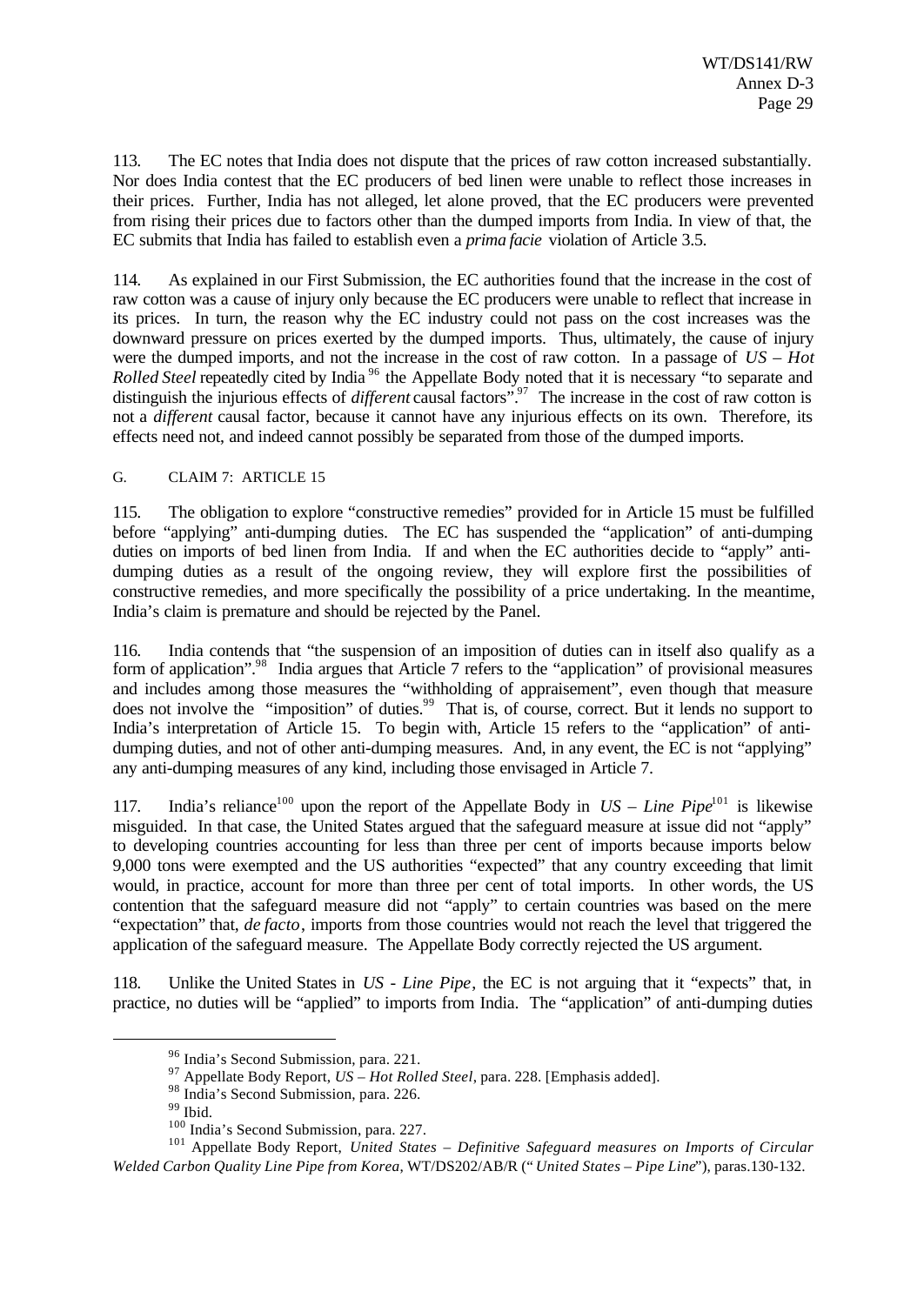to imports of cotton bed linen originating in India is suspended as a matter of law, and not merely as a matter of fact. This legal situation will remain unchanged as long as the Council of the European Union does not adopt another regulation repealing formally the decision to suspend the application of the duties.

119. The EC has submitted in the alternative that, assuming *arguendo* that the EC authorities had been required to explore possibilities of constructive remedies, notwithstanding their decision to suspend the application of the duties, such suspension would qualify as a "constructive remedy" for the purposes of Article 15.

120. In response, India limits itself to argue that the suspension of duties would not be a "remedy".<sup>102</sup> India cannot have it both ways. It is manifestly contradictory to argue, on the one hand, that the EC is "applying" duties, because, although suspended, they continue to affect imports potentially<sup>103</sup> and, at the same time, that such suspension constitutes no "remedy" for the EC industry.

121. India also argues that the "imposition of duties was merely suspended with the sole goal of (soon) seeking to impose duties ...".<sup>104</sup> India further asserts that the EC does not deny these facts.<sup>105</sup> That is false. The EC has thoroughly refuted this absurd accusation in its First Submission.<sup>106</sup> It has shown that India's allegation is not only unfounded, but indeed plainly illogical. The EC authorities did not need to suspend the application of duties in order to open a review. They found that imports from India are dumped and cause injury. Therefore, they were entitled, and continue to be entitled, to apply anti-dumping duties on those imports pending the duration of the review.

H. CLAIM 8: ARTICLE 21.2 OF THE DSU

122. As explained in our First Submission, the EC considers that Article 21.2 of the *DSU* is a nonmandatory provision.<sup>107</sup> In any event, the EC authorities did pay "particular attention" to the interests of India. $^{108}$ 

123. Article 21.2 is worded in hortatory terms: it uses the term "should", rather than "shall". Generally, the word "should" implies no more than a moral obligation.<sup>109</sup> True, as noted by the Appellate Body, the term "should" may, in certain contexts, have the meaning of "shall".<sup>110</sup> In the case of Article 21.2, however, the context indicates otherwise. The terms of Article 21.2 are exceedingly broad. They lack the minimum degree of precision which is indispensable to any binding obligation. As rightly put by a recent panel report, "Members cannot be expected to comply with an obligation whose parameters are entirely undefined".<sup>111</sup>

124. To say that Article 21.2 is not mandatory is not the same as saying that it is "inoperative  $112$ ", "meaningless"<sup>113</sup> or "redundant".<sup>114</sup> Public international law provides many examples of non-binding

<sup>102</sup> India's Second Submission, para. 231.

<sup>103</sup> Ibid., para. 228.

<sup>104</sup> Ibid., para 224. See also, para. 247.

<sup>105</sup> Ibid., para. 224

<sup>&</sup>lt;sup>106</sup> EC's First Submission, paras. 270-274.

<sup>107</sup> Ibid., paras. 279-284.

<sup>108</sup> Ibid., paras. 289-292.

<sup>109</sup> Appellate Body Report, *Canada – Measures affecting the Export of Civil Aircraft*, WT/DS70/AB/R, footnote 120.

<sup>110</sup> Ibid., para. 187.

<sup>111</sup> Panel Report, *United States – Anti-dumping and Countervailing measures on Steel Plate from India*, WT/DS206/R, para. 7.110.

<sup>112</sup> India's Second Submission, para. 235.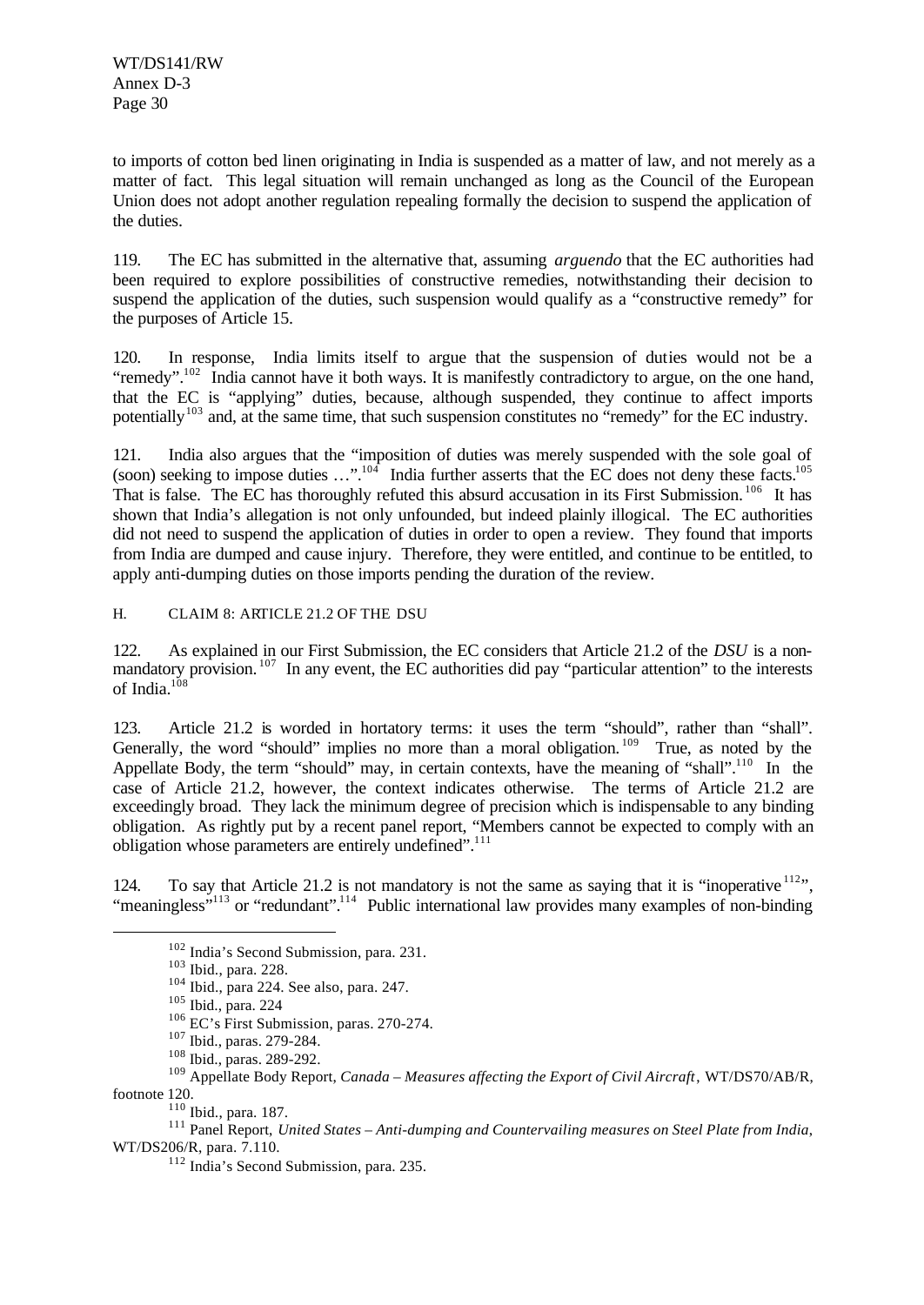instruments of unquestionable relevance. The *WTO Agreement* itself contains numerous provisions drafted in hortatory terms, including some of the provisions on special and differential treatment for developing country Members. Indeed, as explained in our First Submission<sup>115</sup>, the *Decision on Implementation* adopted at the Doha Conference instructs the Committee on Trade and Development to identify those non-mandatory provisions and to consider whether they should be rendered mandatory. We note that India has not addressed this argument.

125. As recalled by India <sup>116</sup>, in some arbitrations under Article 21.3 (c) of the *DSU* the arbitrators have followed the exhortation contained in Article 21.2 to pay particular attention to the interests of developing country Members when exercising the margin of discretion which is inherent in the determination of a "reasonable" period of time. Contrary to what is suggested by India, this does not imply that Article 21.2 imposes a mandatory obligation upon developed country Members.

126. Even if Article 21.2 imposed a mandatory obligation, any such obligation would relate to the procedural requirements of the implementation process set out in the other provisions of Article 21, and not to the content of the implementing measures. India appears to endorse this view in the proposal which it has submitted to the Trade and Development Committee.<sup>117</sup> Yet, in its Second Submission, it takes the opposite view. Thus, India argues now that, in view of Article 21.2, the EC was required to refrain from opening the ongoing review of the measures<sup>118</sup> or, even further, to publish a decision "not to initiate Bed Linen –  $3^{9}$ .<sup>119</sup>

127. On India's interpretation, a developed country Member which violates the *WTO Agreement* would be subject to stricter substantive obligations when adopting an implementing measure than those that would apply to a Member which has acted consistently with the *WTO Agreement*. In other words, a developed country Member which has infringed the *WTO Agreement* would be penalised for that reason. That interpretation is at odds with the objectives of the WTO dispute settlement mechanism. The *DSU* is not a punitive mechanism. It does not provide for the imposition of penalties to those Members who violate the *WTO Agreement*. Rather, the objective of the *DSU* is to secure the withdrawal of the measures that are found to be inconsistent with the *WTO Agreement*.<sup>120</sup>

128. India also argues that the alleged violation of Article 15 would entail an automatic violation of Article 21.2. <sup>121</sup> The EC disagrees. Even if Article 21.2 imposed an obligation, and even if the EC had infringed Article 15, it remains that the EC could have paid "particular attention" to the interests of India in other, different ways. Indeed, as explained in our First Submission, the facts of this case evidence that the EC did pay "particular attention" to the interests of India in at least two other ways.

129. In the first place, the EC paid particular attention to India's interests by agreeing to an implementation period of only five months and two days. Contrary to India's allegations<sup>122</sup>, the existence of an agreement between the parties does not detract from this. To be clear, the EC would not have agreed to such accelerated implementation, had India not been a developing country Member.

<sup>113</sup> Ibid.

 $114$  Ibid.

<sup>115</sup> EC's First Submission, paras. 281-282.

<sup>116</sup> India's Second Submission, paras. 237-239.

<sup>&</sup>lt;sup>117</sup> See EC's First Submission, paras. 287-288.

<sup>118</sup> India's Second Submission, paras. 242 and 251.

<sup>119</sup> Ibid., para. 249.

 $120$  Cf. Article 3.7 of the DSU

<sup>&</sup>lt;sup>121</sup> India's Second Submission, para. 243.

<sup>122</sup> Ibid., para. 246.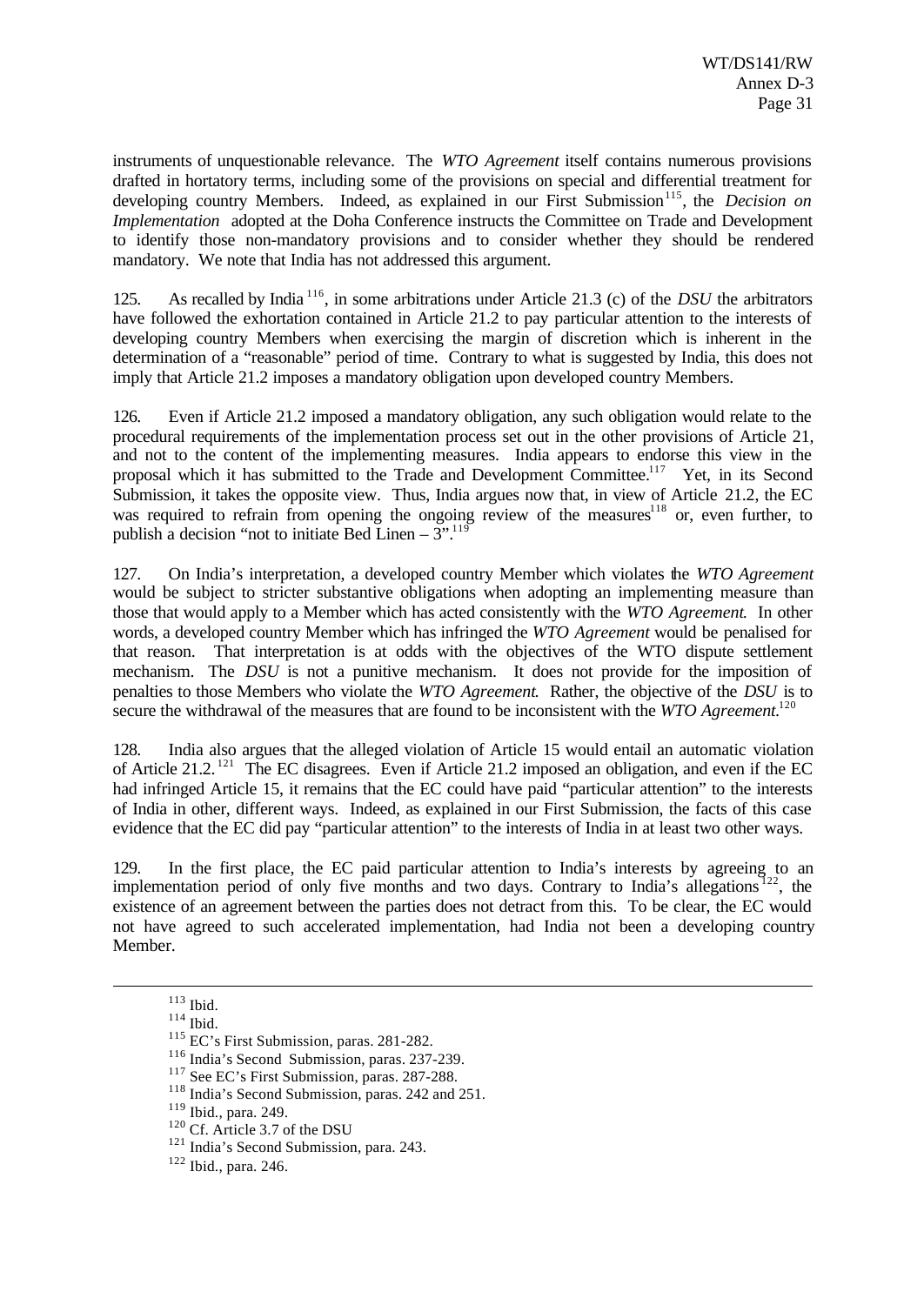130. The EC also paid particular attention to the interests of India by accepting the establishment of this Panel at the first meeting of the DSB in which India's request was put in the agenda. India argues now that, *de facto*, the same request had been made once before.<sup>123</sup> That is incorrect. India's previous request was withdrawn because it was premature. (It had been submitted before the expiry of the 60 days period mentioned in Article 4.7 of the *DSU* without the agreement of the EC). Moreover, the measures and the claims mentioned in the two requests were not the same.

131. Finally, should the Panel take the view that Article 21.2 limits the discretion of the implementing Member to choose the content of the implementing measures, the EC has submitted in the further alternative that it paid "particular attention" to the interests of India by suspending the application of the anti-dumping duties, notwithstanding the findings that imports from India are dumped and cause injury to the EC industry.

132. In response, India contends that the suspension was not decided in good faith, because "in retrospect it appears no more than temporary lip service to enable the initiation of yet another Bed Linen proceeding".<sup>124</sup> We have already refuted this absurd accusation. To repeat, the suspension was not required in order to initiate the current review. The EC authorities were, and continue to be, entitled to apply duties pending the duration of the review. It is deeply ironical that the EC should be accused now of bad faith for suspending the application of the duties.

This concludes our oral statement. Thanks for your attention.

 $123$  Ibid., para. 246.

<sup>124</sup> Ibid., para. 247.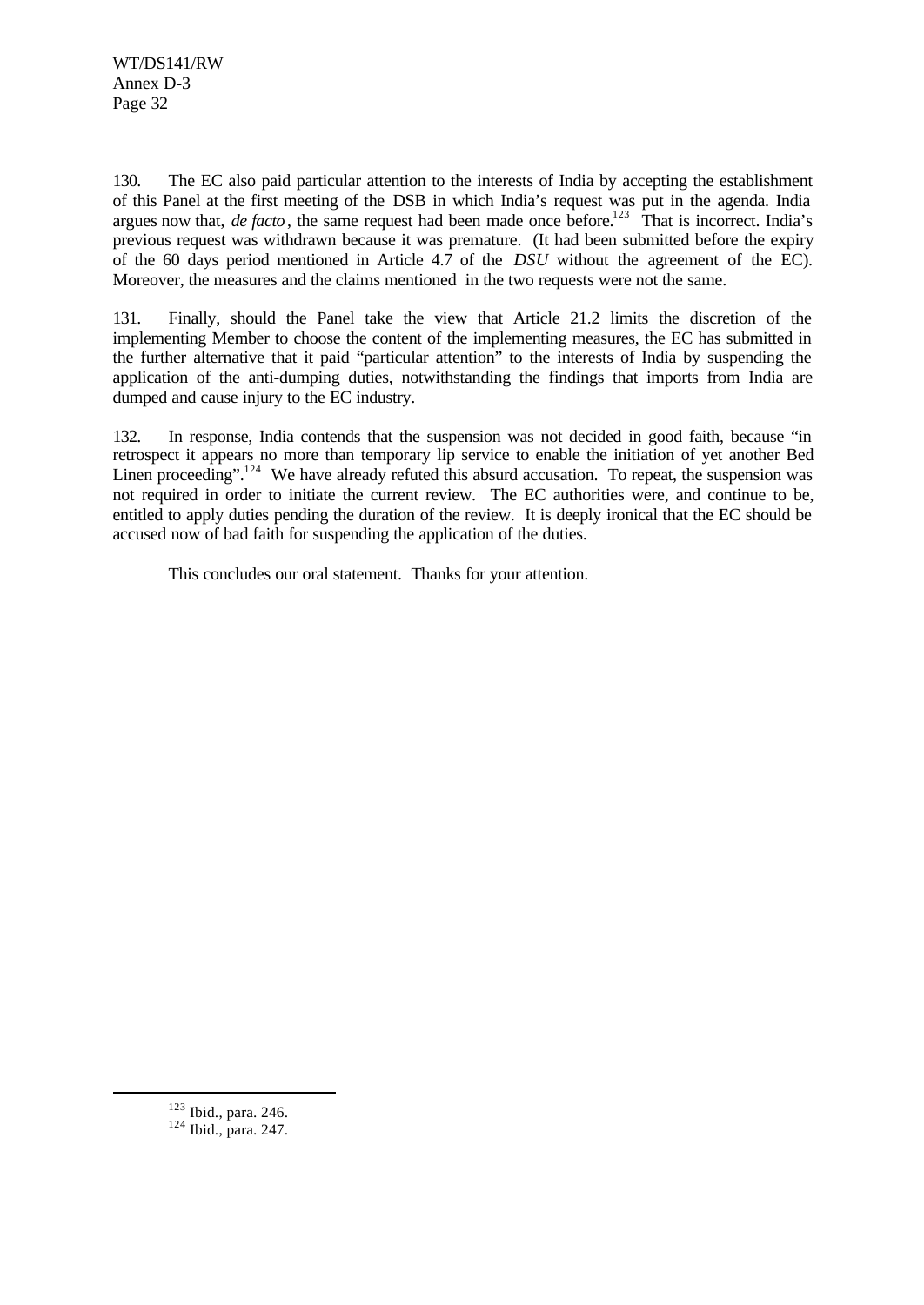## **ANNEX D-4**

## CLOSING STATEMENT OF THE EUROPEAN COMMUNITIES

11 September 2002

Mr. Chairman, Members of the Panel,

1. First of all, allow me to express our appreciation for your efforts and those of the Secretariat. Like the original dispute, this is a complex one. It raises important and novel issues, both under the *Anti-Dumping Agreement* and under the *DSU*.

2. The discussions during this hearing have helped to clarify the positions of the parties. We are concerned, however, about India's change of position on some issues. India is not simply adding new arguments. In some cases, it is raising entirely new claims, which are not within the Panel's terms of reference. In fact, some of those claims even contradict the claims submitted previously by India in its Panel request.

3. In this statement I do not intend to address all the claims of issue in the request. We will limit ourselves to restate briefly our position with respect to two issues where we believe that this may be particularly useful in view of the positions expressed by India during this hearing.

4. First, we would like to come back to India's claim 4. As explained, the EC authorities calculated a dumping margin for the non-sampled exporters who co-operated in the investigation on the basis of the margins established for the sampled exporters. They calculated another dumping margin, on the basis of "facts available", for the non-cooperative non-sampled exporters.

5. India has not submitted any claims with respect to the methods followed by the EC authorities in order to calculate the dumping margin of the non-sampled exporters. Yet, India indicated yesterday that it contests those methods. India suggested that those methods would breach Articles 2, 3 and 6.10 of the *Anti-Dumping Agreement*.

6. India's reference to Article 3 is difficult to understand, because it is obvious that Article 3 contains no provision dealing with the calculation of the margin of dumping.

7. Articles 2 and 6.10 are relevant for the determination of dumping, but were not cited in the request for establishment of this Panel. They are, therefore, outside the terms of reference of the Panel.

8. In any event, India has not explained why the EC's method is contrary to Articles 2 and 6.10. The EC considers that neither Article 2 nor Article 6.10 nor indeed any other provision of the *Anti-Dumping Agreement* prescribes any specific method for calculating the dumping margin of the nonsampled exporters. Of course, this is not saying that the investigating authorities enjoy unrestricted discretion to establish that margin. Logically, the upper limit for the duty rates set out in Article 9.4 limits also the level of the dumping margin.

9. India has suggested that the dumping margin should be calculated by averaging the margins of the sampled exporters, without excluding zero or *de minimis* margin.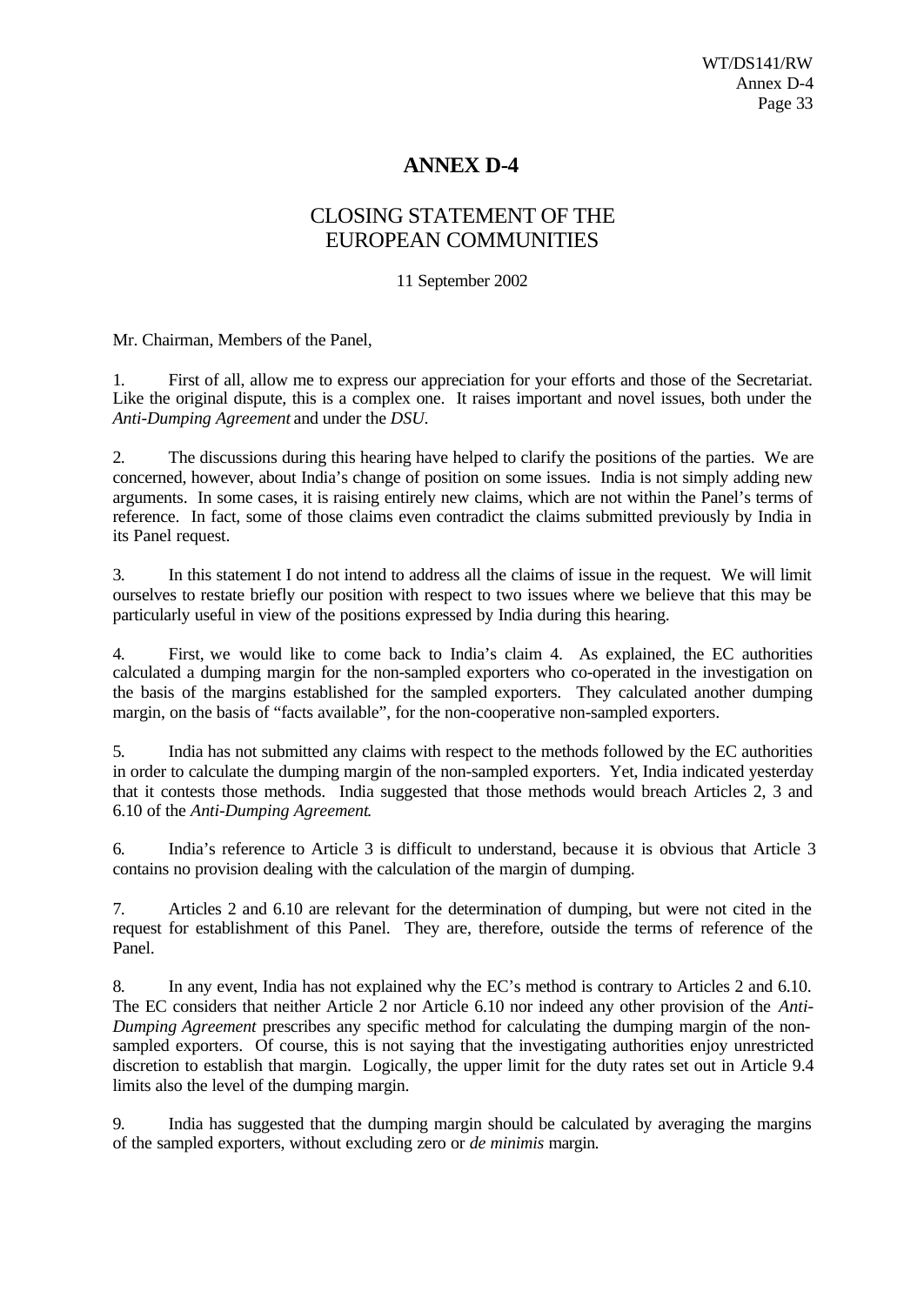10. It should be noted, first of all, that this contradicts the claim raised by India in this Panel request. The result of applying India's method would be that either all imports from the non-sampled exporters are dumped or that all such imports are non-dumped. Yet India claims that the data of the sample should be used to establish what proportion of imports from the non-sampled exporters is dumped. In any event, the EC considers that there is no provision in the Agreement that requires investigating authorities to use India's method. And indeed India has pointed to no such provision.

11. Furthermore, India's method leads to an absurd result. In accordance with Article 9.4, the importing Member could apply duties at a higher rate than the dumping margin established by following India's formula. Further, in accordance with Article 9.4, the importing Member could apply duties to imports from the non-sampled exporters, even when the dumping margin of those exporters is zero or *de minimis*.

12. The EC submits that an interpretation which leads to these absurd results cannot be correct. The second issue we would like to address is the relevance of the increase in the cost of raw cotton under Article 3.5.

13. At the outset, we would recall that Article 3.2 of the *Anti-Dumping Agreement* recognises expressly that price suspension is a relevant form of injury.

14. India has not contested that the prices for raw cotton increased substantially, not just in the EC but worldwide. Nor does India dispute that the EC producers were not able to pass on fully such increase. In sum, it is undisputed that the EC industry suffered injury in the form of price suppression.

15. As the Chairman rightly pointed out yesterday, price suppression may be caused by a variety of factors. Indeed, it may be caused by any factor which has an impact on the prices of the domestic industry. However, under Article 3.5 the authorities are not required to examine all conceivable causes of injury, but just the "known" factors. The EC authorities did examine all known "other factors", including all the factors included by India during the investigation, such as the evolution of consumption, the impact of non-dumped imports and the competition from other EC producers. They concluded, nevertheless, that while some of those factors may have contributed to the injury, there was a substantial and genuine causal relationship between the dumped imports and the injury suffered by the domestic industry.

16. At any rate, it is important to note that India is not arguing that the price suppression was caused by factors other than the dumped imports. In other words, India is not arguing that the EC producers were prevented from rising their prices in order to respect the increased cost of raw cotton by factors other than the dumped imports. Instead, India is arguing that the EC should have distinguished the effects of the dumped imports from those of the increase in the cost of raw cotton. As explained, this argument is illogical. The increase in the cost of raw cotton is not a cause of injury *per se.* It caused injury only because the EC producers were prevented from passing on that increase. Therefore, the injury caused by the increase in the cost of raw cotton cannot be separated from that caused by the dumped imports.

17. Before concluding this statement, we would like inform the Panel and India that the EC wished to request confidential treatment also for Exhibit EC-1 and the turnover data derived from the exhibit which is mentioned in the Oral Statement. We will include this request in the final version of our Oral Statement.

Thanks for your attention.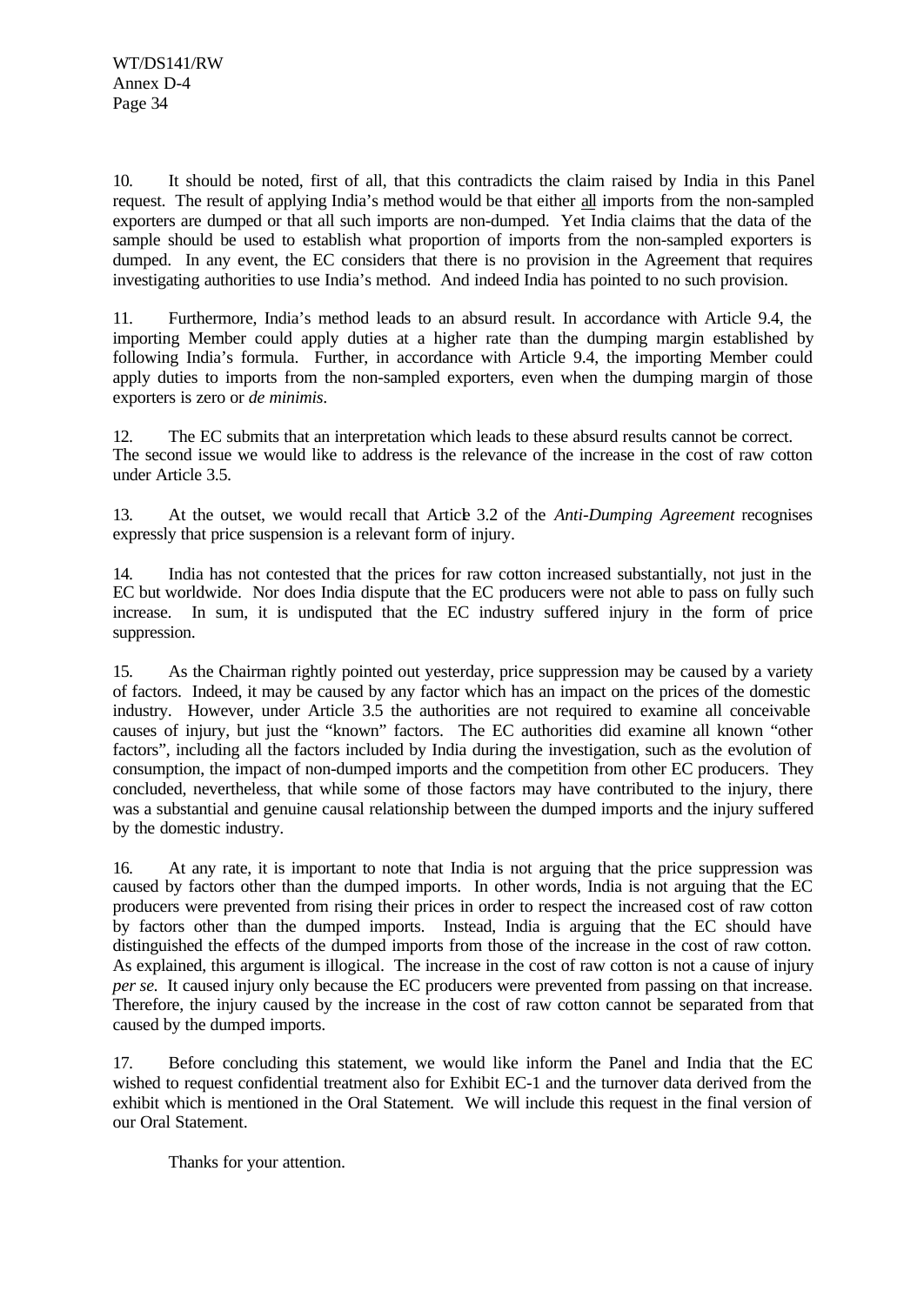## **ANNEX D-5**

## ORAL STATEMENT OF INDIA

10-11 September 2002

Page

|      | I. A "REASONABLE PERIOD OF TIME" IS A FINITE RATHER THAN        |  |
|------|-----------------------------------------------------------------|--|
|      |                                                                 |  |
| II.  | A MERE GLOSS ON THE ORIGINAL FINDING IS NOT WHAT IT             |  |
|      |                                                                 |  |
|      | III. A "SAMPLE" MEANS WHAT IT NORMALLY MEANS RATHER THAN        |  |
|      |                                                                 |  |
| IV.  |                                                                 |  |
| V.   | <b>CAUSAL LINK AND NON-ATTRIBUTION (INDIA'S CLAIM 6) 41</b>     |  |
| VI.  | <b>SHOULD A DRIVER ACCELERATE? (INDIA'S CLAIMS 7 AND 8)  42</b> |  |
| VII. | <b>GOOD FAITH IN THE CONTEXT OF ARTICLE 21.5 PROCEEDINGS 44</b> |  |

Mr Chairman, Members of the Panel,

1. On behalf of my delegation, in the dispute EC-Bed Linen: recourse to Article 21.5 of the DSU by India I thank you for the opportunity to address you today. India has made two submissions to the Panel. I am sure you have carefully studied them. Therefore, we will be brief in our remarks.

2. We will endeavour to assist the Panel by highlighting what we consider to be the most important points.

3. Let me put the present dispute in its context. India would like to recall that the matter before this Panel is whether the EC has correctly implemented the recommendations and rulings of the DSB in the original dispute—*within* the reasonable period of time as mutually agreed between India and the EC.

4. The answer is a clear No.

l

5. The DSB recommendation gave EC the choice *either* to revoke the measure *or* to modify it correctly. The EC has done *neither*. There has simply not been even an actual *intention* to comply.

6. More specifically, whilst the application of the re-determination adopted pursuant to the DSB ruling is currently suspended, the *reason* for doing that was, as an EC official speaking to the Bureau of National Affairs, on conditions of anonymity, put it:

"We have made a strong statement by suspending the duty. The EU has *distanced* itself in *the greatest possible way* from the Appellate Body ruling."<sup>1</sup> (emphasis added)

<sup>&</sup>lt;sup>1</sup> Unworkable WTO Ruling Spurs EU to suspend Bed-Linen Dumping Duties, BNA (Bureau of National Affairs) WTO Reporter, 15 August 2001.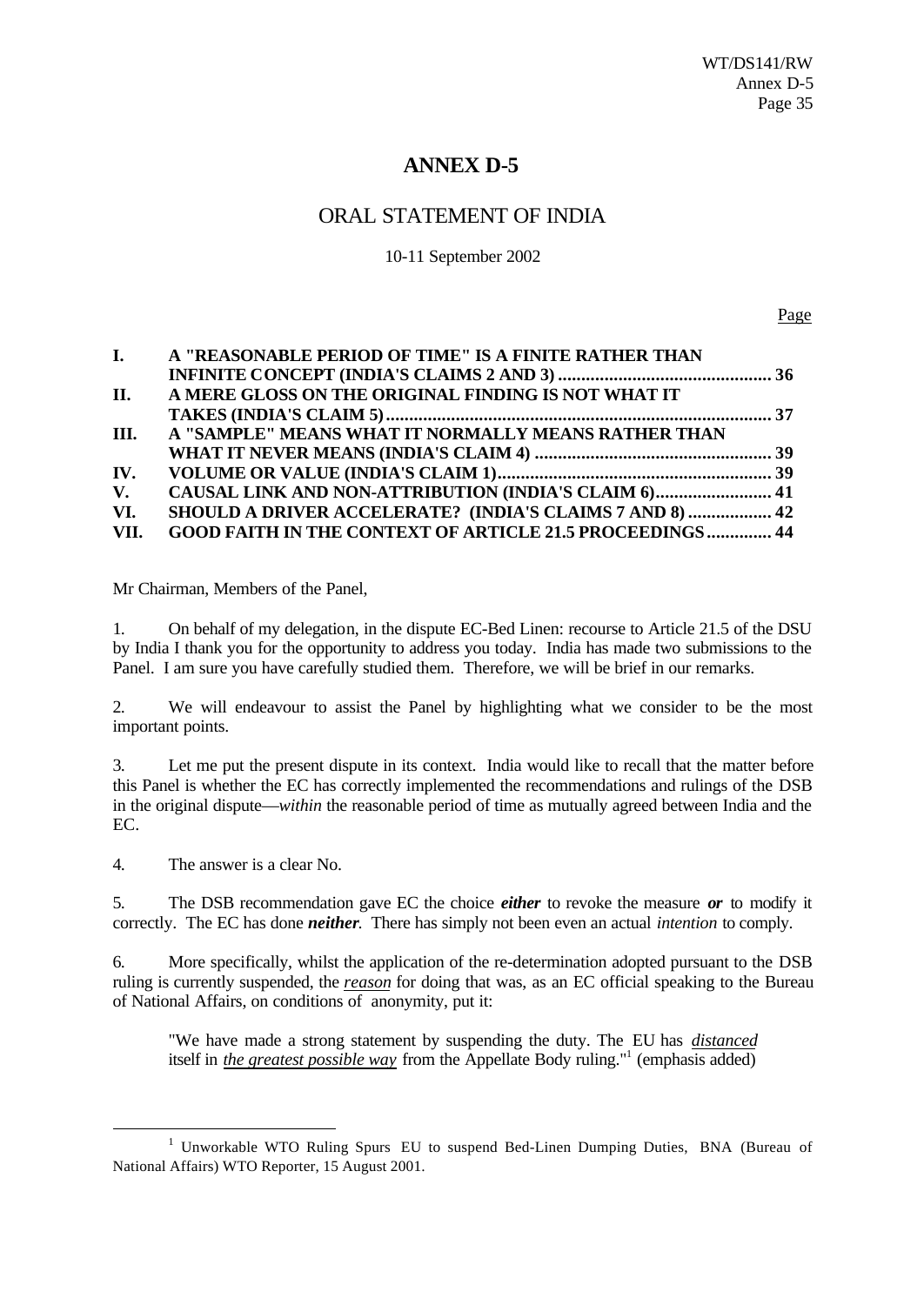7. In other words, while the EC *claims* to have changed the measure, it simultaneously and expressly *recognized* and publicly *declared* that it could *not* apply the measure in the modified form. As a result the EC chose to suspend the duties rather than to comply with an adverse DSB recommendation.

8. Accordingly, the so-called 're-determination' was nothing else than payment of lip-service to the DSB. At the same time it gave an opportunity to the EC to "distance" itself from rulings with which it disagreed.

9. So where is the compliance when there is not even an *intention* to comply? There is None.

10. Lack of an actual *intention* to comply is the first, basic, reason as to why India considers that there is no compliance.

11. This does not detract from the fundamental violations that were committed in the process of paying the lip-service. The so-called 'measures to comply' taken by the EC in the form of the redetermination and its subsequent amendments have introduced a *series* of inconsistencies with the ADA and the DSU. This re-determination and its amendments will soon, upon conclusion of the ongoing "partial interim review", result in further imposition of anti-dumping measures.

12. Indeed, if one steps back from the details and examines *what* the EC has done, the question of compliance needs to be put in perspective. Does the DSB ruling simply prohibit dumping margin calculations as well as findings of injury and causality that were **formulated** in the EC's *Official Journal* in a certain way? Can that illegal measure simply be **re-formulated**—or **restated**—so that its effects are the same but are no longer prohibited? Is the WTO about form over substance? The answers to these questions, India submits, are obvious. The rest of this statement will be devoted to explaining how one reaches the same answers when looking at the detail.

13. For this purpose, with your permission, I would now like to request my colleague, Mr K.K. Jalan, Joint Secretary, Ministry of Textiles, Government of India, to take the floor.

Mr Chairman, Members of the Panel,

On behalf of the Indian delegation, I want to thank you for the opportunity to appear before you today.

## **I. A "REASONABLE PERIOD OF TIME" IS A** *FINITE* **RATHER THAN** *INFINITE* **CONCEPT (INDIA'S CLAIMS 2 AND 3)**

14. On 14 August 2001 the EC declared that it fully complied with the DSB ruling in the *Bed Linen* case. 2 The press release specifically emphasized that "implementation was achieved within the reasonable period of time granted by the WTO." The rationale for this emphasis was, in the EC's own words, the *obligation* to implement the DSB's rulings and recommendations within the "reasonable period of time".

15. At the same time the EC has recently requested the Panel to consider the date of establishment of the panel as the relevant date for assessing the consistency of the measures "taken to

 $2$  European Union complies fully with WTO ruling in India Bed Linen case and suspends anti-dumping measures against India, IP/01/1207, 14 August 2001.

 $3 \text{ EC First Written Submission (FWS) para. } 36.$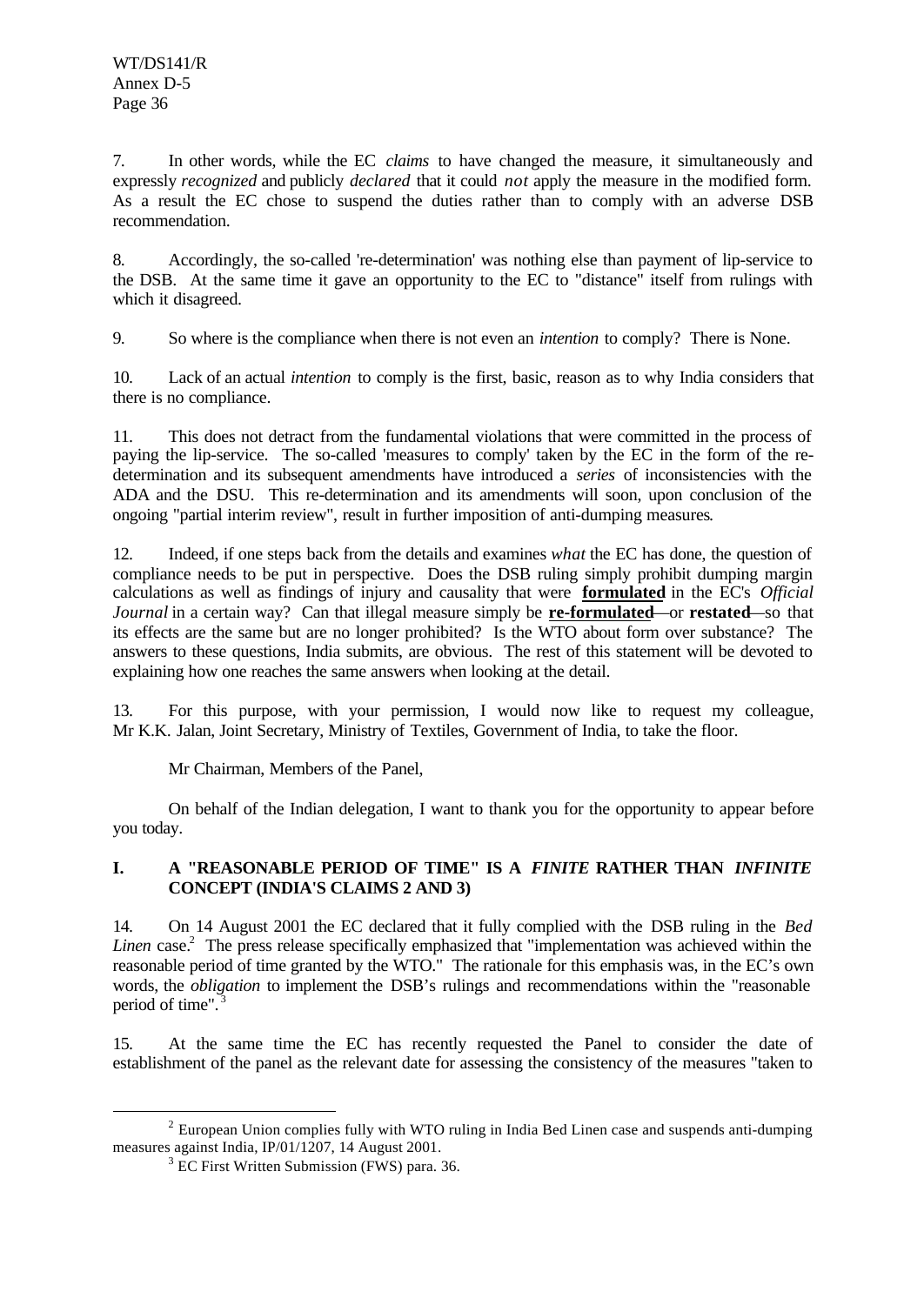comply".<sup>4</sup> Thus in the present case the EC strives to prove that on 22 May 2002 it fulfilled its obligation to comply before *14 August 2001*. Mr Chairman, surely 22 May 2002 does not come before 14 August 2001.

16. India agrees that it is the right of the Panel to assess the overall consistency of the measures "taken to comply" up to the date of, and specified in, the request for the establishment of the Panel.<sup>5</sup> Indeed, this logic is fully consistent with India's claims that the EC violated its obligation to comply *within* the reasonable period of time. With this request as well as with its first request for a preliminary ruling, the EC implicitly admits that it has no substantial arguments against India's claims 2 and 3. In doing so, it actually concedes that it failed to respect the requirement of Articles 3.1 and 3.3 to cumulate dumped imports only with dumped imports (India's claim 2) as well as with the obligation of synchronicity, contained in Article 5.7 (India's claim 3), to consider the evidence of both dumping and injury *simultaneously* .

17. India notes that the EC by turning to formalistic arguments concerning terms of reference of the panel and the scope of application of Articles 3.1, 3.3, and 5.7 implicitly accepts that *substantially* it is wrong. As India pointed out this is witnessed, respectively, by the EC's recent request for consultations in a different dispute settlement proceeding<sup>6</sup>, and by a recent Panel Report where it was the EC which took the view that certain important procedural standards do apply in the context of review proceedings.<sup>7</sup> India, while disagreeing with these formal objections of the EC, notes the substantial position of the EC in these other proceedings.

18. Therefore, in respect of its claims under Articles 3.1, 3.3 and 5.7 India notes that the EC and India are in fact in agreement as regards the substance of the violations pointed out in India's claims 2 and 3.

## **II. A MERE GLOSS ON THE ORIGINAL FINDING IS** *NOT* **WHAT IT TAKES (INDIA'S CLAIM 5)**

19. The EC's re-determination is constructed around the word "appears" used by the Panel in the context of concluding that data collection for the injury factors listed in Article 3.4 had not even taken place, let alone evaluated by them.<sup>8</sup>

20. The Panel would have noted that the EC repeatedly has failed to quote the *conclusion* of the Panel that "based on the *foregoing*" it found that the EC had not engaged in an evaluation of all relevant economic factors.<sup>9</sup> As India had pointed out in its First Written Submission: the word "foregoing" not only includes the reference in paragraph 6.167 that "it appears that data was not even collected" but also includes the Panel's dismissal in paragraph 6.168 of the EC's recurring argument "that data were evaluated but not discussed". As the Panel noted: that latter view was *simply not tenable* . Why should it be tenable now?

 $4$  EC FWS, para.35.

 $<sup>5</sup>$  E.g. US – Shrimp 21.5, paragraph 5.13.</sup>

<sup>&</sup>lt;sup>6</sup> United States – Sunset Reviews of Anti-Dumping and Countervailing Duties on Certain Steel Products from France and Germany. Request for consultations by the EC of 30 July 2002, WT/DS262/1, 3<sup>rd</sup> and  $6<sup>th</sup>$  matter raised in that request.

<sup>&</sup>lt;sup>7</sup> Certain Corrosion Resistant Carbon Steel Flat Products from Germany, WT/DS213/R of 3 July 2002.

<sup>&</sup>lt;sup>8</sup> Original Panel Report, para. 6.167.

<sup>9</sup> Original Panel Report, para. 6.169.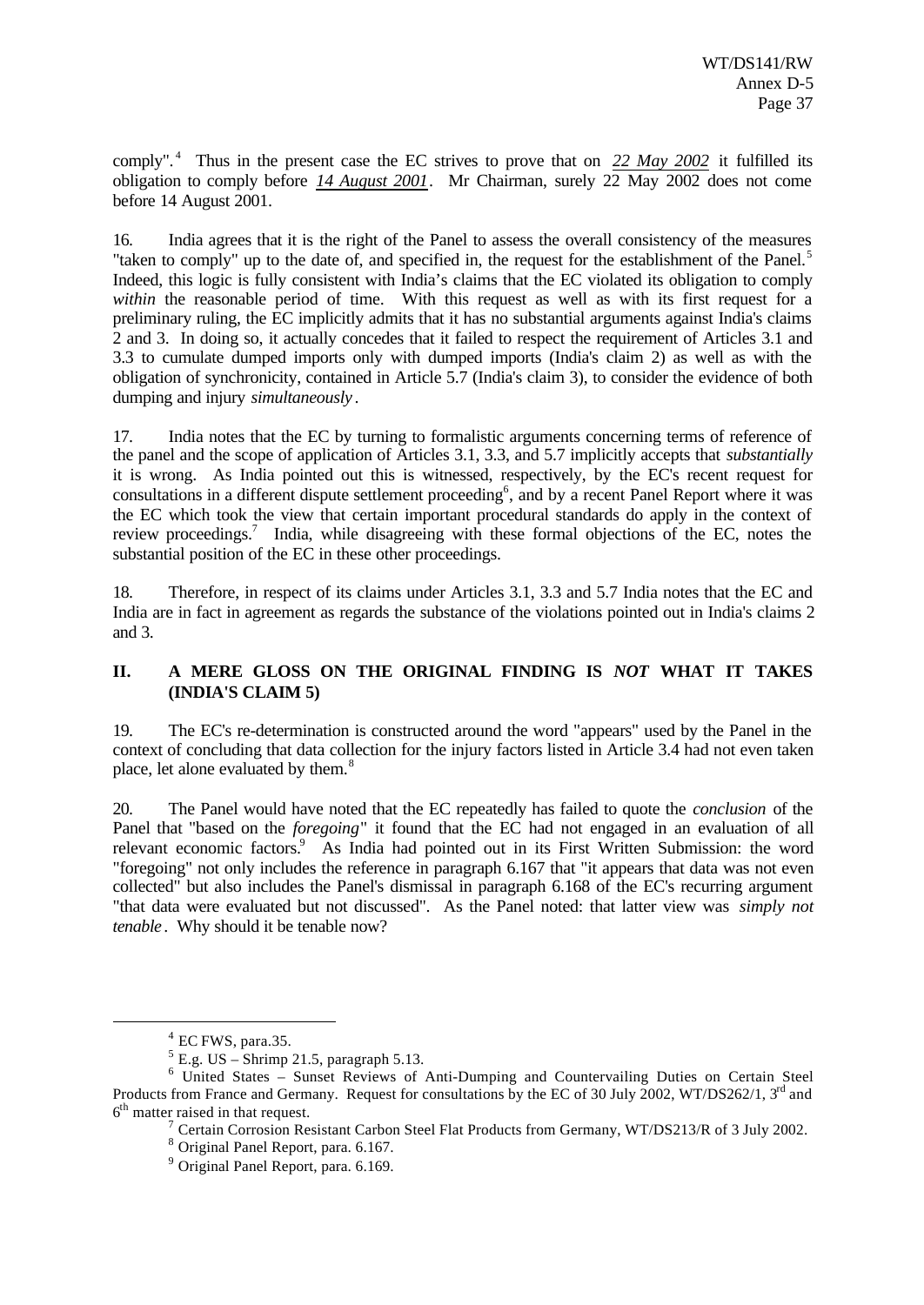21. Accordingly, in particular, the measure taken by the EC "to comply" completely disregarded the essential requirement to *first* collect the previously missing data and *subsequently* engage in an overall reconsideration and analysis.

22. The EC never went out to collect the missing data. Indeed, as India pointed out, there is simply no evidence whatsoever that the EC *ever* collected data on stock or capacity utilization of the Community industry.<sup>10</sup> As pointed out, the data obtained from the accounts reflect stock data at a company level. Exactly for such purposes the questionnaires for *exporters* invariably contain separate detailed questions and tables on stock data for the product concerned. The issue is material: data on stocks form an important means in EC anti-dumping practice through which sales and production data are double-checked.

23. The 'defence' of the EC that *because these data were absent they were irrelevant* is untenable. It violates basic obligations of an investigating authority. By allowing domestic producers to decide what data to provide and by accepting that only such data are relevant, the injury determination becomes a meaningless self-fulfilling prophecy.

24. Furthermore, the EC seems to believe that there is no need to have an *overall* analysis and reconsideration of the data collected. In its written submission the EC states that Regulation 1644/2001 limits itself to "nothing but confirm" the original findings. This statement reflects exactly India's concern pertaining to the EC's compliance in the present case, *i.e.*: the EC disregarded relevant case law such as the Panel and Appellate Body in *Mexico-HFCS 21.5* that mandated precisely such overall reconsideration and analysis.

25. India would not like to repeat its detailed arguments in this connection but simply would wish to stress that an overall reconsideration and analysis should have taken place, if data had indeed been collected. In this regard the EC's contention that India is making a "formalistic argument" by pointing out that a mere reference back is nothing more than a restatement of a previous finding, is incorrect.<sup>11</sup>

26. Yet, it was up to the EC to explain what the difference is between its approach and a simple restatement. An overall reconsideration and analysis cannot simply be assumed by mere references back to earlier findings whilst, simultaneously, some of the other earlier findings are simply deleted. This is witnessed, to name but one example, in the context of market share: while the EC curtly states that the previous findings are confirmed, an overall reconsideration and analysis should, for example, have led to the inclusion of the verified sampled EC producer who was importing the product from Pakistan. This should at least have led to a change in the market share data.

27. India has in its written submission identified other pertinent factual errors such as the change in turnover of the sampled producers which nevertheless, and surprisingly, led to exactly the same profit margin. The significant overstatement of the dumped imports from India as well as the disregard of the level of the dumping margins are other examples of facts that were ignored.

28. India also wishes to point out that the First Written Submission of the EC has not directly addressed the arguments of India. Instead the EC has done no more than summarize its redetermination and contend in a *pro forma* manner that its re-determination satisfied the requirements of the ADA.

<sup>&</sup>lt;sup>10</sup> These two factors are only examples, since it appears that data were never collected for as many as eight or nine factors.

<sup>&</sup>lt;sup>11</sup> EC FWS para. 163.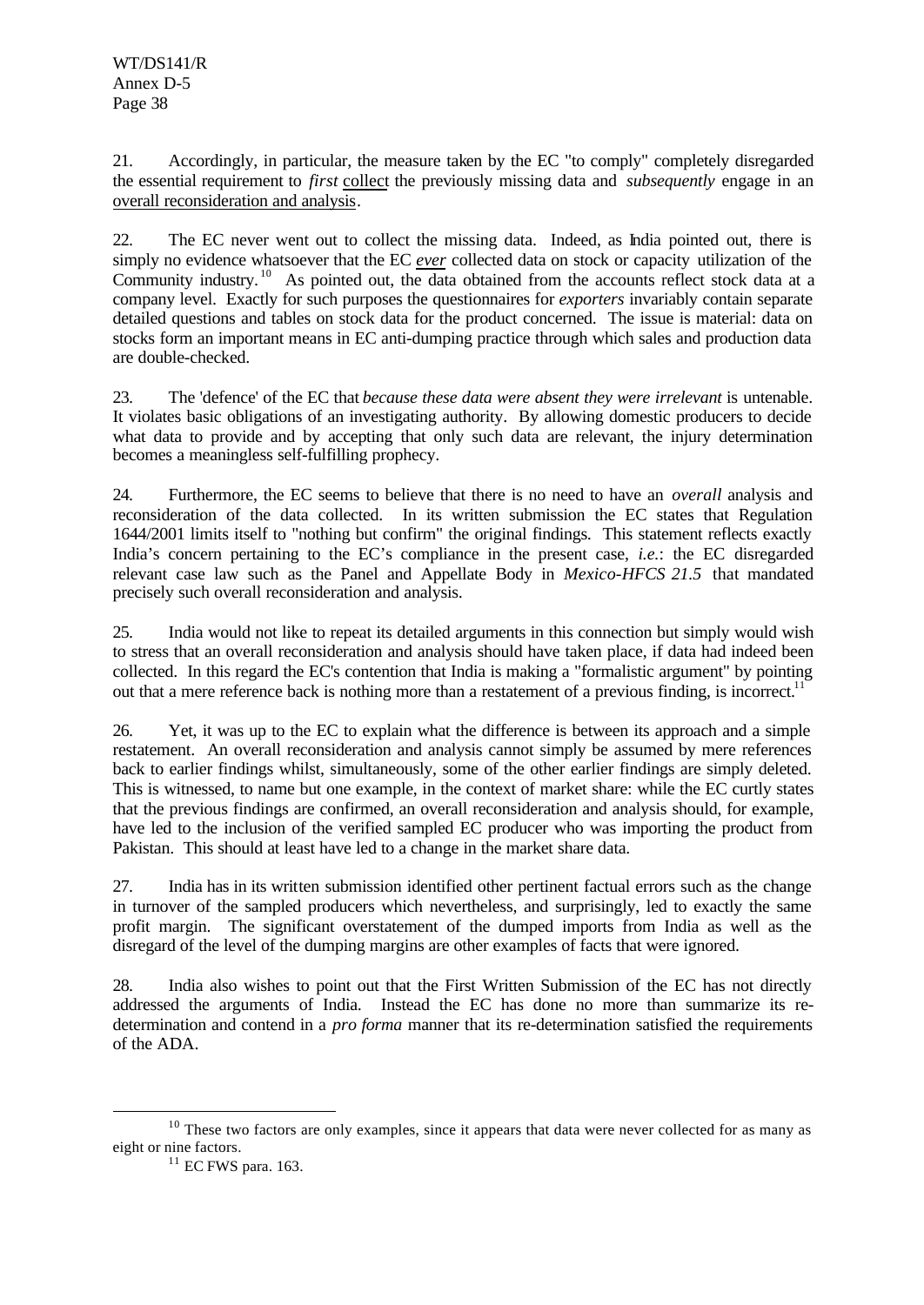#### **III. A "SAMPLE" MEANS WHAT IT NORMALLY MEANS RATHER THAN WHAT IT NEVER MEANS (INDIA'S CLAIM 4)**

29. The EC's view "to comply" with the DSB ruling as regards the re-determination of injury meant, first, to take a sample of Indian imports. It then determines within the sample the relationship in *relative* terms between dumped and non-dumped imports. Finally, it deducts from the total volume of Indian imports the *absolute* amount of non-dumped imports *from the sample*.

30. The Panel will recall that India has already provided a hypothetical example in its First Written Submission to illustrate how untenable the EC's position is.

31. Answering India's legitimate concerns about the reasons not to deduct the amount of nondumped imports corresponding to its *relative* share within the sample, the EC invariably relies upon Article 9.4. India has already pointed out the irrelevance of that Article for the question under consideration.

32. This irrelevance follows from the title of this article 9 ("imposition and collection of duties") as well as from the clear-cut findings of the Appellate Body in this regard.<sup>12</sup> As India has pointed out, the EC deliberately assimilates the different concepts of duty and margin when in truth those issues are distinct. That deliberate confusion ultimately led the EC to interject the 'exclusion concept' that applies for dumping *duties* into the concept of dumping *margins*.

33. On the other hand, India's view on the ordinary meaning of the term "sample" ("a relatively small part or quantity intended to show what the whole is like; a specimen") does not necessitate any additional comments.

34. Equally contradictory is the EC's argument that there can be only one weighted average dumping margin for the country. If that logic is taken to its consequence, it becomes clear that on a weighted average basis India was never dumping and that the termination of the proceeding is way overdue.

35. Indeed, since the EC apparently is of the opinion that there is only one weighted average dumping margin for a country India may now legitimately pose two interlocutory questions:

- (1) Why did the EC not terminate the proceeding on 14 August 2001, when it was apparent to the EC that there was no dumping from India on a weighted average basis?
- (2) Why did the EC engage once again in the "zeroing" of the negative dumping amounts of entire producers when the Appellate Body had already noted that Article 9 did not have bearing on the determination of dumping margins?

36. India looks forward to the answers of the EC as long as these answers do not involve another repetition of a reference back to Article 9, which is irrelevant in this context.

## **IV. VOLUME OR VALUE (INDIA'S CLAIM 1)**

l

37. The EC submits that by choosing value-based averaging factor in order to determine the relative importance of Indian exporters under Article 2.2.2(ii) it has not acted inconsistently with that

 $12$  Appellate Body Report, European Communities – Anti-Dumping Duties on Imports of Cotton-Type Bed Linen from India ("EC – Bed Linen"), WT/DS141/AB/R, adopted 12 March 2001, footnote 30.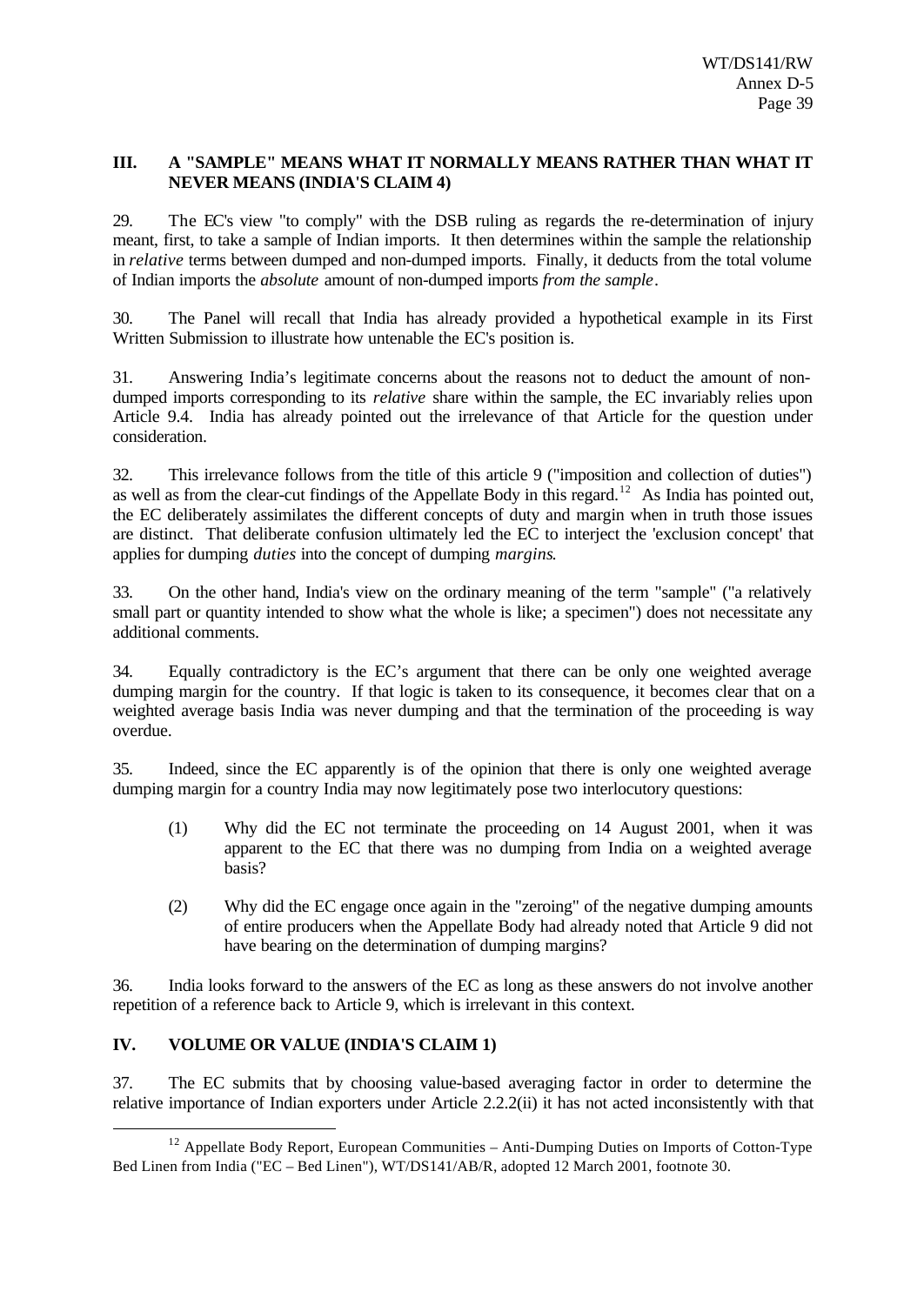WT/DS141/R Annex D-5 Page 40

provision. The EC believes that it could have chosen *any* method to average, provided it acted reasonably in its application. Such reasoning is constructed around the assumption that Article 2.2.2(ii) is silent on the issue discussed.

38. India cannot accept this argument. Article 2.2.2(ii), if properly interpreted on the basis of the *Vienna Convention* and in light of the statements of the Appellate Body, does not give rise to any doubts as for its preference for volume-based averaging as the only averaging factor possible. As India had occasion to note: volume is, *inter alia*, price-neutral and in harmony with the volume-based averaging on the export side of a sample. It flows naturally from the text and context of the Article, if applied properly. In doing so, India has given a meaning to all aspects of Article 2.2.2(ii), as required by the *Vienna Convention* and to the principle of effective treaty interpretation.

39. Even assuming, for the sake of argument, that Article 2.2.2(ii) provides for discretion in terms of the selection of an averaging factor, this discretion does not mean that an investigating Member can depart from its own previous definition of the relative size being 80-14, especially given the status of India as a developing country.

40. The EC states:

"By India's logic, the investigating authorities … would have to test all possible calculation methods at each step of the dumping determination, and then choose that method which is the most favourable to the exporter in the particular circumstances of each investigation. This would impose an unreasonable burden on the investigating authorities and, at the same time, be a source of unacceptable legal uncertainty and unpredictability for all the interested parties. $"^{13}$ 

41. This statement misinterprets India's reasoning. The statement of the EC is abstract while the circumstances of this case are very concrete. India recalls that it was the EC who had originally defined an averaging factor by which it had come to the ratio of 80-14. Such a ratio can be reached only on the basis of volume. Hence India's objection is that the EC is not being consistent in its practice by shifting to the ratio 91-9. India does not request the EC to be favourable to the exporters nor to the importers but wish the EC to be unbiased and objective, more so given India's status as a Developing Country. An unbiased and objective authority acting in good faith cannot shift positions as regards important aspects of a proceeding, displaying various views as and when deemed fit.

42. As the Appellate Body stated in the *US – Shrimp*:

"One application of [the principle of good faith], the application widely known as the doctrine of *abus de droit*, prohibits the abusive exercise of a state's rights and enjoins that whenever the assertion of a right "impinges on the field covered by [a] treaty obligation, it must be exercised bona fide, that is to say, reasonably." An abusive exercise by a Member of its own treaty right thus results in a breach of the treaty rights of the other Members and, as well, a violation of the treaty obligation of the Member so acting. $114$  (footnotes omitted)

43. The Appellate Body went on to clarify the meaning of the word "reasonable":

 $13$  EC FWS, para. 85.

<sup>&</sup>lt;sup>14</sup> Appellate Body Report, United States – Import Prohibition of Certain Shrimp and Shrimp Products ("US – Shrimp"), WT/DS58/AB/R, adopted 6 November 1998, para. 158.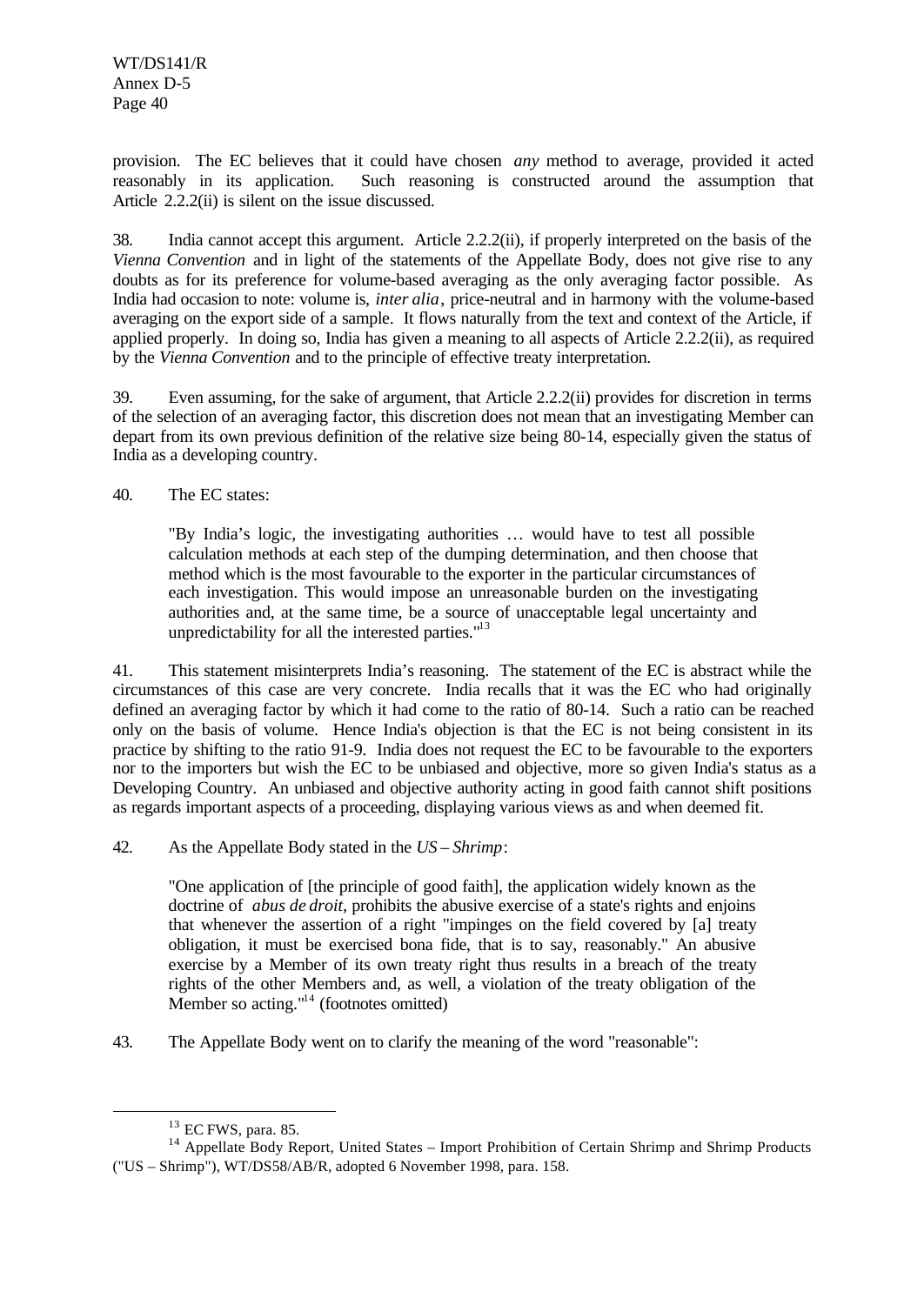" … Exercise of the right in such a manner as to prejudice the interests of the other contracting party arising out of the treaty is unreasonable and is considered as inconsistent with the bona fide execution of the treaty obligation, and a breach of the treaty.  $\ldots$  "<sup>15</sup>

44. India also recalls in this connection that it follows from the EC's own reasoning in paragraphs 13-14 of its First Written Submission that for the purpose of implementation of the DSB ruling it could not have done what it had not been asked to do.<sup>16</sup> The question arises then, why did the EC change the averaging factor (from 80-14 to 91-9) in its calculations under the Article 2.2.2(ii)? India suspects that the obvious answer has to deal with the intention of the EC to circumvent the DSB ruling and thus to preserve the restrictions on Indian imports. Maintaining dumping margins as high as possible demonstrates a consistency in goal but not a consistency in method—as required by Article 2.2.2(ii) and its interpretation by the Appellate Body.

## **V. CAUSAL LINK AND NON-ATTRIBUTION (INDIA'S CLAIM 6)**

45. We now come to the question of causal link and non-attribution.

46. Not only the injury finding, but also the determination of the alleged cause of the alleged injury is—as it has always been—of concern to India. The so-called measures taken by the EC to comply neither prove the existence of a causal link between dumped imports and serious injury, nor do they ensure that the injurious effects of factors other than dumping such as increase in costs of raw materials and inflation are not "attributed" to dumped imports.

47. The defence of the EC in this regard is missing the point: it distorts India's claim in respect of Article 3.5 and is based on a wrong presentation of facts.

48. Contrary to the EC's view, India has *nowhere* gone as far as arguing that the dumped imports must *on their own* be capable of causing material injury. In line with Article 3.5 of the ADA India believes that it must simply be demonstrated that the dumped imports are causing injury. And nothing else. Until now the EC has failed to comply with this requirement. In fact, and astonishing enough, currently less volume of imports are dumped while the alleged injury as a result of dumped imports is more.

49. As regards the non-attribution language India fails to understand why inflation while identified by the EC as a factor has not been analysed separately as a cause of the alleged injury nor has its injurious effect been segregated from the alleged injury caused by dumped imports. The same is true about the increase in prices of raw materials.

50. India recalls that the EC in recital (103) of the Provisional Regulation had stated that:

l

Nor, consequently, did the DSB make any rulings or recommendations with respect to such findings. For that reason, when implementing the DSB's rulings and recommendations, the EC authorities did not re-examine the findings of dumping for Egypt and Pakistan."

<sup>&</sup>lt;sup>15</sup> ID., footnote 156 (aquoting B. Cheng, General Principles of Law as applied by International Courts and Tribunals (Stevens and Sons, Ltd., 1953), Chapter 4, in particular, p.125).

<sup>&</sup>lt;sup>16</sup> EC FWS, paras. 13-14:

<sup>&</sup>quot;In the original panel proceeding India submitted no claims against the findings of dumping with respect to imports originating in Pakistan and Egypt reached by the EC authorities in Regulation 2398/97.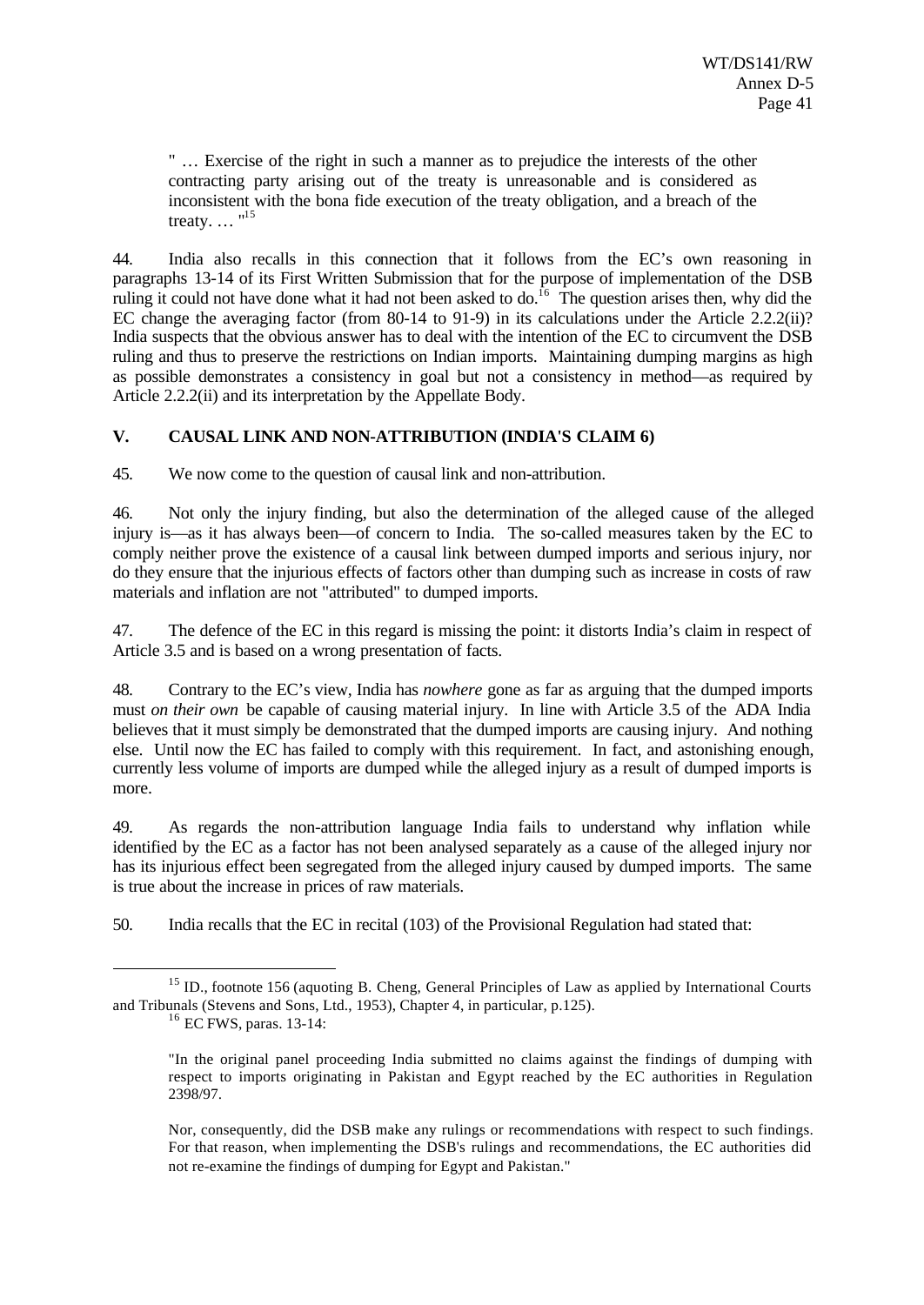"The Commission concluded that increases in raw material prices had caused injury."

51. Again, in the re-determination (Regulation 1644/2001) the EC states at recital (50) that:

"… the declining and inadequate profitability … is basically the result of prices which had not been able to reflect the increases in the costs of raw cotton."

52. Yet, nowhere in the provisional Regulation, nor elsewhere for that matter, were the injurious effects caused by the price increase in the costs of cotton separated and distinguished from the effects of the dumped imports.

53. On the contrary, the EC in its rebuttal merely concludes that:

"Since the increase in the cost of the raw cotton was not a separate cause of injury, its injurious effects cannot possibly be "separated/distinguished" from those of the dumped imports."<sup>17</sup>

54. Yet this explanation directly contradicts the obligations as expressed by the Appellate Body as regards the non-attribution of injury and the mandatory separation of injurious effects.<sup>18</sup> Once the EC determined that the increase in raw material prices caused injury<sup>19</sup>, such cause *had* to be separated from the alleged injury caused by dumped imports. As the Appellate Body noted:

" … although this process may not be easy, this is *precisely* what is envisaged by the non-attribution language.<sup>20</sup> (Emphasis added)

## **VI. SHOULD A DRIVER ACCELERATE? (INDIA'S CLAIMS 7 AND 8)**

55. It seems to India that there is not much to add on its claims under Article 15 ADA and 21.2 DSU. The EC has hardly reacted to India's claims in a meaningful fashion. To the extent that the EC has replied, it has not addressed the substance of India's claim, but has rather (1) resorted to formalistic arguments about the 'application' of duties and (2) the fact that Article 21.2 DSU is couched in 'should' rather than 'shall'. India has already shown those arguments to be irrelevant and wishes to step back from the *form* to the *substance* of the obligation, if one agrees that WTO is substance over form.

56. To illustrate: What should a driver in a big car do when he sees a pedestrian cross the street? Should he accelerate? What should that driver do when he notes that it is not just any pedestrian crossing that street but the *same* one that he hit before due to his previous reckless driving? Should he this time accelerate even faster in order to test whether his new car is capable of reaching 100 km per hour in 5 seconds so as to pass the crossover before the pedestrian? Should the driver take that risk? Or should he this time be a little more cautious so as not to cause any additional damage to the

<sup>&</sup>lt;sup>17</sup> EC FWS, paragraph 248.

<sup>18</sup> US – Hot-Rolled Steel AB paragraph 228. Moreover, the Appellate Body in Line Pipe, in the context of the ASG, at paragraph 217, did not leave any doubt:

<sup>&</sup>quot;… the competent authorities must establish explicitly, through a reasoned and adequate explanation, that injury caused by factors other than increased imports is not attributed to increased imports. This explanation must eb clear and unambiguous. It must not merely imply or suggest an explanation. It must be a straight forward explanation in express terms."

 $19$  Provisional Regulation recital (103).

<sup>20</sup> US – Hot Rolled Steel AB paragraph 228.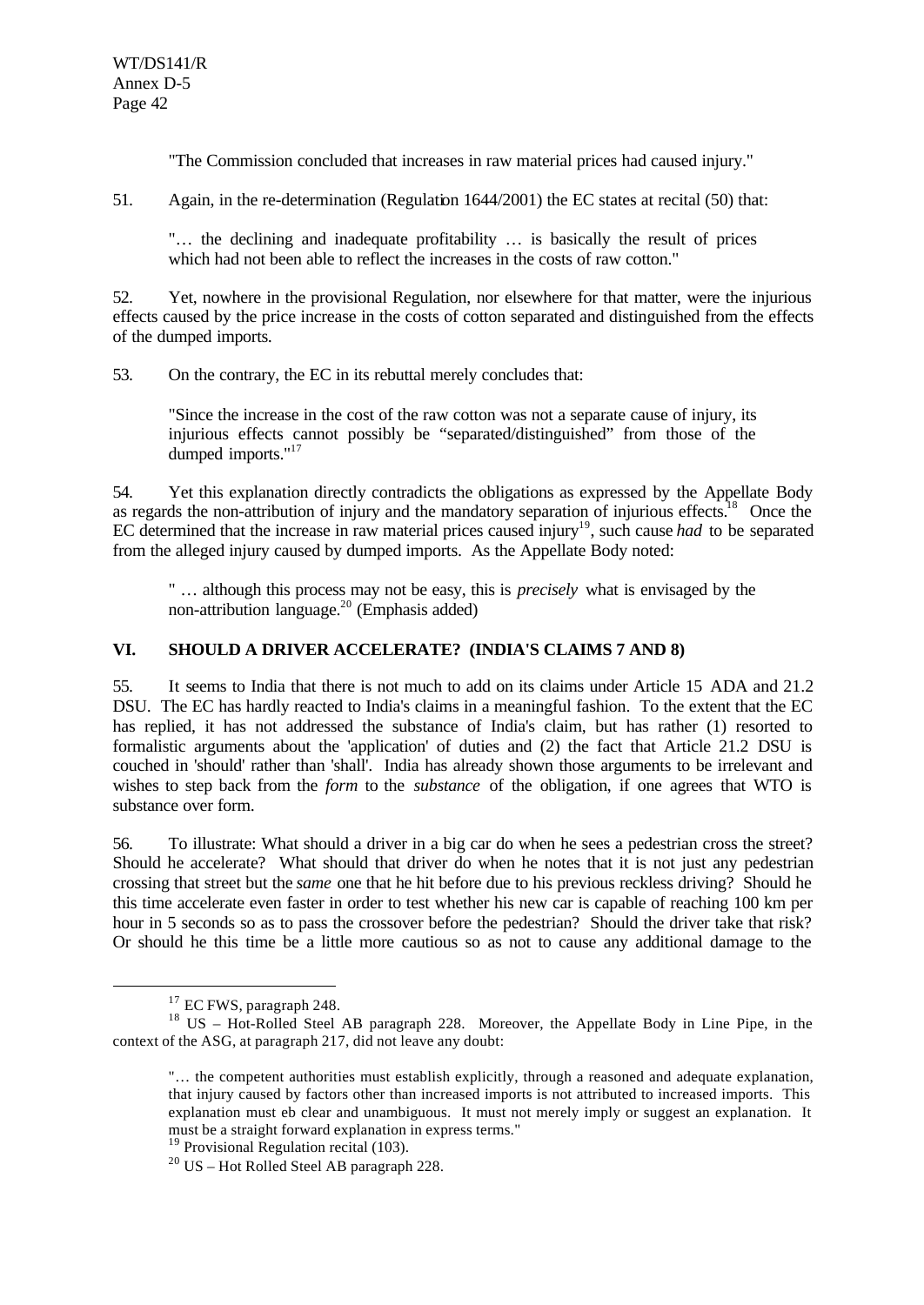pedestrian? These questions, while appearing to be rhetorical, do reflect the realities in this present dispute.

57. What should a very developed country do when it is obliged by the WTO to bring its inconsistent anti-dumping measures against the imports from a developing country into conformity with the WTO Agreement? Should it just try to introduce a new anti-dumping measure as fast as possible and with the risk of causing even greater harm than before? Or should it try to pay *special attention* to the interests of the developing country in the process of due compliance before it decides to introduce a new, if any, anti-dumping measure? Due to the mandatory language of Article 15 of the ADA and Article 21.2 of the DSU the answers again are obvious.

58. India recalls in this regard that the EC is well aware of the enormous difficulties caused to the Indian textile industry by its previous measure. In March 2002 the *Bed Linen* case was cited by the NGO Oxfam as the *clearest example yet* of the devastating impact of anti-dumping duties on exports from the developing countries.<sup>21</sup> The EC has read the report as it follows from the fact that it issued public comments in this respect. This stated awareness, however, had no effect.

59. In particular, the EC seems to believe that it complied with the ruling of the DSB to give due regard to the developing country status of India through suspension of anti-dumping duties. In this connection the EC conveniently forgets that the real, and expressly declared, reason was that the suspension was to:

"distance itself in the greatest possible way from the Appellate Body ruling."<sup>22</sup>

60. India submits once again that suspension of duties with the sole aim of seeking to re-impose them cannot qualify as a "remedy" of any type, constructive or otherwise.

61. Indeed, as the Panel has already clearly stated in its original report suspension of measures is not a remedy of any type. Yet the EC did exactly that.

62. Moreover, India recalls that the suspension of imposition of duties equally qualifies as an application of measures. The measures are dormant, but they apply. If they would not apply then there would be no need to suspend their imposition. This suspension is conditional upon the conclusion of the partial review.<sup>23</sup> There is therefore a very clear timing condition on imports that take place—a condition which moreover will soon run out and after which no more imports can take place. A virtual time bomb is ticking and the mere threat of its likely explosion has already caused irreparable damage.

63. Besides that, the EC again has failed to study the possibility of constructive remedies. India recalls that the obligation to explore rests on the EC, not on India. As pointed out, the EC has done just the exact opposite of what the Panel found: it suspended the measures even though the Panel had explicitly held that such is not a remedy, constructive nor otherwise.

64. The EC's repetition of its inconsistency with Article 15 of the ADA—after the Panel already found fault with the EC's actions—brings with it also a violation with Article 21.2 of the DSU. India

 $21$  As is known, companies which ever dumped (such as Omkar) went bankrupt due to the illegal measures. Companies such as Anglo-French which suffered WTO-inconsistent duties had to lay off thousands of workers due to the illegal duties.

 $22$  Unworkable WTO Ruling Spurs EU to Suspend Bed-Linen Dumping Duties, BNA WTO Reporter, 15 August 2001.

<sup>&</sup>lt;sup>23</sup> Re-determination Article 2 paragraph 2.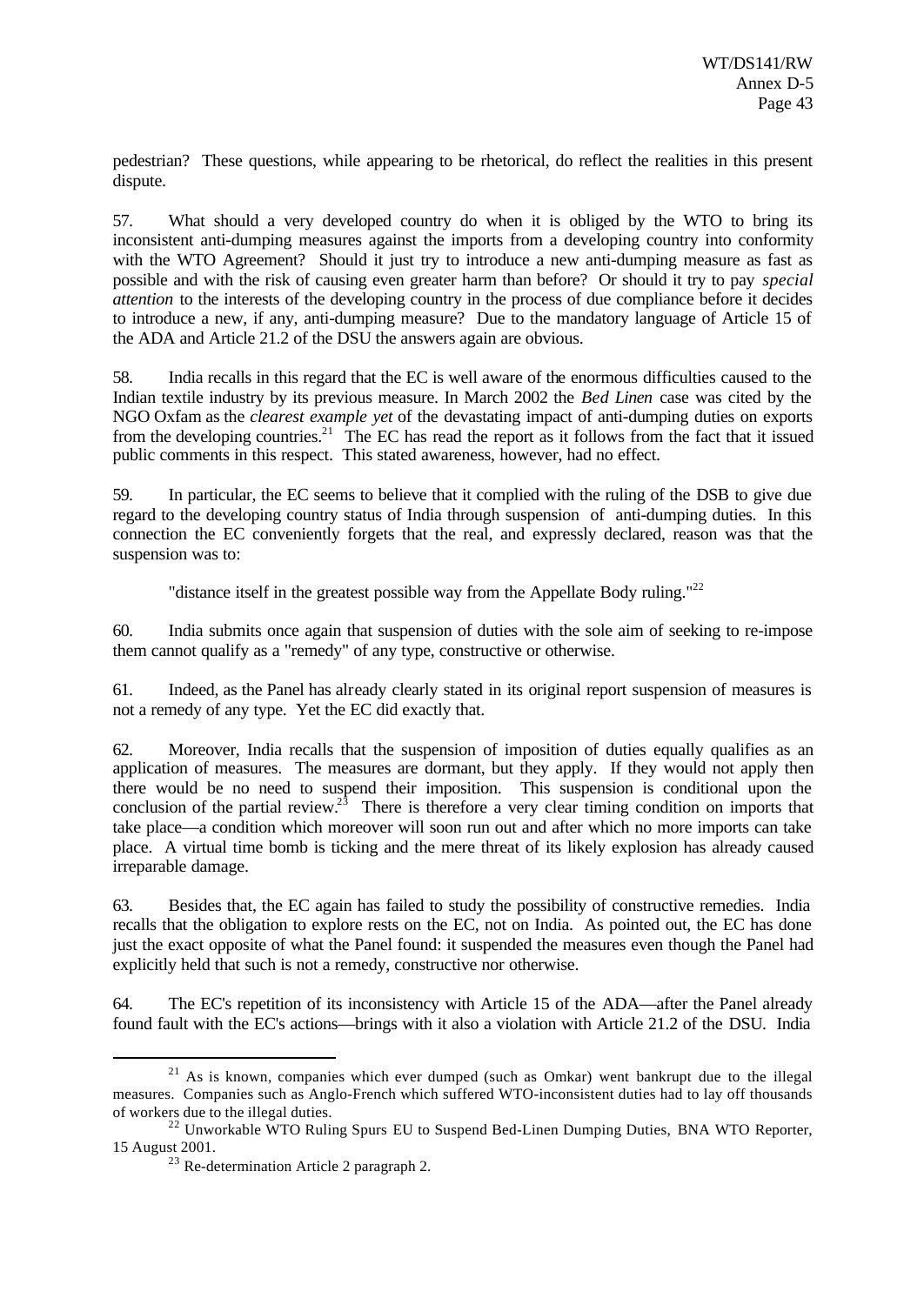WT/DS141/R Annex D-5 Page 44

l

considers that the compelling logic of the Appellate Body enunciated in *Line Pipe<sup>24</sup>* also applies in the relation between Articles 21.2 of the DSU and Article 15 of the ADA: a Member cannot be considered to have paid particular attention unless, as a first step, it has heeded the essential interests of developing country Members under Article 15. From the repeated violation of Article 15 flows inherently the inconsistency with Article 21.2 DSU.

65. Besides that, in general the EC has done just *nothing* that could qualify as an action under Article 21.2. On the contrary, the initiation of yet another Bed Linen review suggests that the EC has done just the *exact* opposite of paying particular attention to the interests of India.

## **VII. GOOD FAITH IN THE CONTEXT OF ARTICLE 21.5 PROCEEDINGS**

66. As the Appellate Body stated in the *Japan–Alcoholic Beverages II*:

"adopted panel reports ... create legitimate expectations among WTO Members".<sup>25</sup>

67. India submits that the first and immediate legitimate expectation generated by an adopted panel report is that the party found to be in violation of the WTO Agreements would comply with an adverse decision in *good faith*.

68. India has already pointed out in its Second Written Submission that the third EC request for a preliminary ruling is nothing more than a litigation technique.

As has been pointed out by two respected authors in the field, the legal stance of the EC in its third preliminary request—and of which it accuses India—is the opposite of what it actually has done earlier in another case:

"The situation will probably not happen often but did seem to occur in the recent case 'United States–Tax Treatment for Foreign Sales Corporations'. In the original proceedings, the plaintiff European Communities did not lodge a complaint about GATT Article III (national treatment). Then in the Article 21.5 proceeding, the European Communities raised that point with regard to a limitation on foreign content in the new US tax measure, which was a similar limitation to what existed in the original tax measure. The panel found a violation with respect to GATT Article III and the Appellate Body affirmed."<sup>26</sup> (footnotes omitted)

70. As can be seen, these authors have shown that the EC's own *actions* in that different proceeding significantly contradict the EC's *reasoning* relating to its third preliminary request.

<sup>&</sup>lt;sup>24</sup> US – Line Pipe AB, at paras. 118-119 where the AB upheld the Panel's findings on the inconsistency with Article 8, that had quoted the AB report on US – Wheat Gluten. In US – Wheat Gluten AB it was held at para. 146 that:

<sup>&</sup>quot;In view of [the] explicit link between Articles 8.1 and 12.3 of the Agreement on Safeguards, a Member cannot, in our view, "endeavour to maintain" an adequate balance of concessions unless it has, as a first step, provide an adequate opportunity for prior consultations on a proposed measure."

<sup>&</sup>lt;sup>25</sup> Appellate Body Report, Japan – Taxes on Alcoholic Beverages ("Japan – Alcoholic Beverages II"), WT/DS8/AB/R, WT/DS10/AB/R, WT/DS11/AB/R, adopted 1 November 1996, DSR 1996:I, 97, at 14.

 $^{26}$  Kearns, J.E. and Charnowitz, S. "Adjucating Compliance in the WTO: A Review of DSU Article 21.5", 5:2 JIEL (2002) 331-352 at 348 in Chapter III.B.2.b "New claims and arguments that could have been raised in the original dispute but were not".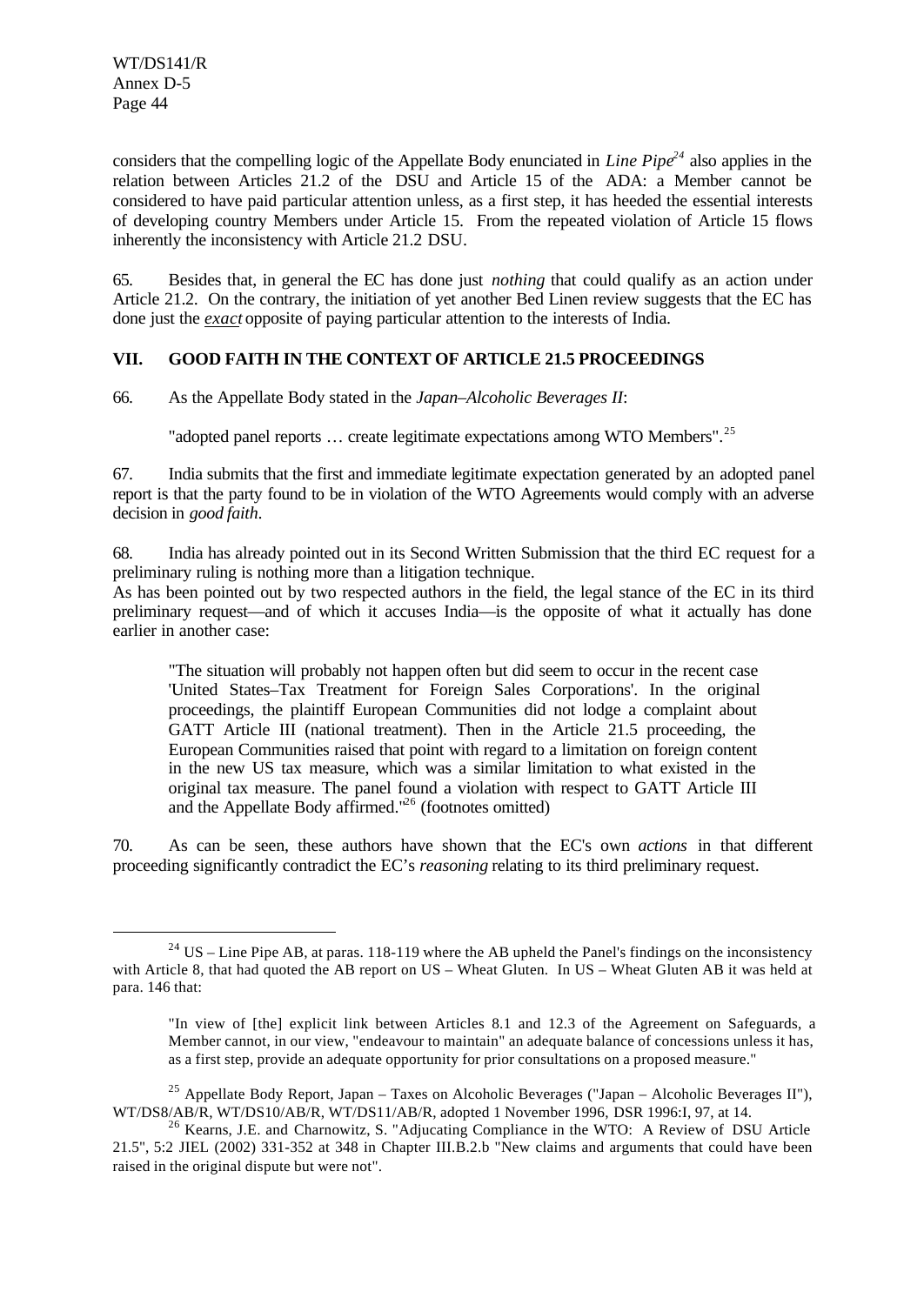71. The EC's unfortunate interpretation of straightforward facts is not unique. Similar examples abound, as witnessed by the EC's own arguments. *For example*, the EC:

- (1) confuses the concepts of an anti-dumping *duty* and a dumping *margin*;
- (2) attaches a bizarre meaning to the word "sample";
- (3) suddenly changes its mind as regards the choice of the averaging factor;
- (4) creates an evaluation of factors based on data which were not even collected, leave alone brought on record, before the original Panel; and, besides that,
- (5) directly, and repeatedly, disregards what the Panel stated in respect of the constructive remedies.

One may also recall that:

(6) whilst the EC argues that Article 5 does not apply in the context of a review, it recently argued exactly the opposite in another dispute settlement proceeding. The same goes for Articles 3.1 and 3.3.

72. India recalls that today's proceedings are not original proceedings before an ordinary Panel. Today the parties are before a 21.5 Panel. Therefore, those parties are *ex definitione* unequal. India has prevailed in the original proceedings and it is now for the EC to demonstrate its adherence to the rule-oriented multilateral trading system.

#### Mr Chairman, Members of the Panel

73. We regret if we have used some harsh words during our oral presentation today. However, this only reflects the anguish of India, especially the Indian Bed Linen exporters and hundreds of thousands of workers connected with the industry, who have faced the unending consequences of a prolonged investigation since 1994.

74. As already mentioned, even the initiation of proceedings affects the exports. Thus the *Bed linen* exports have been affected from 1994 onwards. Moreover, this item is under quantitative restrictions. Since 1997, Indian exporters have had to face four sets of anti-dumping determinations and there is no relief in sight, despite measures being termed "inconsistent" by the DSB.

75. Mr Chairman, Members of the Panel, India looks forward to justice being done not only in form but also in substance, so as to strengthen the faith of Developing Country Members such as India, in the multilateral rule-based trading system.

Thank you for your attention.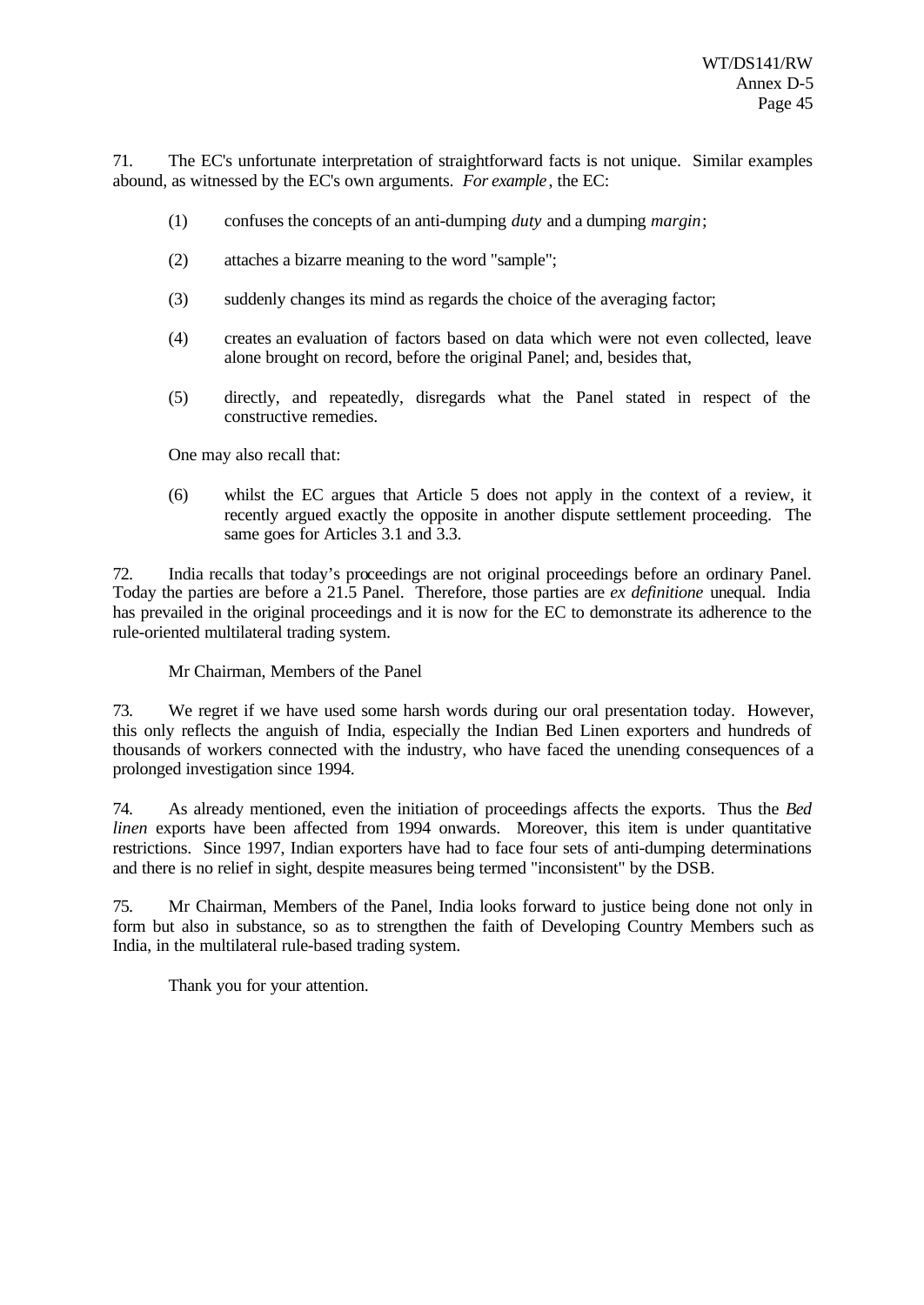## **ANNEX D-6**

## CLOSING STATEMENT OF INDIA

10-11 September 2002

| I.   | FRUSTRATING YET ILLUMINATING QUESTIONS AND ANSWERS 46              |
|------|--------------------------------------------------------------------|
| П.   |                                                                    |
|      |                                                                    |
|      |                                                                    |
|      |                                                                    |
|      |                                                                    |
|      |                                                                    |
| III. | A "SAMPLE" MEANS WHAT IT NORMALLY MEANS RATHER THAN                |
|      |                                                                    |
| IV.  | <b>COLLECTION OF DATA AND OVERALL RECONSIDERATION (CLAIM 5) 53</b> |
| V.   |                                                                    |
| VI.  |                                                                    |
| VII. | SHOULD A DRIVER ACCELERATE? (INDIA'S CLAIMS 7 AND 8)  54           |
|      |                                                                    |

Mr. Chairman, Members of the Panel,

1. Thank you for listening to us so carefully these two days and for your stimulating questions. We would like to make a number of concluding remarks to highlight a number of key issues arising out of the debate.

## **I. FRUSTRATING YET ILLUMINATING QUESTIONS AND ANSWERS**

3. One frustrating—yet illuminating—feature of our debate has been the extent to which the EC has responded to the questions of the Panel and the questions of India.

4. The Panel asked whether the EC, after the original Panel Report, went out and collected the information on factors for which it appeared that data was not collected. The EC simply answered that it did not.

5. India asked why the EC did not re-determine its dumping and injury findings simultaneously vis-à-vis Egypt and Pakistan. The EC argued that these were not related to the DSB ruling. Yet, when asked why then the EC did not re-determine other Regulations imposing anti-dumping measures vis-à-vis third countries (not related to the DSB ruling) the EC considered this not necessary. Despite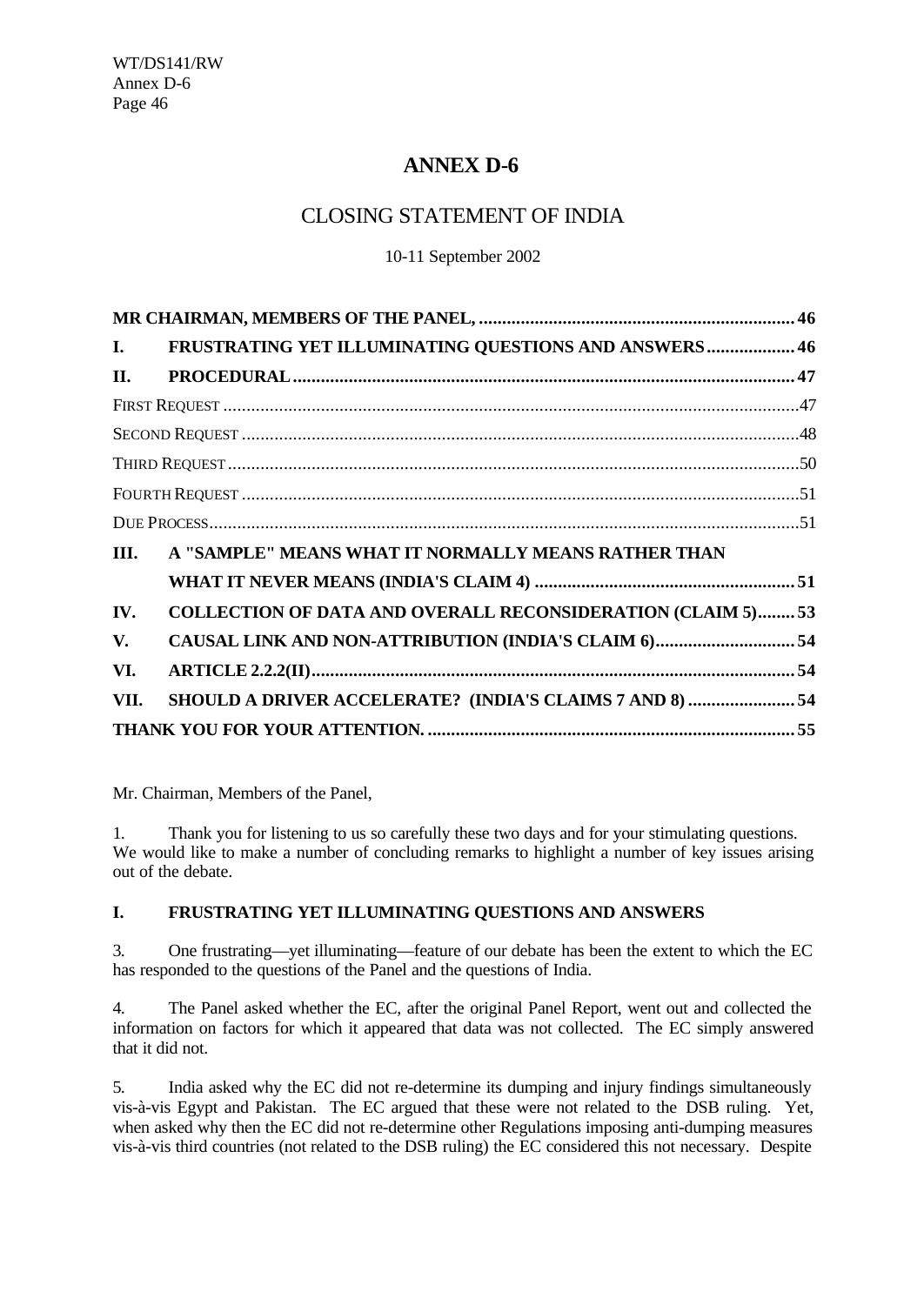this divergence in approach, the EC continues to deny that the re-determination for Egypt and Pakistan are closely connected with the findings of the DSB on all counts that India mentioned. The EC seeks to deny the close connection of Regulation 696/2002 even though it specifically and only deals with the causality of dumped imports from India.

6. India asked why the reasoning of the EC in *Certain Corrosion Resistant Carbon Steel Flat Products from Germany* does not apply in the context of this proceeding. The EC's reply was that the *de minimis* rule contained in Article 11 of the ASCM contained an important substantive safeguard, but that Article 5.7 of the ADA is about procedure. When asked why a substantive provision does apply in a review and a procedural safeguard does not the EC does not know. On the basis of this logic of self-selection by the EC, important procedural safeguards are reduced to inutility.

7. In this connection of Article 5.7 India also observes that the US in its oral statement has not taken into account point that India made in paragraph 117 of its SWS. The point was that once both dumping and injury are under review the synchronicity requirement should be respected.

8. India asked the reason for the difference in approach relating to fact finding (questionnaires) with respect to exporters and domestic producers. The EC answers that since the goals are so different the means could be different. Yet, the EC still has to explain why the goals are so different, for example, as regards stocks and capacity utilization. India has already pointed to the importance of these factors for double-checking certain other information such as sales and production figures.

9. India asked why sample data were taken differently in the context of exporters as compared to sample data in the context of domestic producers. The EC explained that it did not consider the data of domestic producers in a different fashion. Yet, that is not borne out by the facts. The result of the sample was attributed to the "Community Industry" yet the result of the Indian exporters was not attributed to the Indian exports.

## **II. PROCEDURAL**

## **First Request**

l

10. In respect to the first request of the EC for a preliminary ruling India would like to recall that the first and foremost factor that the Panel should take into account is the fact that all three measures taken by the EC to comply—Regulation 1644/2001, Regulation 160/2002 and Regulation 696/2002 are mentioned in the request of India for the establishment of the Panel.

11. In its panel report in *Australia – Leather 21.5* the Panel has stated that

"in general it is the complaining Member in WTO dispute settlement which establishes the scope of the measures before the Panel … For us to rule that we are precluded from considering [a certain measure] would allow [the defendant] to establish the scope of terms of reference… In the absence of any compelling reason to do so, we decline to conclude that a measure specifically identified in the request for establishment is not within our terms of reference".<sup>1</sup> (underlining added)

12. What is the "compelling reason" for the Panel in the present case to exclude Regulations 160/2002 and 696/2002 from the scope of terms of reference?

<sup>&</sup>lt;sup>1</sup> WTO Panel Report, Australia – Subsidies Provided to Producers and Exporters of Automotive Leather – Recourse to Article 21.5 of the Dispute Settlement Understanding by the United States, WT/DS126/RW, adopted 11 February 2000, paras. 6.4-6.5.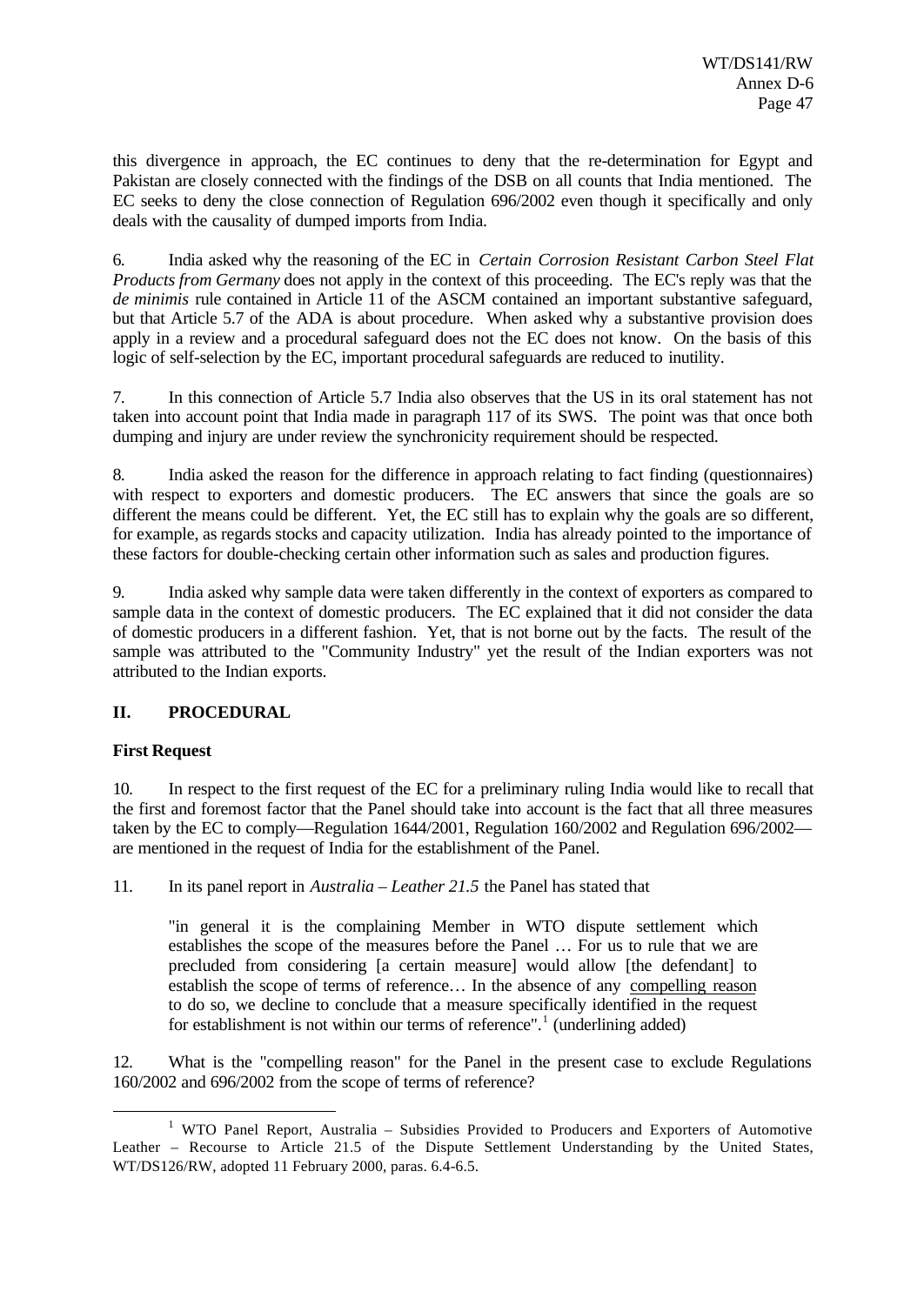#### 13 The EC believes that it is the fact that

"the re-determination of the dumping findings for Egypt and Pakistan … was conducted by the EC authorities on their initiative, and not because they were required to do so in order to comply with the DSB's recommendations and rulings… In turn the re-determination of injury contained in Regulation 696/2002 was rendered necessary by the adoption of Regulation 160/2002".<sup>2</sup>

14. Apart from that, the EC failed to explain why it was necessary to lump together imports from India, Pakistan and Egypt in the original proceeding, while it became unnecessary and impossible in August 2001 at the moment of issuing the re-determination.

15. India notes, however, that at the same time, the EC recognised during the oral hearings that there is a close connection between the three Regulations as is obvious from the fact that they amend the same original Regulation, are devoted to the same category of products, adopted by the same body within the relatively short period of time. In other words, there is a clear-cut connection between the original measure and three regulations under consideration today as well as obvious interdependence between the three regulations as such.

16. If one looks objectively now at these statements of the EC—even assuming for the purpose of argument that Regulations 160/2002 and 696/2002 are not directly related to the Dispute Settlement Body ruling (*quod non*)—it is easy to notice that they counterbalance each other. In these circumstances is there a compelling reason to deprive India of possibility to get a verdict on the measures specified by it in the request for the establishment of the Panel? The answer is No.

## **Second Request**

l

17. As a preliminary matter India would like to notice that the first written submission of the EC creates confusion as for the date for assessing the consistency of the measures "taken to comply". While in the title of its request the EC states that the relevant date is the date of the establishment of the panel, later on<sup>3</sup> it agrees with the Panel in  $US - Shrimps$  21.5 which stated that the relevant date is "the date on which the matter was referred to the Panel".<sup>4</sup> Contrary to what the EC claims now, in the latter case the EC argued that the date on which the matter was referred to the Panel is the date of the request for the establishment of the panel.<sup>5</sup> India concurs with this interpretation of the EC. In any case India submits that the issue is non-material since all the inconsistent measures in this case were taken by the EC prior to both—the date of the request for the establishment of the panel forming the basis of the terms of reference (7 May 2002) as well as the date of establishment of the panel (22 May 2002).

18. What is, however, material is the issue whether the EC has complied within the reasonable period of time. India notes that nowhere in its statements and written submissions does the EC question the fact that it has NOT complied within the reasonable period of time. Rather, it states that India's request is not within the Panel's terms of reference.<sup>6</sup>

<sup>2</sup> Oral Statement of the EC, para. 9.

 $3$  EC FWS, paras. 34-35.

<sup>4</sup> Panel Report, United States - Import Prohibition of Certain Shrimp and Shrimp Products **–** Recourse to Article 21.5 by Malaysia ("United States – Shrimp (21.5)"), WT/DS58/RW, para. 5.13.

<sup>5</sup> Ibid., para. 4.34, especially footnote 126.

<sup>6</sup> Oral Statement of the EC, para. 14.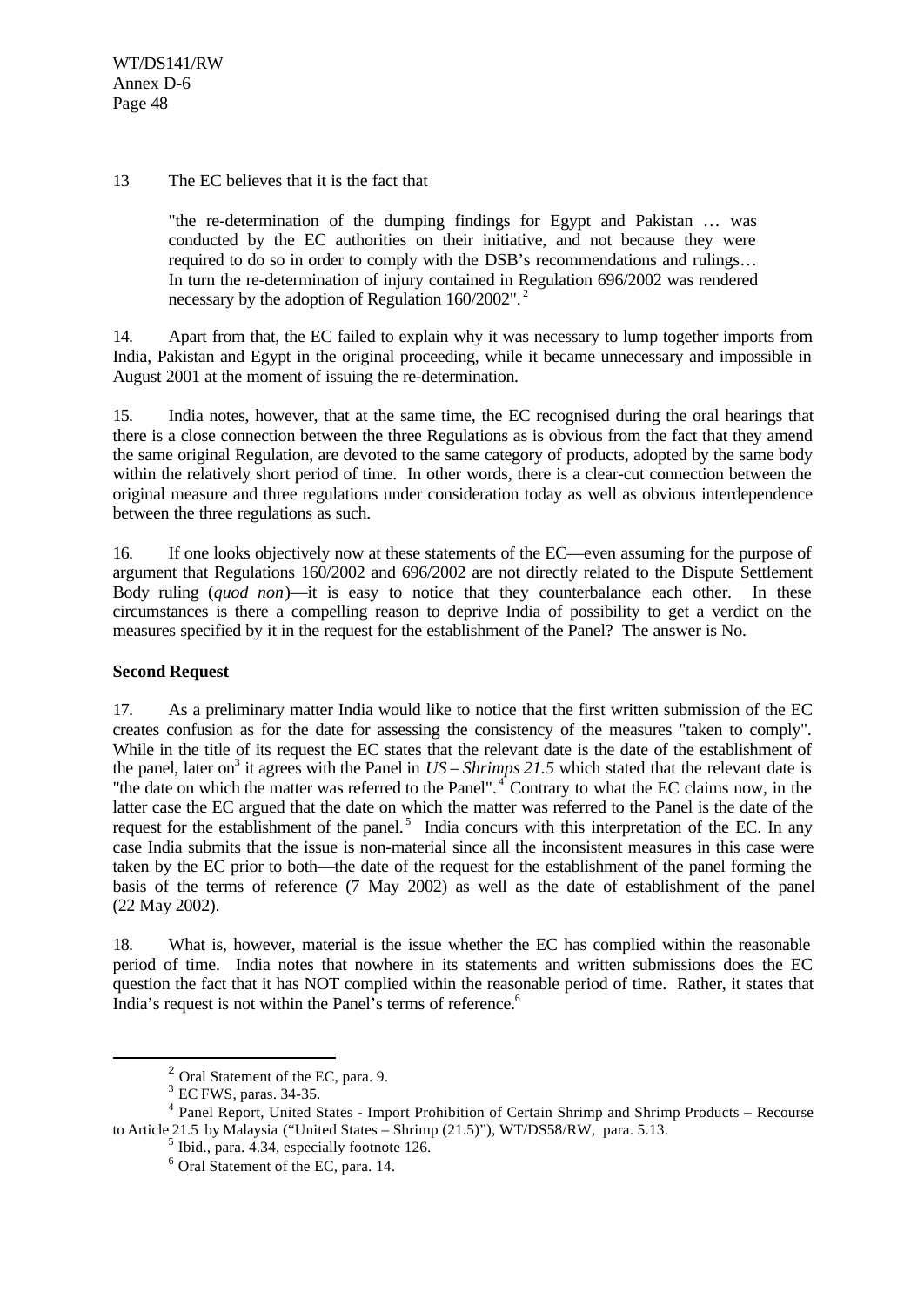19. The panel has surely noted that the EC's request is contradictory. First, the EC itself recognises that India "is correct" in stating that "the inconsistency of a measure with the covered agreements under Article 21.5 proceedings automatically results in a violation of Article 21.1".<sup>7</sup> Thus, the EC recognises that at least for the purpose of this case the panel can legitimately deal with India's claim that it has not complied within the reasonable period of time.

20. Second, the EC's argument *a contrario* in the same paragraph misses the point since India has never argued the opposite neither at the concrete level in the present proceedings, nor in abstract for the future. The EC suggests that there may be situations that the mentioning of Article 21.1 in the request for the establishment of the panel will indeed be necessary. India's immediate reaction to that is: So What? In the current dispute and in the situations India has had in mind in its SWS the violation of Article 21.1 follows directly from the violations of the covered agreements.

21. The EC well aware of the weakness of its argument invents the following theory. According to it, the fact that no Member has ever invoked a violation of Article 21.3 in Article 21.5 proceedings witnesses not the fact that it is unnecessary to state that claim separately, but the fact that "no Member has ever bothered to invoke a violation of the finding of such violation of Article 21.3 because a ruling that the implementing Member has complied late would be declaratory and devoid of practical consequences".<sup>8</sup> India submits that apart from lack of the textual support in the DSU as for the criteria to distinguish between declaratory and devoid of practical consequences rulings of the DSB and other rulings of the DSB, the argument of the EC misrepresents the everyday practice of this Organisation.

22. Irrespective of the number of the article of the DSU from which the obligation to comply within the reasonable period of time flows, the failure to mention it is easily explained by the fact that the DSB finds violation of this obligation without its specific identification in the request for the establishment of the panel. To name but few examples, India recalls that in the *Australia – Salmon 21.5* the panel found that Australia failed to comply with the DSB recommendation within the reasonable period<sup>9</sup> without the need for Canada to specifically indicate this claim in the request for the establishment of the panel.<sup>10</sup> In the same way in the *Brazil – Aircraft 21.5* Canada's request for the establishment of the panel did not contain any specific basis for its claim that Brazil has not complied within the required  $90$  days.<sup>11</sup> This, however, has not precluded the panel and subsequently the Appellate Body from coming to a conclusion that "Brazil has failed to … withdraw the prohibited export subsidies ... within 90 days".<sup>12</sup> Finally, in the  $US - FSC$  21.5 the EC in its request for establishment of a panel requested a panel to find that "that the US has failed to comply with the DSB recommendations  $\therefore$  by 1 November 2000".<sup>13</sup> In view of the fact that this request for establishment of the panel failed to specify "the appropriate legal basis", how can the EC insist that this claim was outside the panel's terms of reference? Does the EC suggest that the *US – FSC* case should be relitigated?

 $<sup>7</sup>$  Ibid., para. 18.</sup>

<sup>8</sup> Ibid., para. 18.

<sup>9</sup> Panel Report, Australia – Measures Affecting Importation of Salmon **–** Recourse to Article 21.5 by Canada, WT/DS18/RW, para. 8.1(i).

<sup>&</sup>lt;sup>10</sup> Australia - Measures Affecting Importation of Salmon, Request by Canada for Determination of Consistency of Implementation Measures, WTO Document WT/DS18/14, 3 August 1999.

 $^{11}$  Brazil – Export Financing Programme for Aircraft, Recourse by Canada to Article 21.5 of the DSU, WTO Document WT/DS46/13, 26 November 1999.

<sup>&</sup>lt;sup>12</sup> Appellate Body Report, Brazil – Export Financing Programme for Aircraft - Recourse by Canada to Article 21.5 of the DSU, WTO Document WT/DS46/AB/R, adopted 20 August 1999, para. 82.

<sup>&</sup>lt;sup>13</sup> United States–Tax Treatment for 'Foreign Sales Corporations', Recourse to Article 21.5 of the DSU by the European Communities, Request for the Establishment of a Panel, WTO Document WT/DS108/16, 8 December 2000.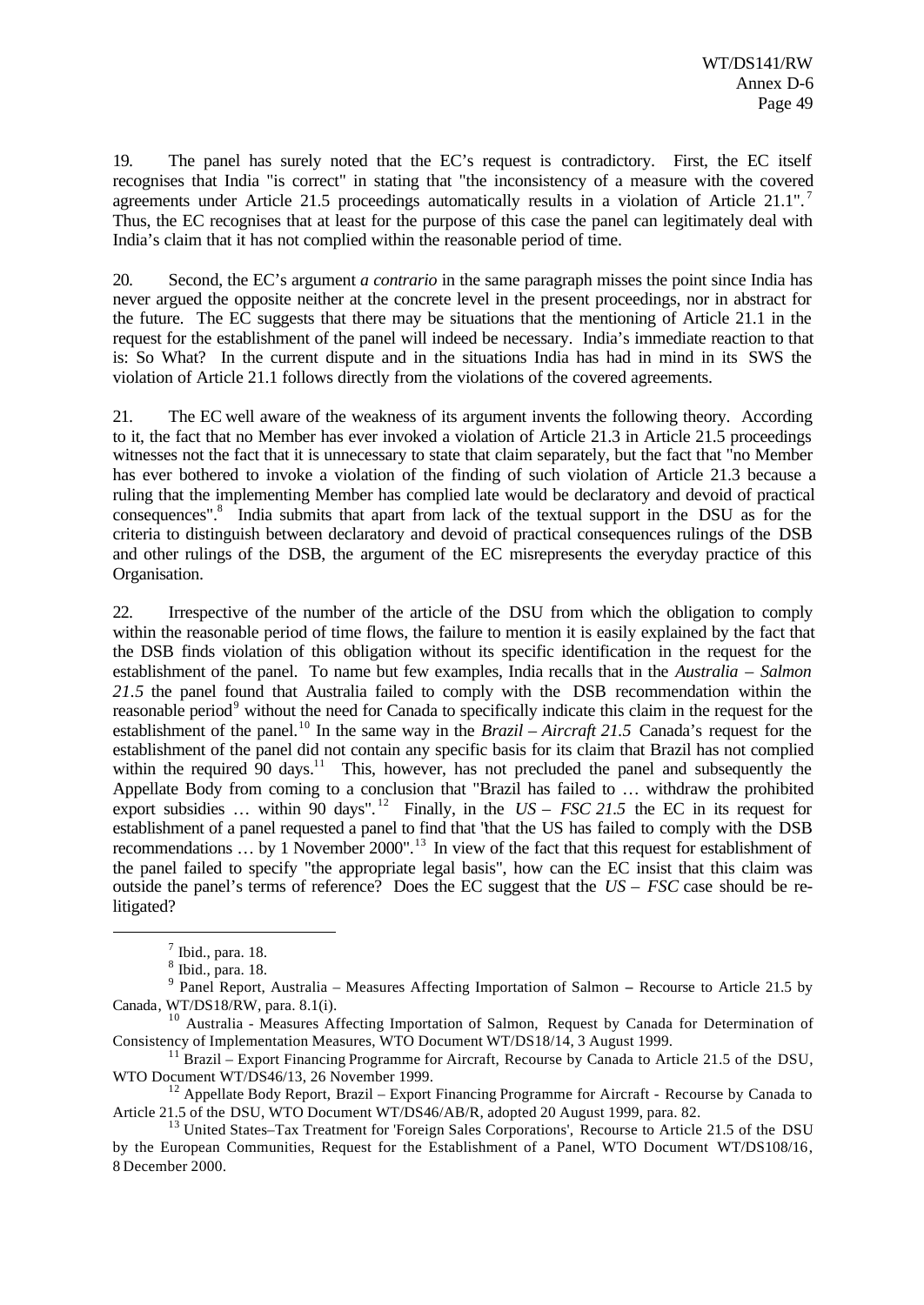India recalls in this concern that in its request for establishment of the panel<sup>14</sup> India requested the Panel to find that:

- (a) By failing to withdraw the measures found to be inconsistent with the Anti-Dumping Agreement and to bring its measures into conformity with its obligations under the Anti-Dumping Agreement, the EC has failed to comply with the DSB recommendations and rulings in this dispute; and
- (b) The re-determination, as amended, and the subsequent actions as identified above are inconsistent with the above provisions of the Anti-Dumping Agreement and the DSU.

India submits that this request together with detailed claims constitute sufficient basis for the panel to find a violation by the EC of its obligation to comply within the reasonable period of time irrespective of the fact that the specific provision of the DSU is not mentioned.

## **Third Request**

l

24. There is not much that India could add to its arguments against the EC's third request for preliminary ruling. India recalls once again that contrary to its position today it was the EC in the *US – FSC 21.5* case which argued that claims that could have been raised in the original dispute but were not, may certainly be raised during the 21.5 proceedings. The panel and Appellate Body in *US – FSC 21.5* endorsed this approach. India fails to see how the situation of non-compliance of the US in that case is different from the EC's non-compliance in the present case.

25. The panel surely noted yesterday the oral comment of the EC that the precedent created by the *US – FSC 21.5* case is irrelevant for the purposes of the current discussion since in this case the measure under consideration was "new" while in the present proceedings the measure under consideration is an "old amended" one. The statement is remarkable since it demonstrates the absolute ignorance as for the following finding of the Appellate Body:

"… a measure which has been "taken to comply with the recommendations and rulings" of the DSB will *not* be the same measure as the measure which was the subject of the original dispute, so that, in principle, there would be two separate and distinct measures: the original measure which *gave rise* to the recommendations and rulings of the DSB, and the "measures taken to comply" which are – or should be – adopted to *implement* those recommendations and rulings. In these Article 21.5 proceedings, the measure at issue is a new measure …"<sup>15</sup>

26. Thus, the EC argument of irrelevance of the *US – FSC 21.5* should be dismissed. Equally irrelevant is the EC's argument that "by withholding the claims at issue, India has prejudiced the procedural rights of the EC". India notes in this regard, first, that the fact that the procedural rights of the US will be affected by the new claims brought by the EC did not prevent the panel and Appellate Body in the *US – FSC 21.5* to put aside this argument of the EC. Secondly, India submits that it is the EC through non-compliance with the DSB ruling which imposed upon itself considerably tighter schedule of 21.5 proceedings.

<sup>&</sup>lt;sup>14</sup> European Communities – Anti-Dumping Duties on Imports of Cotton-Type Bed Linen from India (WT/DS141) - Recourse to Article 21.5 of the DSU by India, Request for the Establishment of a Panel, WT/DS141/13/Rev.1, 8 May 2002.

<sup>&</sup>lt;sup>15</sup> Appellate Body Report, Brazil – Export Financing Programme for Aircraft - Recourse by Canada to Article 21.5 of the DSU, WTO Document WT/DS46/AB/R, adopted 20 August 1999, para. 36.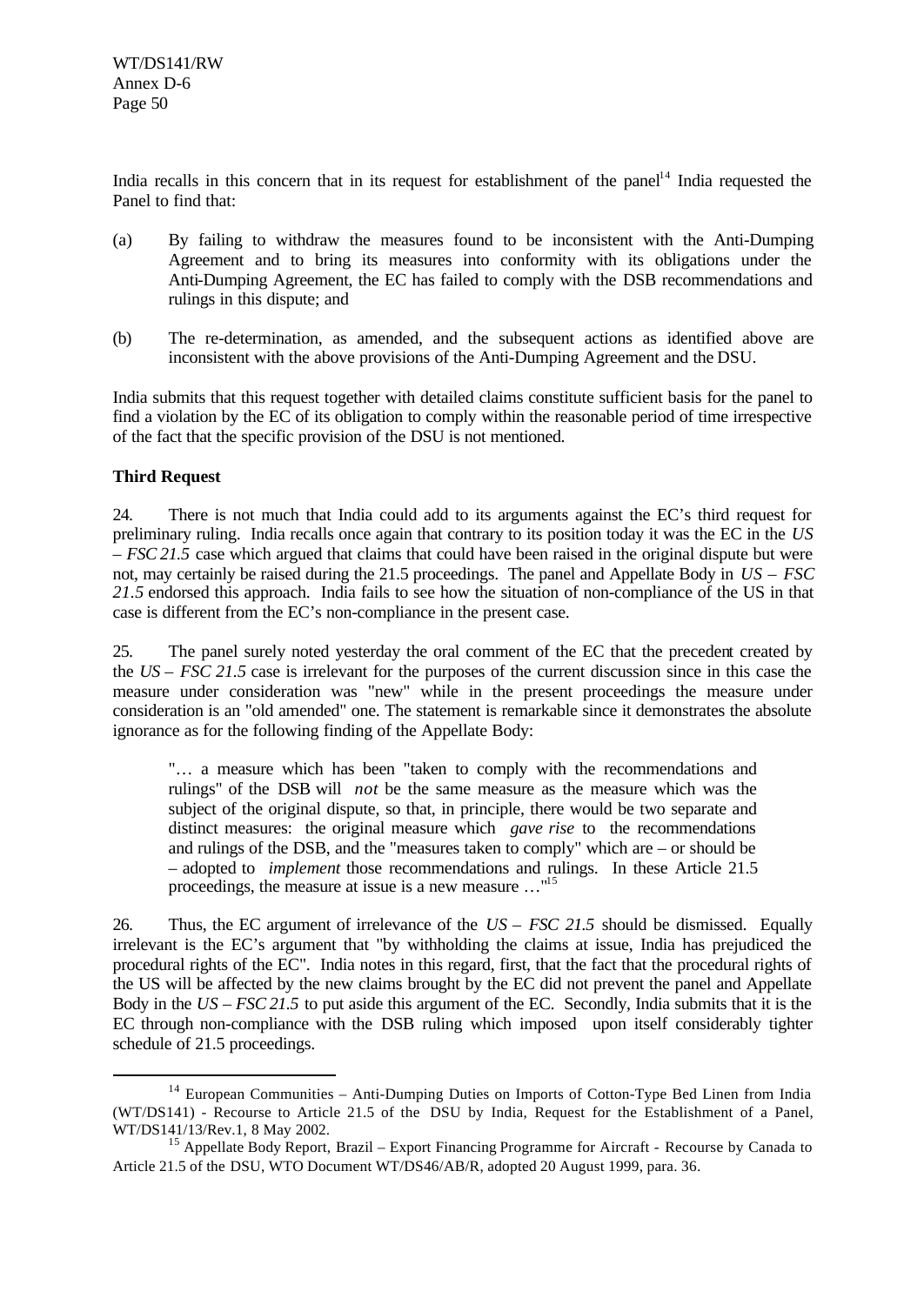#### **Fourth Request**

27. India has already explained that it does not request the Panel to make findings in respect of EC's violations of Article 4.1(i) of the ADA and Article 21.3 of the DSU.

#### **Due Process**

l

28. India also wishes to recall one issue of due process. During the meeting with the Panel on 10 September 2002, the EC submitted excerpts of confidential questionnaire responses of Indian producers to underscore certain of arguments. India has already pointed out how the Exhibit shows the due compliance of Indian producers with its detailed questionnaire whilst EC producers were not even asked such questions.

29. Faced with this sudden submission of confidential information, and in order to re-establish the level playing field, India has already asked the EC to submit the same information for EC producers.

30. The EC did not want to do that.

31. In light of the unwillingness of the EC to submit such information at the simple request of India, the Panel could, on the basis of its powers under Article 13 DSU, request to hand this information in immediately (and not after so many weeks) so that a level playing field can be established. India emphasizes in this context that the EC has started the process of relying on confidential information submitted by interested parties in the administrative proceeding.

#### **III. A "SAMPLE" MEANS WHAT IT ALWAYS MEANS RATHER THAN WHAT IT NEVER MEANS (INDIA'S CLAIM 4)**

32. Ever since its First Written Submission India has made a clear-cut claim on what is a "sample". The answer, India submits, is simple: a sample is intended to show what the whole is like, a specimen. By not recognizing that a sample is what it always is the EC has come to a significant overstatement of the dumped imports from India. Accordingly it has neither based itself on positive evidence nor engaged in an objective examination.

33. In the present case, where the non-dumped imports in the sample drawn by the EC was 53 per cent the EC comes to the conclusion that non-dumped imports in case of the whole is 14.4 per cent.

34. Basically, the EC is asking the Panel to accept that a sample for injury purposes only serves as a basis to show what the whole is like as far as dumped imports are concerned. According to the EC's logic, the sample becomes irrelevant insofar as it shows no dumping. Yet, India has already shown that when there is only one company that dumps the EC will find that the entire country is dumping. Or, as illustrated by the example of India: The EC's approach leads to situations where even though 95 per cent of the sample is not dumped, then still 95 per cent of the total exports will be considered dumped.<sup>16</sup>

<sup>&</sup>lt;sup>16</sup> India's FWS paragraph 123: 'Suppose that this time the total export volume was 100,000. Suppose that the investigating authority would resort to sampling. Suppose that that sample consists of 5 producers. Suppose that these five producers have a total export volume of 5,000 tonnes. Suppose that there are four producers in that sample who are not dumping. Suppose that these four producers represent 95 per cent of the exports in that sample. Suppose therefore that these four producers represent 4,750 tons out of that sample and that therefore 4,750 tons out of 5,000 tons are not dumped. *Then it is the EC's position that for the purpose of injury, it should consider 95,250*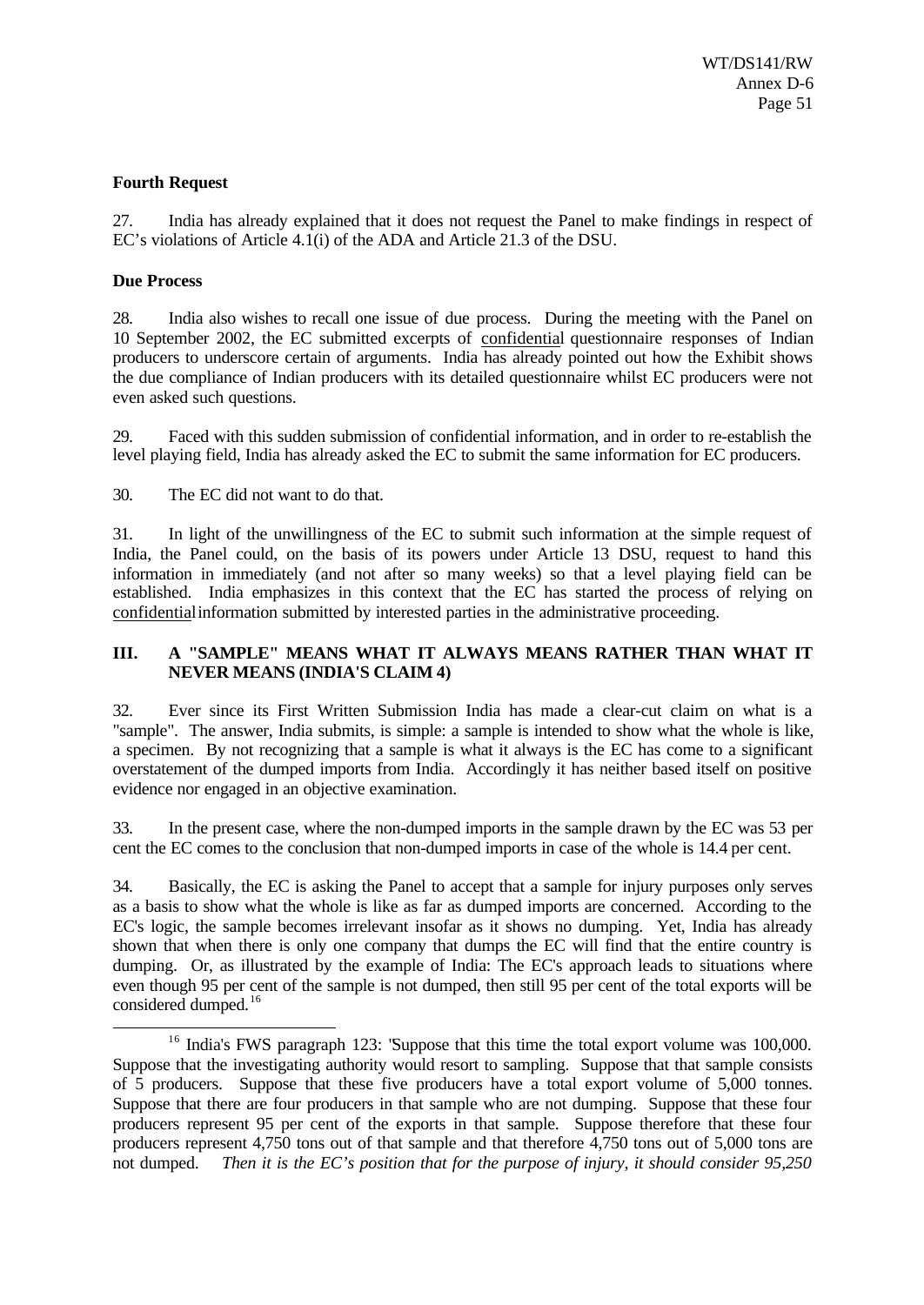35. It is well-known that the EC, on its own accord, selected a sample of exporters, in order to investigate Indian exports.<sup>17</sup> That sample was a specimen to see what the rest was like. It was intended to provide statistical estimates relating to the whole. If the EC had considered that a sample would not represent Indian exports it could have investigated all exporters.

36. As noted, the *evidence* that was available is that (slightly over) 53 per cent of the sample was not dumped, while (slightly over) 46 per cent was dumped. This was the positive evidence of the sample pool that should have formed the basis for the examination. There is no *evidence* with respect to the dumping or non-dumping of the remainder of the exports which was not sampled.

37. Hence, by deducting an absolute amount calculated from a sample *representing a total amount of exports*, the EC has neither based itself on positive evidence nor engaged in an objective examination. *Instead*, however, the EC 'concluded' that, *based on the evidence that 53 per cent of the sample was not dumped*, a mere 14 per cent of the total [(2,612/18,428)\*100] was not dumped!

38. India considers that such conclusion is not objective, since it involves an inappropriate mix of a relative amount with an absolute total. Following the EC's "logic" India could equally argue that if dumping was only found for 47 per cent of the sample, only 12 per cent [(2,276/18,428)\*100] of the total imports was dumped. Neither of such methods would draw "objective" conclusions based on "positive evidence".

39. The correct approach would have been that for the remainder (or *total*) of exports an *objective examination* should therefore take place: based on the positive evidence of the sample, the authorities should have objectively examined how the rest (total) of the exports looked like.

40. The EC's method runs therefore directly contrary to Article 3.1, as interpreted by the Appellate Body, which mandates such objective examination based on positive evidence. This inconsistency with Article 3.1 also results in a direct inconsistency with Article 3.2: the failure to correctly establish the "volume of the dumped imports" leads automatically to the impossibility to correctly "consider whether there has been a significant increase in dumped imports".

41. The EC continues to side-track this straightforward claim by entering into arguments concerning Articles 6 and 9. The EC argues that India did not make a claim with respect to the weighted average dumping margin. That is correct. India only requested that a sample should be taken to represent the imports from a country.

42. More specifically, the EC argues that imports cannot be simultaneously dumped and nondumped. In essence, the EC is therefore making the point that there can be only one overall margin for the country as a whole, be it dumped or non-dumped. India has responded that if *that* line of reasoning is followed, the proceeding should have been terminated long ago since there was no dumping for the country as a whole. It was minus one point five. The EC argues that India cannot say that since according to the EC the duty for the country as a whole was five point seven. Yet, that duty was arrived at by zeroing the dumping margin of two large producers in the sample. As India had occasion to point out: the exclusion (zeroing) concept in Article 9 does not bear on the determination of a dumping margins. Yet the EC continues to refer to that Article. Thus, in reaction to this EC view: while zeroing had been clearly prohibited on a product level, by the Panel and the

l *tons as dumped!* Or in other words: even though 95 per cent of the sample (representing the total exports) is not-dumped, then still 95 per cent of the total exports will be considered dumped."

 $17$  Original Panel Report, paragraph 2.5.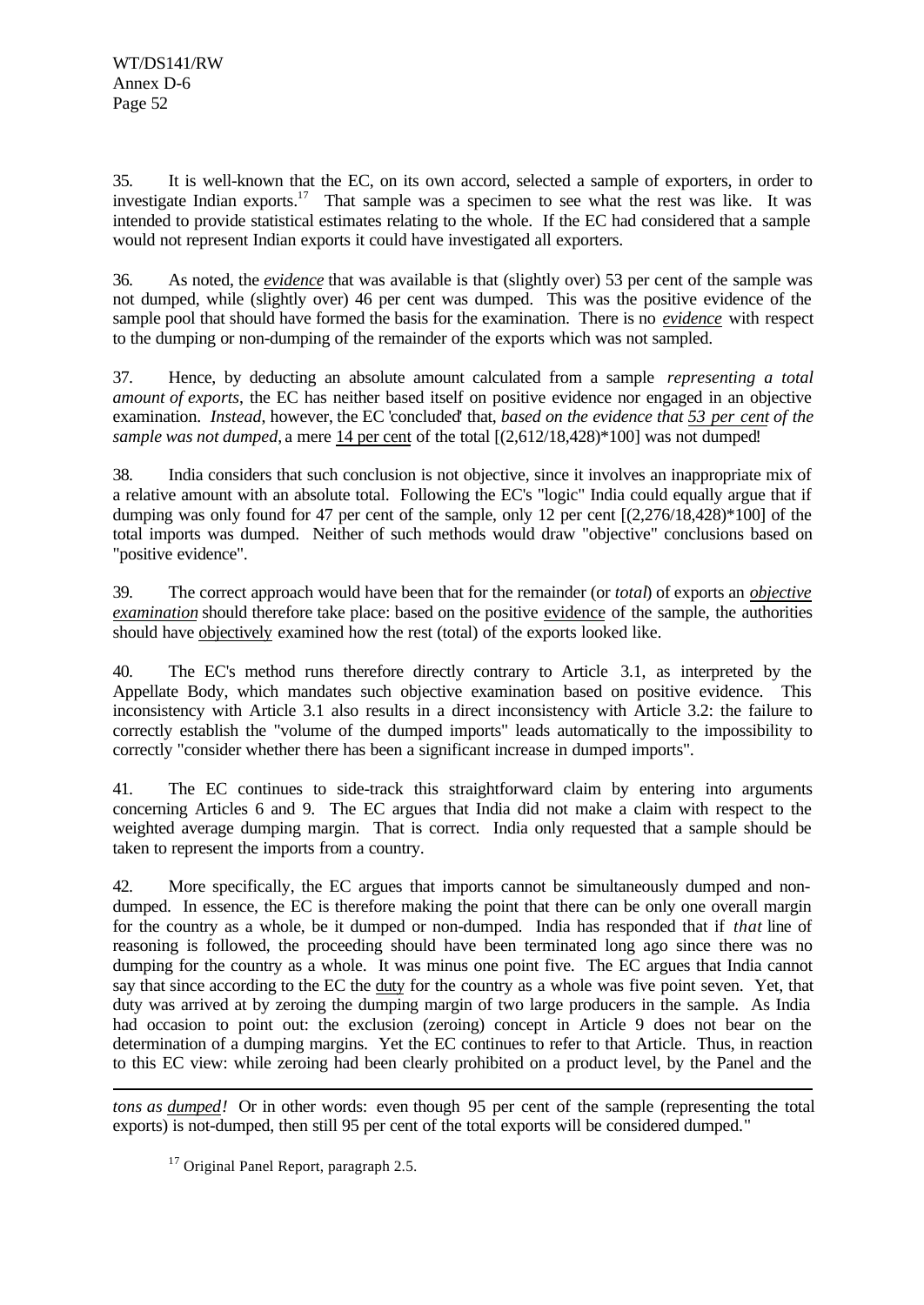Appellate Body, the EC continues to zero this time even more than ever: it zeroed on the producer level!

43. Finally, the EC continues to assert that the sample on the side of the domestic industry was applied in the same way as on the export side. For this purpose the EC gave the example of profits. Yet, surely, for profits the EC did not "zero" the losses that were made by some of its domestic producers. It made an average of profits and losses. Objectively, the same should have been done on the export side when determining the existence of dumping or not dumping.

## **IV. COLLECTION OF DATA AND OVERALL RECONSIDERATION (CLAIM 5)**

44. As regards its fifth claim, India can today be short. It may be worthwhile to recall three basic points.

45. First, the EC has expressly admitted that no new collection of data took place. Obviously, collection of such absent information cannot even take place. Inconsistency of the measure with Article 3.4 was ruled by the Panel and the EC did not take this issue to the Appellate Body. Had the data been with the EC, it would have taken this finding of the Panel to the Appellate Body. India has also shown how the EC purportedly "collected" data on the 15 factors with respect to the domestic producers.

46. Second, the EC has already admitted that the market share of the domestic producers did not change although it should have changed if an overall reconsideration and analysis had indeed taken place. Other factual mistakes, resulting from the absence of such overall reconsideration and analysis, abound.

47. And third, India has already identified in its second written submission the enormous problem that this case has on account of "like product". The EC argues when it comes to sales prices that such price increase should not be considered for the "like product". Instead, the EC wishes that the average price increase should be put in perspective in light of the shift towards "niche products". This in itself signifies an enormous problem of 'like product'. As Article 2.6 of the ADA mandates:

"Throughout the Agreement the term "like product" ("produit similaire") shall be interpreted to mean a product which is identical, i.e. alike in all respects to the product under consideration" (underlining added)

48. There is simply no discretion of suddenly identifying niche products at a certain stage of the proceeding (the re-determination stage) for the purpose of a very specific aspect of the redetermination (the question of sales value increase in the context of injury). For this purpose India has also recalled during today's discussions the pertinent observations of the Appellate Body.<sup>18</sup>

## **V. CAUSAL LINK AND NON-ATTRIBUTION (INDIA'S CLAIM 6)**

l

49. The EC continues to argue that increase in raw material cost was not a separate cause in injury, to be distinguished from the effect of dumped imports from India.

50. India already had occasion to point out that these statements of the EC contradict their own recitals (103) of the original Provisional Regulation and (50) of the re-determination. In recital (103) the EC had concluded that increases in raw material prices had caused injury. Again, in recital (50) of

<sup>&</sup>lt;sup>18</sup> The findings in Recital (53) of the original Report. As it did before, the EC again acknowledged that it was itself who defined the "like product".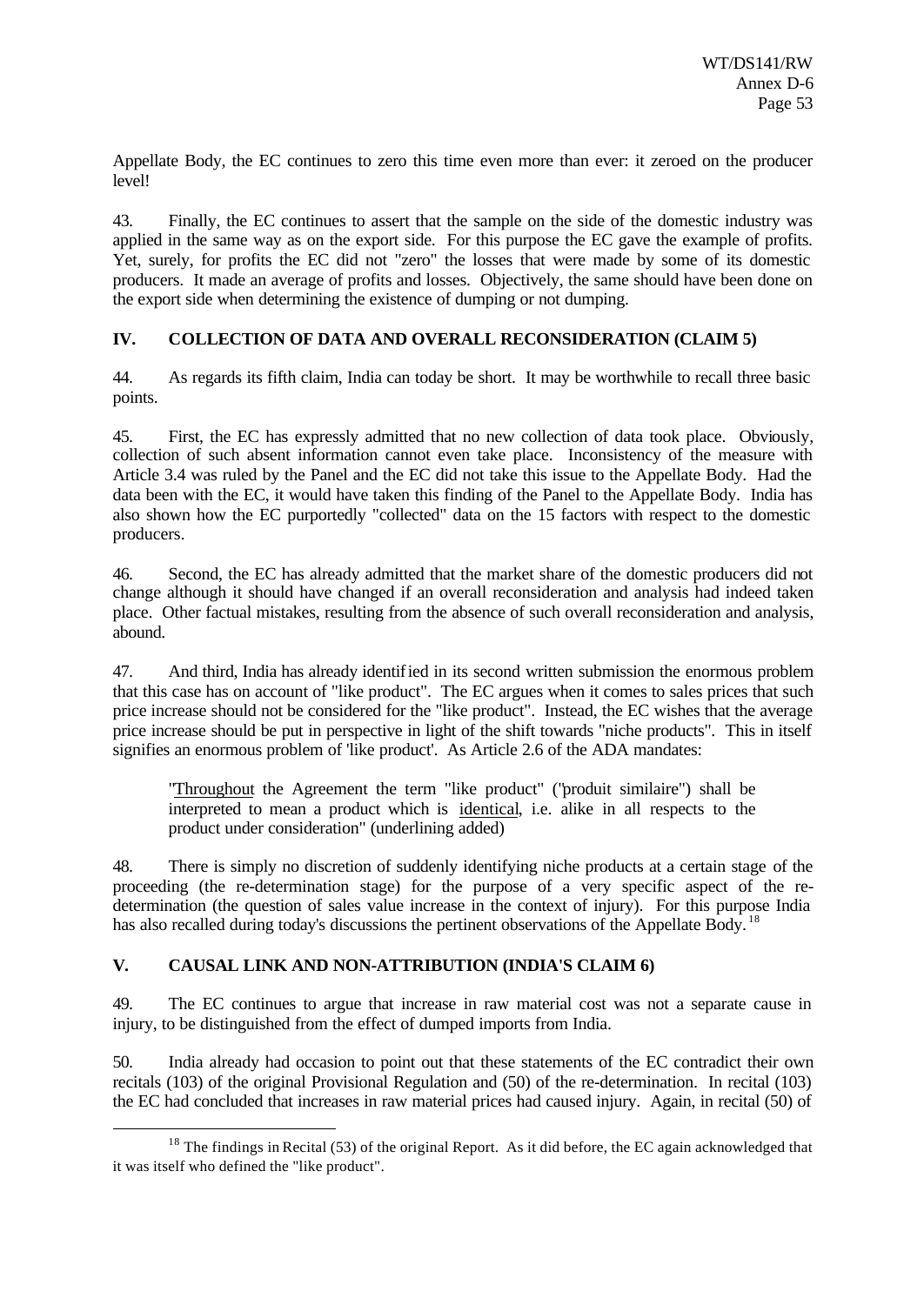the re-determination, the EC stated that the declining profitability resulted from prices not being able to reflect the increases in the costs of raw cotton.

51. Basically the EC in its rebuttal stated that the injurious effects of the increase in the costs of raw cotton could not be separated from the effects of the dumped imports. The EC does not contest that in principle the injury caused by other factors should not be attributed to the dumped imports.

52. In its Oral Statement (112) the EC also declined that these were separated causes of injury. It even attributed further burdens on India which not even exist in Article 3.5.

53. Is "increase of raw material prices" a different issue from "dumped imports"? While this straightforward question appears rhetorical, it is a genuine issue in this dispute. The same goes for inflation. India trusts that the Panel agrees that factors such as inflation and increase in raw material prices are indeed different from dumped imports.

54. In its Oral Statement the EC reiterated that the inadequate profitability was "basically the result of prices which had not been able to reflect the increases in the costs of raw cotton or to keep pace with inflation in prices of consumer goods." What does this have to do with dumped imports?

55. This is not the only problem. There is a further contradiction.

56. While this alone signifies an elementary problem on account of "like product", the contradiction is that when it comes to discussing raw material price increases the EC does not engage in distinguishing between niche products and other products.

57. In short, the EC therefore wants to have it three ways: (1) for the average price increase the "like product" definition should be set aside; (2) for the increase in raw material prices there is only one "like product" and (3) the EC also wishes us to accept that increase in raw material prices is a same factor as the imports from India. The fact that in the original proceeding the EC also wanted a different "like product" when it came to zeroing of certain models has already been ruled to be incorrect by the Appellate Body.

## **VI. ARTICLE 2.2.2(II)**

58. As Korea had occasion to point out today, the weighing on the basis of value has an intrinsic tilt-effect towards the finding of higher dumping margins. By contrast, a volume-based weighing is neutral and accords proportionate weight to the relative size of companies. India's detailed arguments have been set forth in its written submissions. The Appellate Body already rendered clear findings regarding Article 2.2.2(ii) but scrutiny of the so-called re-determination shows that the requirement of weighted average has not been properly respected. India has already shown that if the EC's original position had been taken to its consequence would lead to one more producer not being found dumping.

## **VII. SHOULD A DRIVER ACCELERATE? (INDIA'S CLAIMS 7 AND 8)**

59. As regards the DSB finding pertaining to Article 15, the EC's view that suspension of a measure is a constructive remedy cannot be taken as correct. The Panel has clearly ruled that suspension of a measure is not a constructive remedy. In this regard India also recalls the *intentions* of the EC. As already pointed out in India's opening statement, the suspension was only conducted in order to distance itself from the DSB rulings in the greatest possible way. The further intention is also clear from the subsequent actions in relation with the suspension of Regulation 1644/2001.